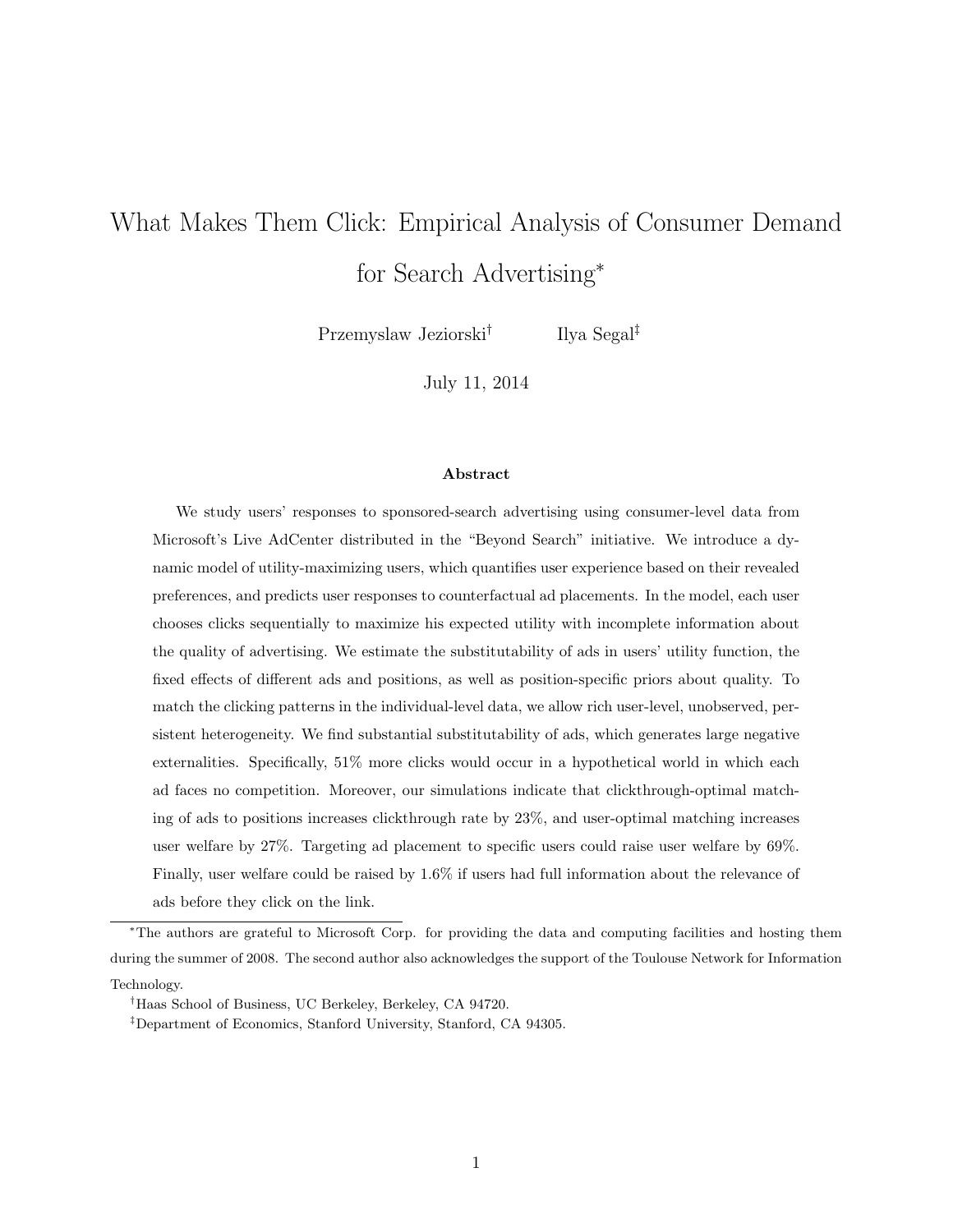## 1 Introduction

Over the past decade, the Internet has become the dominant channel for consumer information about goods and services. A substantial fraction of this information is provided through Internet advertising. In 2007, Internet advertising revenues grew 26% to reach \$21.2 billion, according to the Internet Advertising Revenue Report, published by the Interactive Advertising Bureau and PricewaterhouseCoopers LLP.[1](#page-1-0)

In order to gain understanding of the online advertising market, compare alternative market structures and designs, and examine their welfare effects, it is important to understand the behavior of consumers in this market. Our paper takes a step in this direction, focusing on search advertising. Search advertising is performed by displaying a set of sponsored links accompanying results of consumers' Internet search queries. This form of advertising accounts for 41% of total Internet advertising revenues and is viewed as the most effective because of its precise targeting. In particular, a consumer's search string reveals a great deal about the products that the consumer is likely to be interested in; therefore, he can be shown only relevant ads, which in turn induce him to click. Although search advertising has recently received a lot of attention, researchers know little about consumer behavior in this market. This study contributes to the literature by analyzing consumer demand for sponsored ads.

Existing papers on search advertising postulate simple and restrictive models of user behavior. For example, Edelman, Ostrovsky, and Schwarz (2007) (henceforth OES) propose a model that assumes that the clickthrough rate (henceforth CTR) for a given ad in a given position is a product of an ad and position-specific effect, and does not depend on other ads that are displayed in the other positions. The EOS and its extensions were used in numerous studies, for example, Varian (2006), Edelman and Ostrovsky (2007), Yenmez (2009), Gomes and Sweeney (2009), Edelman and Schwarz (2010), Katona and Sarvary (2010) and Yao and Mela (2011). Another frequently used framework is a "cascade model" (Craswell, Zoeter, Taylor, and Ramsey (2008), Papadimitriou and Zhang (2008)). In this model users consider the ads sequentially from top to bottom, deciding whether to click on the current ad and whether to continue clicking with ad-specific probabilities. These restrictive models have not been compared with actual user behavior. Also, as these models have not been derived from utility-maximizing user behavior, they could not be used to evaluate user welfare.

<span id="page-1-0"></span><sup>1</sup>http://www.scribd.com/doc/4787183/Internet-advertising-revenue-report-for-2007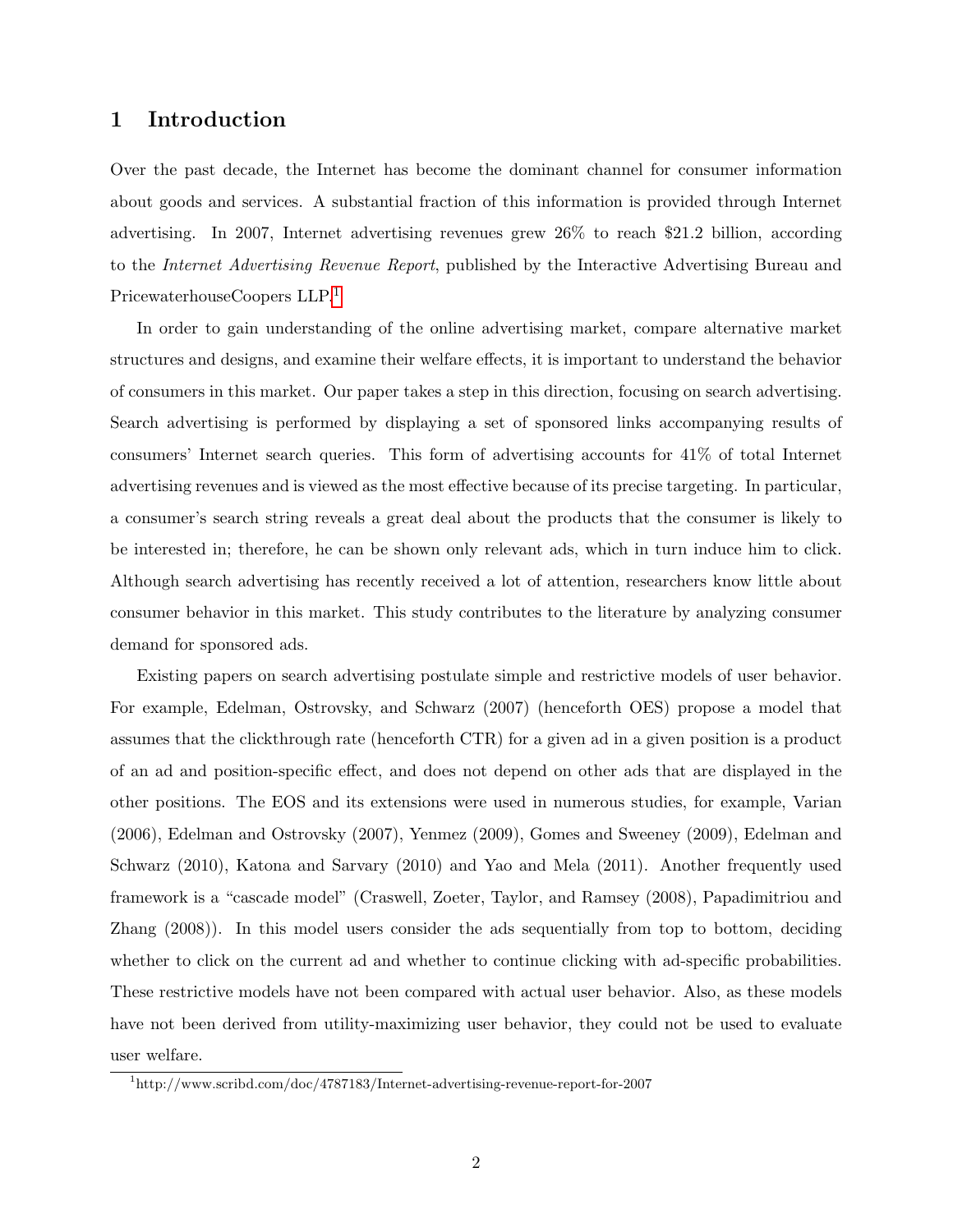This paper offers the first empirical investigation of user response to sponsored-search advertising that is based on a structural model of utility-maximizing user behavior. One advantage of a structural model over reduced-form models (see Dupret and Piwowarski (2008)) is that once the model's parameters are estimated we can use the model to predict user behavior for all conceivable counterfactual ad impressions. Another advantage of the model is that it quantifies the user experience on a sponsored-search impression as the user's expected utility. Importantly, this utility is estimated directly from the preferences of actual users as revealed by their clicking behavior, rather than from the judgments of disinterested experts (see Carterette and Bennett (2008)). Improving user experience is crucial for the survival and growth of an Internet platform, and our model can be used as a guide toward that goal.

Our dataset offers a selection of advertising impressions and user clicking behavior on Microsoft's Live Search advertising engine. The data contain a random sample of search sessions between August 10 and November 1, 2007. In each session, the user entered a search string and was then shown organic search results accompanied by advertisements in a form of sponsored links. An advertising impression is an ordered list of sponsored links. For example, one ad produced in response to a search for "weather" reads:

#### Local Weather Forecast

Get Live Weather Forecasts & More With The Free Weather Toolbar Weather.alot.com

The first sponsored link is displayed at the top of the page in a highlighted box, while the others are displayed in a column to the right of the organic search results. For each advertising impression, our data describe the ads the user clicked and the times at which the clicks occurred.<sup>[2](#page-2-0)</sup>

Our estimation strategy is based on the fact that searches using the same search strings generate different advertising impressions. We treat this variation in impressions as exogenous and uncorrelated with users' characteristics. Indeed, we have been assured by Microsoft that the impressions were not conditioned on the users' known characteristics or browsing histories. We also make the crucial assumption that the characteristics of ads that determine users' values for them did not vary over our 3-month window. This assumption appears plausible for the four search strings we

<span id="page-2-0"></span><sup>&</sup>lt;sup>2</sup>Advertising domains often experiment by varying the text of the advertising; we ignore this issue by ignoring the text and treating all ads with the same domain as identical. To the extent the text matters to consumers, it will be subsumed in our noise terms.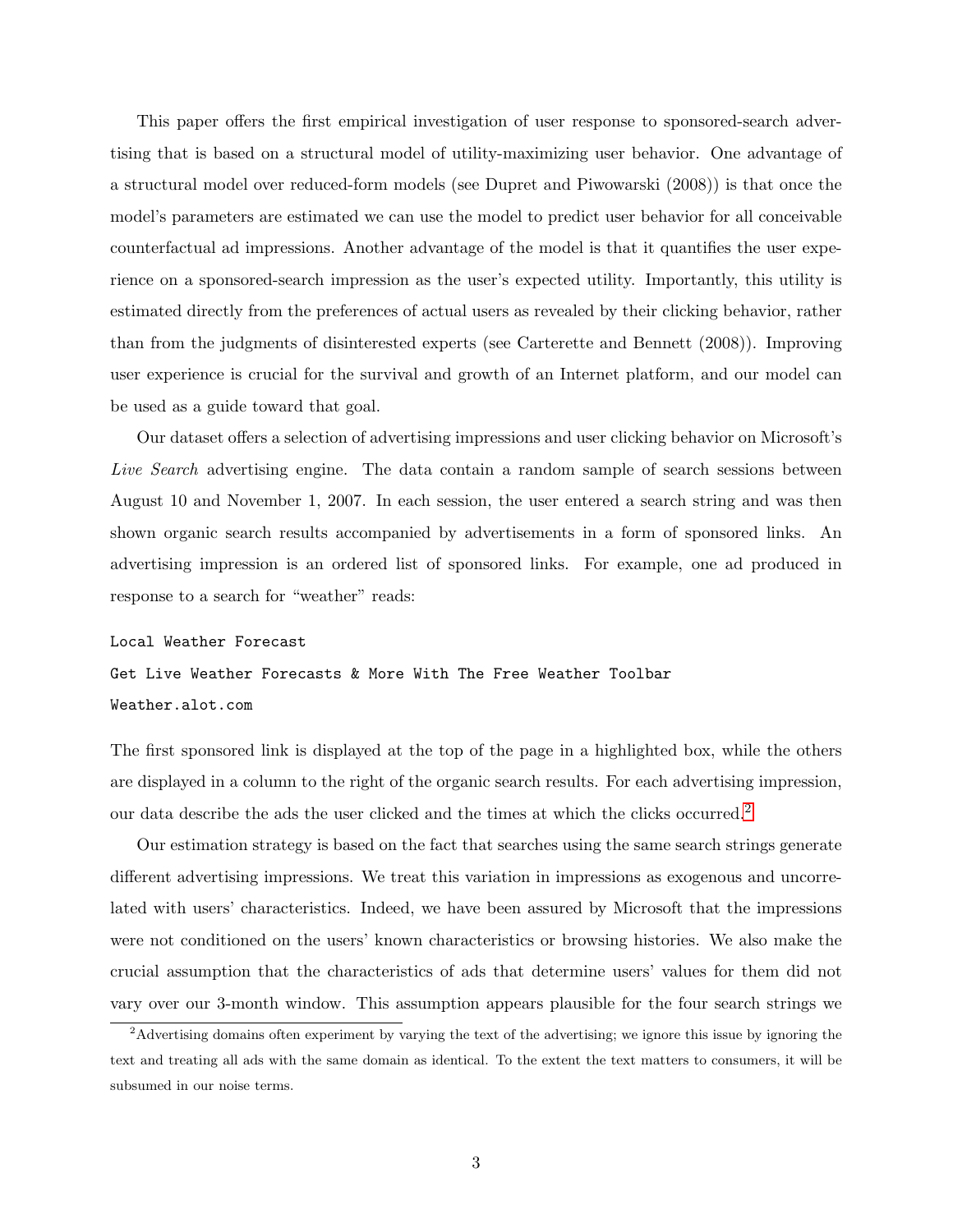consider: "games," "weather," "white pages," and "sex".<sup>[3](#page-3-0)[4](#page-3-1)</sup> In fact, it is easy to convince oneself of the large random component in ad placement by searching for the same search string several times in a row. The ad placement results from several fast-changing factors, such as advertisers' varying bids and budgets, the advertising engine's estimate of the ad's relevance based on its historical CTR, and explicit experimentation by the engine. We believe that, at least for our search strings, this randomness swamps any possible shifts in the ads' relevance.

We begin by examining reduced-form evidence that contradicts the existing theoretical models and suggests some dimensions in which the models need to be enriched. In particular, the prevalence of externalities across ads contradicts the EOS model; that is, the CTR on a given ad in a given position depends on which ads are shown in other positions. For example, the CTR of Domain 1 at position 2 on the "white pages" search string is 18% if its competitor at position 1 is Domain 3 (which is not a good match for "white pages"because it offers yellow pages), but drops to 8% if the competitor is *Domain 2* (which is a specialized advertising company).<sup>[5](#page-3-2)</sup> This difference is statistically significant. The "cascade model" is contradicted by the observation that 46% of the users who click on ads do not click sequentially on positions  $(1,2,...)$ , and 57% of the users who click more than once do not "cascade," that is, they click on a higher position after clicking on a lower position. Also, the data exhibits certain kinds of externalities that could not emerge in the cascade model: the CTR on a given ad in a given position depends on which ads are shown below it, and the CTR on a given ad at position 3, given the two ads shown in positions 1 and 2, depends on the order in which these latter two ads are presented.

<span id="page-3-0"></span>Next, we formulate and estimate a structural model of rational user behavior that nests the

<sup>3</sup>To understand the importance of this assumption, imagine the preferences of users searching for "Paris Hilton" changed abruptly from looking for a hotel in the capital of France to looking for the infamous sex video, and that the advertising engine quickly responded to this preference change by changing the placement of ads. In this situation, our estimation strategy would be invalid: for example, it might wrongly find that putting an ad in the top position raises its CTR, when the engine may simply put the most relevant ad at the top, and no position effect is present for any given ad.

Microsoft plans to release a dataset in which ad impressions are truly randomized and independent of ad characteristics – an initiative known as the "adCenter challenge":

http://research.microsoft.com/workshops/ira2008/ira2008 talk.pdf

<span id="page-3-1"></span>Repeating our analysis on this dataset would eliminate any possible concerns about the endogeneity of impressions. <sup>4</sup>Additionally, we test for stationarity by examining how the predictive power of the model changes over time. We

<span id="page-3-2"></span>find the average predicted probability of choosing the observed bundle of ads does not depend on the time stamp. <sup>5</sup>The domain names are available in the dataset, but to protect advertiser privacy, Microsoft does not allow us to

publish them.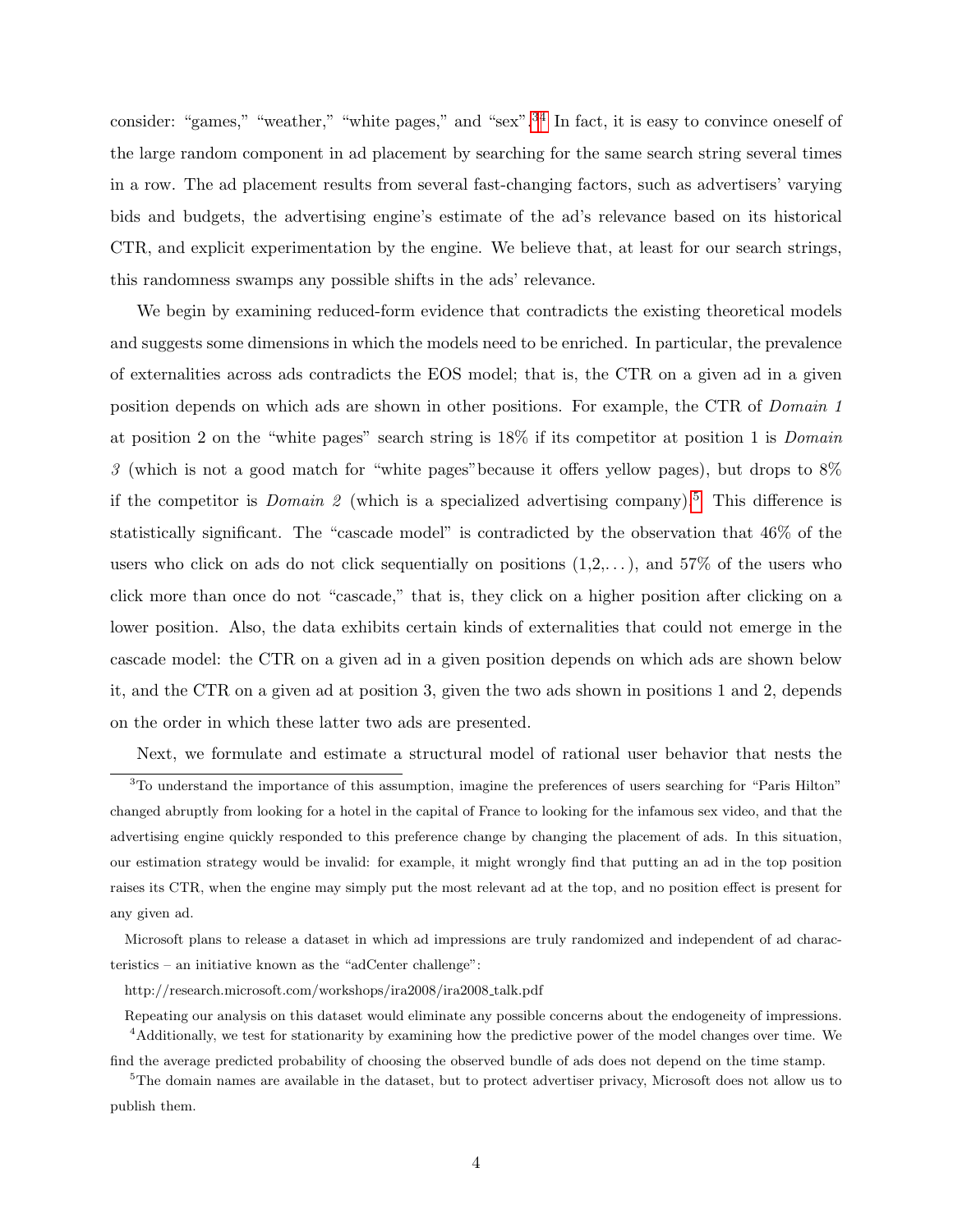existing models. In our model, a user chooses his clicks sequentially under uncertainty about the quality of ads. The model is related to the literature on consumer search (e.g., Hong and Shum (2006), Hortacsu and Syverson (2004)), the closest work being Kim, Albuquerque, and Bronnenberg (2010), which estimates online search for durable goods at Amazon.com. That study assumes full satiation, that is, consumer gets utility from at most one purchase. In order to test for satiation our model instead parametrizes the degree of substitutability (satiation) among ads with a parameter R in a "Constant Elasticity of Substitution" utility function. For  $R=0$ , user utility is the sum of the utilities derived from the clicked ads, and in this case, no externalities are present across ads, as in the EOS model. At the other extreme, when  $R = \infty$ , user utility is the maximum of the values of the ads he clicks on, so he derives utility from at most one ad, and the externalities are the most prominent (similar to Kim, Albuquerque, and Bronnenberg (2010)).

In addition to the substitutability  $R$ , we endogenize the drop in the CTR associated with lower positions. We allow it to be a consequence of two factors: scrolling cost and users' expectations about the quality of ads at different positions. We capture the former effect by position fixed effects and the latter by a Bayesian signaling model. In such a Bayesian model, users have priors about the quality of ads on each position which can be different across users to control for the fact that different people might have had different ad experiences in the past. The users update the priors with signals about the quality of a particular ad contained in an ad description. We argue identification on the model's parameters, and jointly estimate these two mechanisms under the assumption that long-run user learning about quality of ads on each position is unbiased.

For each of the more common ads, we estimate their quality fixed effects and allow for user heterogeneity by incorporating a user-specific random utility effect whose variance we estimate. This effect proves important to fit the data, in which some users click on many ads while others click on few or none. In addition, we allow for classical preference shocks.

We find that externalities are both statistically and economically significant. Our estimate of the mean substitutability parameter  $R$  is 0.55, with substantial heterogeneity across users. Using the estimate, we predict that the CTR on most domains in the hypothetical world without externalities would have been substantially higher than their actual CTR. We predict that the total number of clicks in our dataset would have been 51% higher had satiation been absent. Moreover, we find evidence of user uncertainty: if this uncertainty were resolved prior to clicking, consumer welfare would be  $1\%$  higher with 0.4% higher overall CTR.<sup>[6](#page-4-0)</sup>

<span id="page-4-0"></span><sup>&</sup>lt;sup>6</sup>Note that in our model of expected utility maximization, cardinal utility has empirical meaning: impression  $A$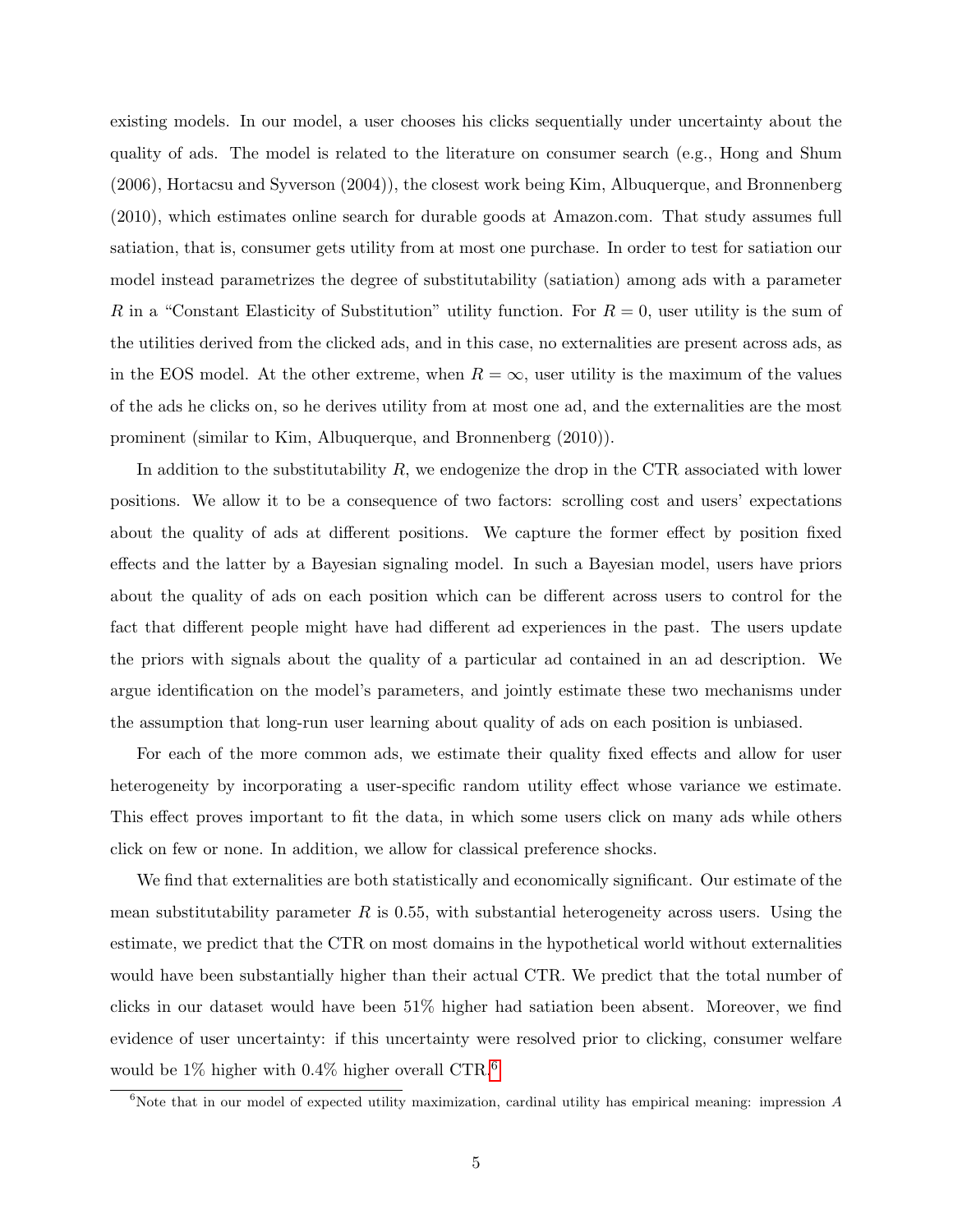We use our estimated model to predict user behavior on counterfactual ad impressions, and generate impressions that maximize the total CTR or the expected user welfare. It is well known that in the EOS model, the total CTR is maximized by assortative matching of higher-quality ads to better positions. The same is not true in our model even without externalities ( $R_i$  = 0), because of learning from positions. To investigate this issue, we simulate short and long-run counterfactuals of welfare-optimal and CTR-optimal matching policies and compare them to the data and assortative matching according to simple OLS-type estimates. When computing the longrun effects, we leverage on the fact that we explicitly estimate the expectations about quality of ads on each position separately from (psychic) clicking costs. Consequently, we presume that in the long-run, users learn exactly the new search engine placement policy collapsing the priors to degenerate distributions. We find that in the short run, the assortative matching provides about 11% improvement in welfare and 8% improvement in the CTR. In comparison, welfare-optimal placement provides 33% welfare improvement and CTR-optimal matching provides 23% CTR improvement. Welfare and CTR-optimal matchings are in practice very similar to each other but different than assortative matching. These results are robust to allowing for long-run adjustments.

Researchers have also suggested that targeting the impressions to individual users, for example, based on their browsing history or demographics, could improve user experience and CTR (e.g., see Radlinski and Dumais (2006) for a discussion of targeting and ad diversity). We can bound above the gain in user welfare and CTR that such targeting could achieve, by simulating "firstbest" targeting based on the users' individual characteristics. We find that user-optimal first-best targeting could raise user welfare by 69%, whereas CTR-optimal first-best targeting would raise the total CTR by 58%. Moreover, we find that these gains become more significant in the long run. In particular, welfare can be raised by 70% and CTR can be raised by 61%.

Athey and Ellison (2011) (henceforth AE) model user learning about general ad relevance in the course of a search session: upon learning the relevance of a clicked ad, the user updates his being  $x\%$  better than impression B means that the user is indifferent to receiving impression B for sure and receiving impression A with probability  $\frac{x}{100+x}$  and no ads at all with the complementary probability.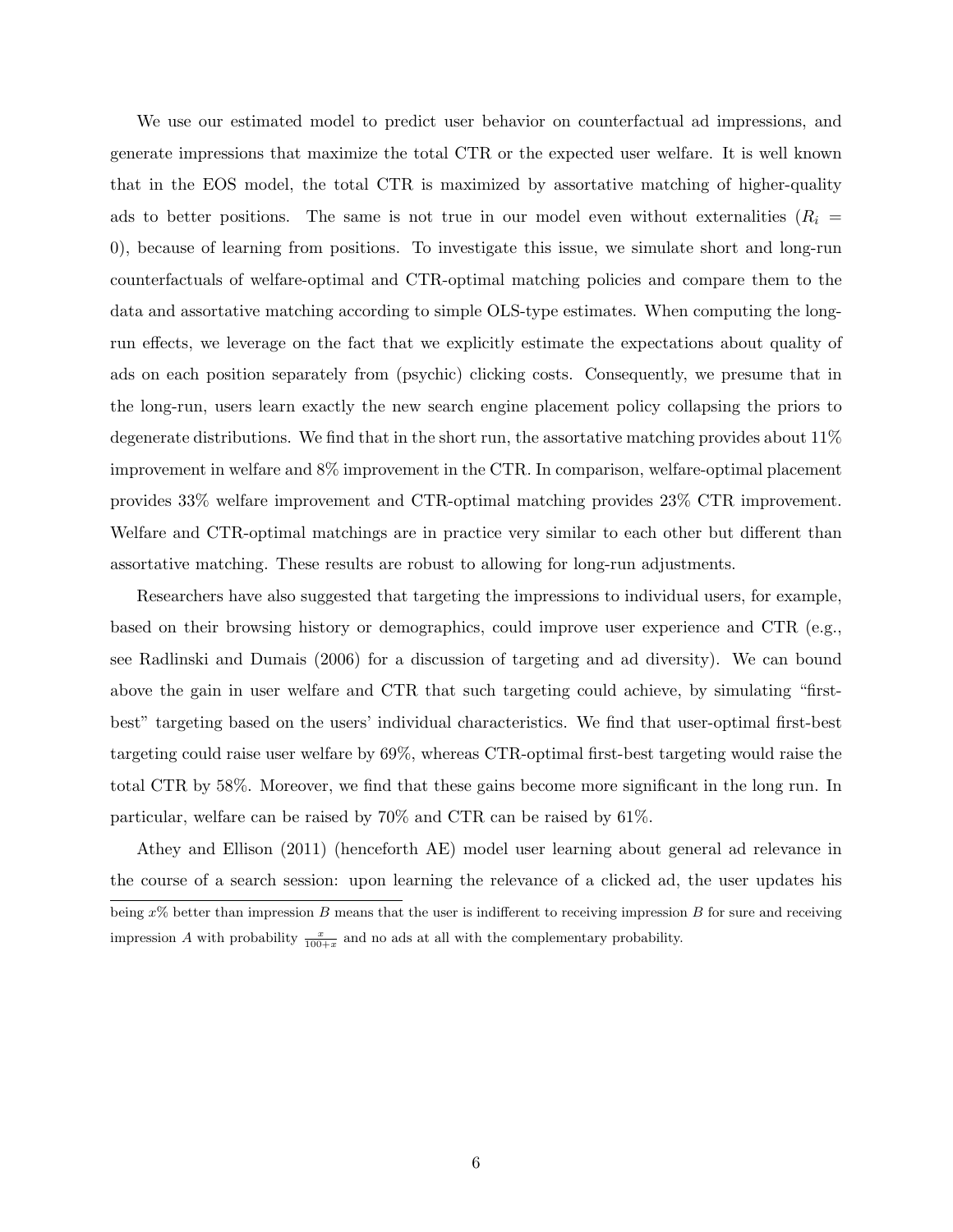beliefs about the relevance of the other ads in the same impression.<sup>[7](#page-6-0)</sup> Our paper ignores this kind of updating, keeping position priors fixed within the impression. More explicitly, we assume that realized ad quality ex-post clicking does not affect priors of other positions in the short-run for two reasons: (1) Such updating would generate positive "informational externalities" across ads, that is, an ad would benefit from having better ads in the same impression. Empirically, we find that the overall externalities are instead negative, and separate identification of both satiation externalities and informational externalities from the available data would be difficult. (2) We believe such updating to be a long-run rather than a short-run phenomenon. As consumers use a given search engine frequently, we don't expect much learning about relevance to occur in the course of a single session (as assumed in Athey and Ellison (2011)). Although long-run learning over the course of many sessions may prove to be important, we are unable to observe it in our data, which (for privacy reasons) does not keep track of user histories.

The paper is organized as follows. Section [2](#page-6-1) describes the dataset and examines some reducedform evidence. Section [3](#page-12-0) presents the model. Section [4](#page-15-0) describes identification and estimation. Section [5](#page-20-0) discusses the estimation results. Section [6](#page-30-0) simulates counterfactual matching policies. Section [7](#page-34-0) concludes.

# <span id="page-6-1"></span>2 The data and its preliminary analysis

### 2.1 Data Description

Our dataset offers a selection of advertising impressions and user behavior on Microsoft's Live Search advertising engine. As of May 2008, Live Search had 9.1% of the U.S. online search market (as compared to the market leader Google's  $61.6\%$ ).<sup>[8](#page-6-2)</sup> This modest market share nevertheless translated into about 900 million search queries per month. This enormous data is generally not available to external researchers, primarily out of concerns for compromising user privacy. However, in 2008, Microsoft created a DVD with a sample of user search and advertising data, cleaned up to eliminate

<span id="page-6-0"></span><sup>&</sup>lt;sup>7</sup>In the authors' basic model, the ads' texts are uninformative, so the CTR on a given ad depends on the information learned from clicking on the preceding ads, but not on the ad itself. User behavior in this model is similar to that in the "cascade" model, with the added feature that the probability of continuing after clicking on a given ad depends not just on this ad's quality but also on the qualities of the ads above it (which determine user beliefs about the quality of subsequent ads). Like the cascade model, the AE model is inconsistent with non-sequential and non-cascading clicks and with externalities from below.

<span id="page-6-2"></span><sup>8</sup>http://www.techcrunch.com/2008/05/22/the-empire-strikes-back-our-analysis-of-microsoft-live-search-cashback/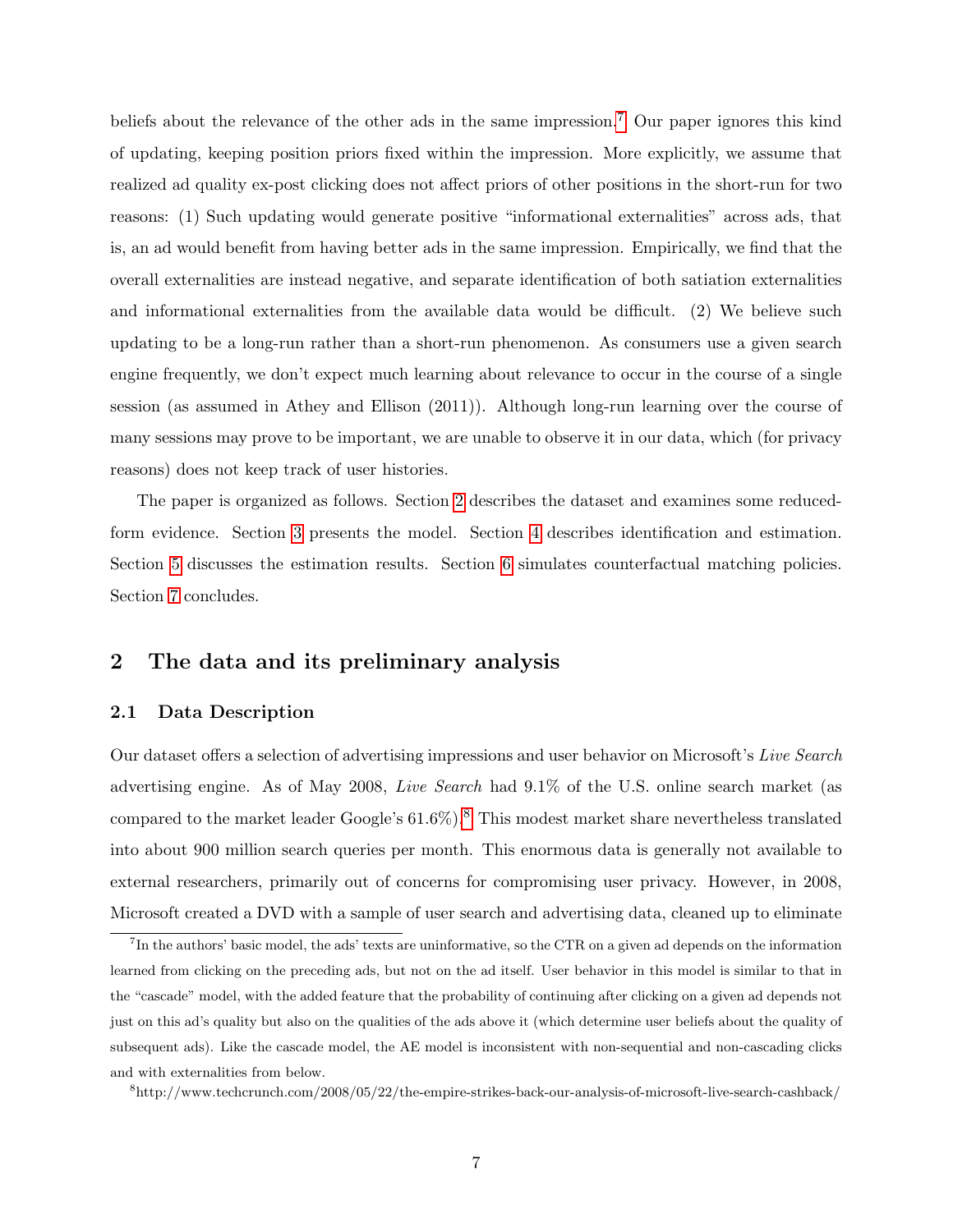privacy-compromising information. Microsoft distributed this DVD to a few dozen recipients of the company's external research grants, as well as to a small number of other researchers, including the authors of this paper.

The sample of impressions on the AdCenter DVD was randomly generated from the search engine's complete log file. The sampling scheme involved selecting an impression at random from the log and then including all the other impressions displayed to the same user during the same session. The average length of a session is about 10 minutes. Impressions that were part of longer user sessions have a proportionally higher probability of being in the dataset than shorter ones. Because the vast majority of the sessions contain only one impression, we believe sample selection issues are not of importance.

A Microsoft technical team screened each data point for privacy protection, and each search string was "normalized." We do not have full information about the transformations employed, because this information is proprietary to Microsoft. However, the company assured us that the normalization did not involve anything more complicated than converting the case of letters and getting rid of special characters, articles, and prepositions. We tried to minimize the impact of such transformations by the choice of search strings to analyze.

The subset of the dataset that we examine contains the impressions produced on four search strings (exact match) – "games,""weather,""white pages," and "sex"– that produced the most sponsored-ad clicks in the data, with the exception of searches for domain names and the "yellow pages" string. We did not consider searches for domain names such as "google" or "myspace" because we believe such searches commonly arise when a user either (i) mistakenly types a domain name into the search box, or (ii) types an incomplete domain name in the browser's address bar, forgetting an extension such as ".com," and is redirected by the browser to the search engine. The user's behavior in such situations may not be typical of his behavior following intentional searches. We also excluded the searches for "yellow pages" because we did not find enough variation in the impressions on this query to estimate our model.

We matched the impressions on the selected search strings to clicks on these impressions, applying a couple of sanity rules. We dropped impressions with the same unique impression ID because we believe they were due to errors in the data-generation process. Similarly, when we observed more than one click on the same link in an impression, we kept only the first click. Because the vast majority of repeat clicks occur within seconds of the first click (e.g., 84% occur within 10 seconds), we believe the repeat clicks are either user errors or attempts to reload the website following technical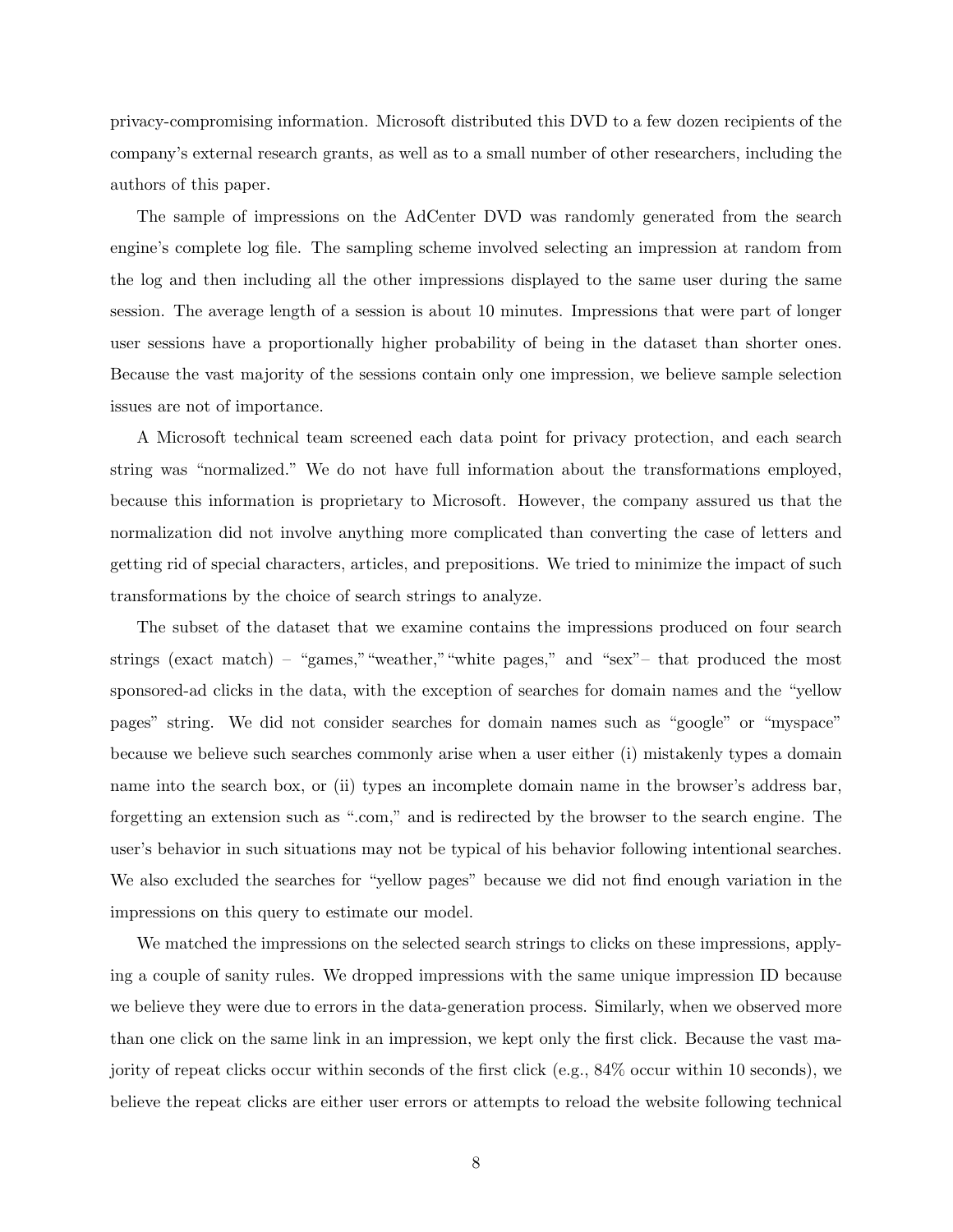problems. If any repeat clicks are not user errors or technical problems, we effectively assume they do not affect the user's payoff (i.e., yield a zero marginal utility and have a zero marginal cost), which would justify dropping them. Our final dataset contains 92, 136 impressions, of which 17.7% have at least one click and  $1.4\%$  have at least two clicks.

#### 2.2 Non-cascade clicks

Our dataset exhibits a couple of features of user behavior that the theoretical models in the existing literature do not capture, namely:

- 46% of users who click do not click in the sequential order of positions, i.e.,  $(1,2,...);$
- 57% of users who click more than once do not "cascade," i.e., click on a higher position after clicking on a lower position.

These findings are inconsistent with the cascade model or with the AE model, both of which predict "cascades," and the latter also predicts sequential clicks. These findings demonstrate the importance of user heterogeneity, confirmed by having different orders of clicks by different users facing the same impression.

We model heterogeneity by letting users have different preferences over ads. Formally, we introduce a user×ad random utility effect, which captures differences in users' tastes.

#### 2.3 Rich Externalities

Another important observation from the data is the prevalence of externalities, in particular, the CTR on a given ad in a given position depends on which ads are shown in the other positions. These externalities immediately violate the EOS model or any other model in which users' decisions to click on different ads in an impression are independent of one another. Also, some of these externalities are inconsistent with the cascade model.

The externalities are evident by examining the dependence of CTR of a given ad in a given position on the relevance of the competing ads displayed in the same impression. For example, Table [1](#page-9-0) presents the evidence for "externalities from above,"namely, we examine the dependence of CTR of Domain 1, displayed at position 2, conditional on different competitors displayed at position  $1<sup>9</sup>$  $1<sup>9</sup>$  $1<sup>9</sup>$  Comparison of the CTRs suggests negative externalities from the competitors. Namely, *Domain* 

<span id="page-8-0"></span><sup>&</sup>lt;sup>9</sup>We were able to conduct this analysis only for the most popular domain configurations that have enough observations to conduct statistical tests.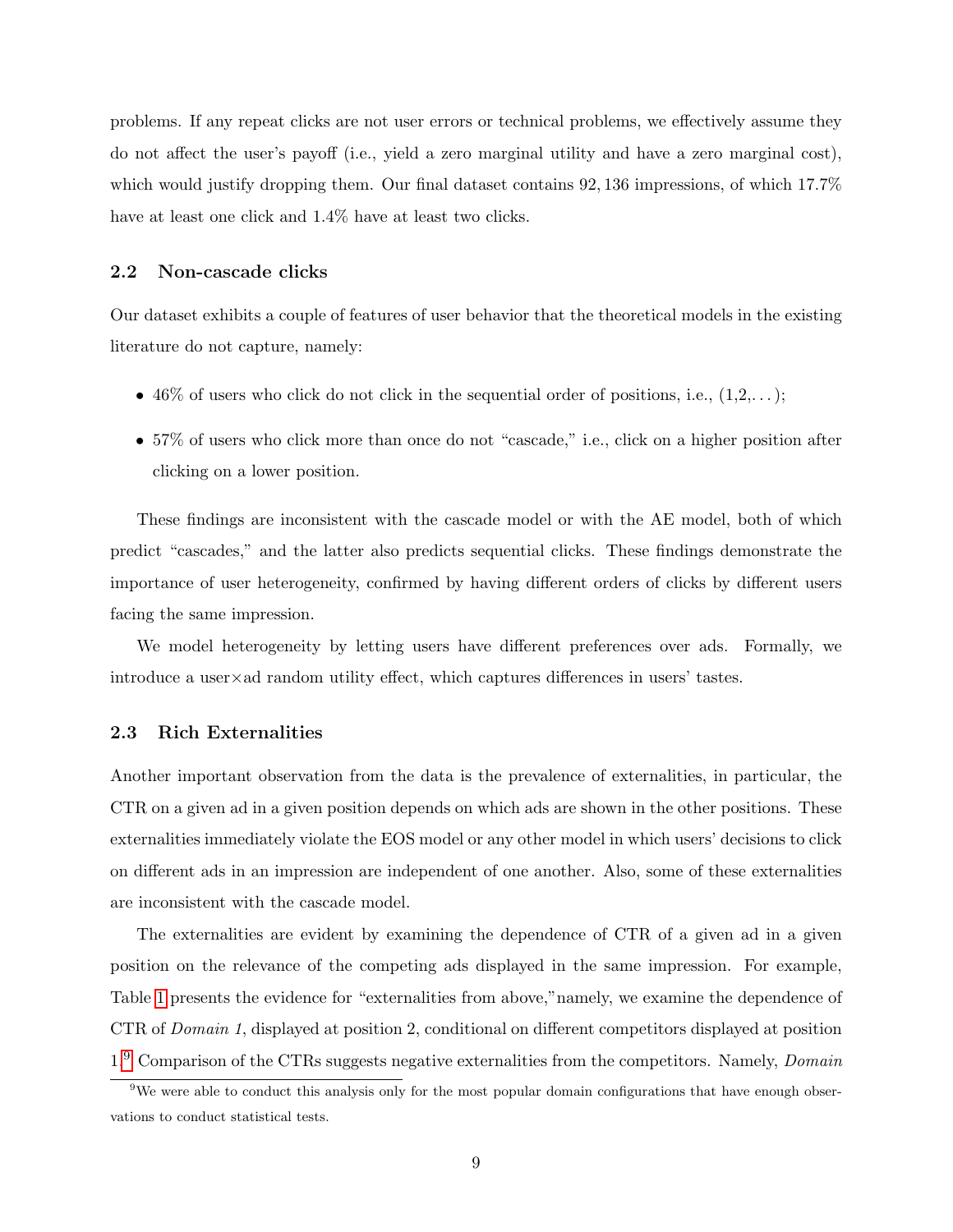| Competitor | $_{\rm CTR}$<br>Domain 1 | Competitor | <b>CTR</b><br>Domain 1 |
|------------|--------------------------|------------|------------------------|
| Domain 2   | 0.0763<br>(0.0060)       | Domain 2   | 0.0189<br>(0.0020)     |
| Domain 3   | 0.1842<br>(0.0138)       | Domain 3   | 0.0535<br>(0.0038)     |
| Domain 4   | 0.1078<br>(0.0240)       | Domain 4   | no observations        |

<span id="page-9-0"></span>Table 1: CTRs on *Domain 1* in search string "white pages" and *Domain 1* in search string "weather" at position 2 conditional on different domains at position 1. Standard errors are provided in parentheses. The estimates have asymptotic normal distributions.

1 in the "white pages" search string receives higher CTR if the competitor above has low relevance (e.g. *Domain 3*, which does not have any white-page information) rather than high relevance (e.g. Domain 2 or Domain 4). We obtain the same conclusion when examining the "weather" search string. Specifically, Domain 1 has higher CTR when facing Domain 3 (which does not have any weather information) as the above competitor than facing *Domain 2* (which is a well known weather website). These differences in CTR are statistically significant (with a p-value of less than 1%) and suggestive of negative externalities, which may be attributed to users being satiated after clicking on good advertisements. In an extreme case of satiation, a user might not derive any benefit from a second ad; for example, he may be fully satisfied with a single weather report.

Table [2](#page-10-0) presents more evidence of negative externalities, this time from below. Specifically, we compare CTRs of different domains, placed in position 1 of "white pages" search string, between those impressions that contain high relevance *Domain 1* as competitor in any of the lower positions and impressions that do not contain *Domain 1*. We find that the differences in these CTRs are statistically significant. Note that we do not control for the overall number of ads in the relevant impressions which can affect the CTR of position 1. Nevertheless, we show that our tests are a conservative assessment of the impact of Domain 1 because the average number of competitors is lower in the impressions that have *Domain 1*. An important implication of externalities from *below* is the rejection of cascading models (including the AE model) in which users always make clicking decisions going sequentially from top to bottom. Instead, users appear to exhibit more rationality, examining many ads before choosing which ones to click.

Another interesting observation that is inconsistent with the basic cascade model is that switching the ads in the top two positions affects the CTR of the ad at position 3. We were able to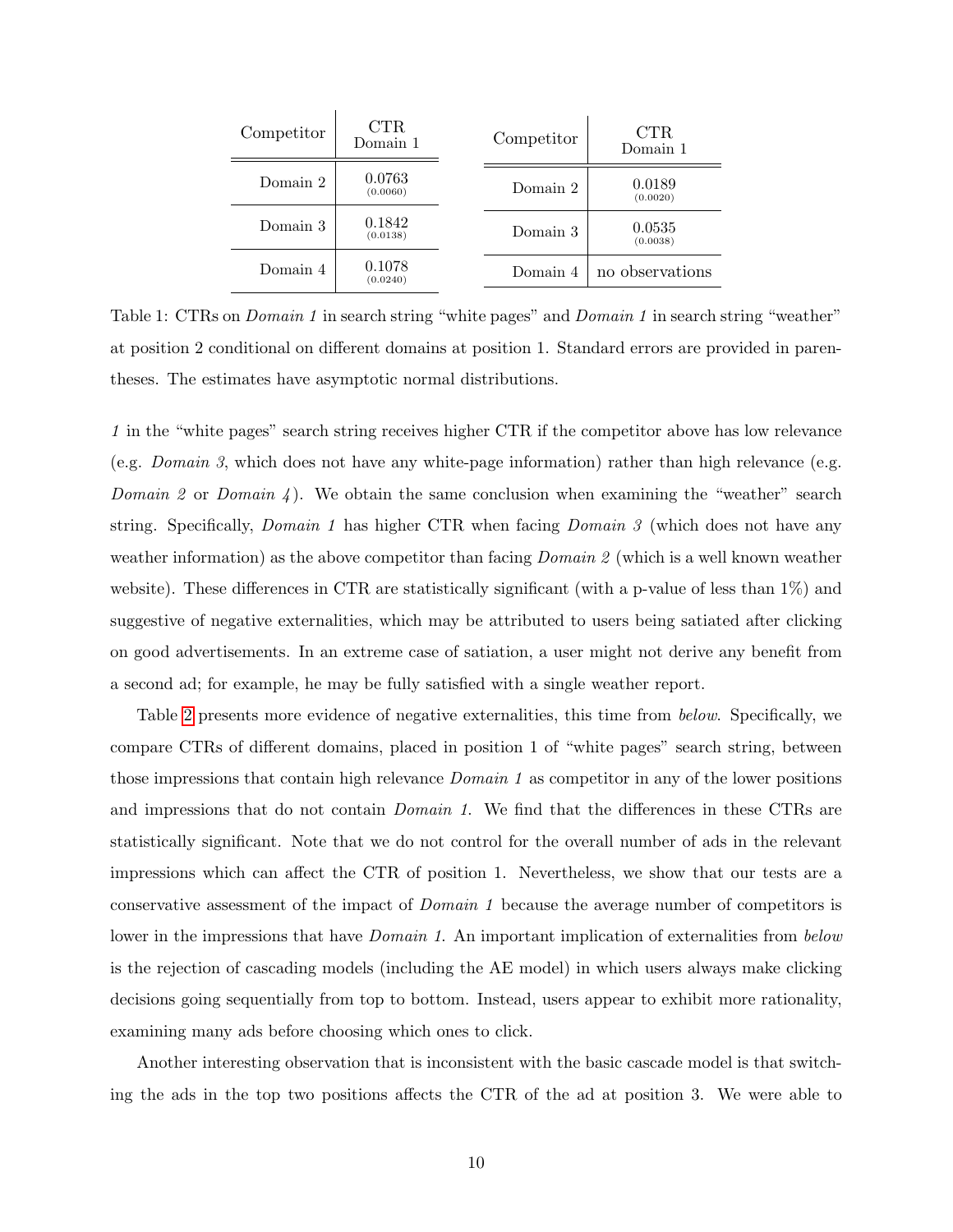|                 | <i>Domain 1</i> present<br>as a competitor<br>in lower positions? | <b>CTR</b><br>of position 1 | Difference in CTRs<br>of position 1 | No. obs. | Average no. of ads<br>in the impression |
|-----------------|-------------------------------------------------------------------|-----------------------------|-------------------------------------|----------|-----------------------------------------|
| Domain 2        | Yes                                                               | 0.11                        | $0.074***$                          | 5,061    | 6.1                                     |
| in position 1   | N <sub>o</sub>                                                    | 0.18                        | (0.009)                             | 2,112    | 7.1                                     |
| Domain 3        | Yes                                                               | 0.16                        | $0.067***$                          | 1,560    | 7.1                                     |
| in position 1   | No                                                                | 0.22                        | (0.013)                             | 2,022    | 7.6                                     |
| Domain $\angle$ | Yes                                                               | 0.16                        | 0.019                               | 304      | 7.3                                     |
| in position 1   | No                                                                | 0.17                        | (0.032)                             | 253      | 7.3                                     |

<span id="page-10-0"></span>Table 2: Comparison of CTRs of domains at position 1, in the "white pages" search string, between impressions that contain high relevance Domain 1 as competitor in any of the lower positions and impressions that do not contain *Domain 1*. Statistically significant difference of CTRs between these two cases is evidence for the externalities "from below." Three stars means statistical significance at 1% level.

perform this analysis for one impression configuration on the "weather" search string. The number of relevant observations in the other cases was fewer than 300, and the search strings "games" and "sex" contained no relevant observations at all. The CTR of Domain 1 in position 3 conditional on having *Domain* 3 at position 1 and *Domain* 2 at position 2 is 0.0434. When we switch the top two ads, the CTR drops to 0.0077; this drop is statistically significant at 0.05 level (an asymptotic Wald test statistic is 2.193 is distributed as standard normal). As mentioned earlier, we believe Domain  $\beta$  is not a relevant domain for "weather," whereas *Domain*  $\beta$  is. Thus, assortitatively matching the better competitor domains with the higher position in the top two positions negatively impacts the CTR of the lower ad. This externality can again be attributed to user satiation because assortative matching increases the likelihood of the user clicking on the better domain first, making him more satiated and less likely to subsequently click on an ad in a third position.

In addition to the externalities caused by satiation, we may expect externalities caused by user learning about the quality of ads (as in Athey and Ellison (2011)). In contrast to satiation, we would expect learning to generate positive externalities: seeing one relevant ad would raise the user's expectation about the relevance of ads in general and make him more likely to click on other ads. Because the overall externalities exhibited in the data are negative, satiation appears to be a more important source of externalities than learning. Identifying these two effects separately, given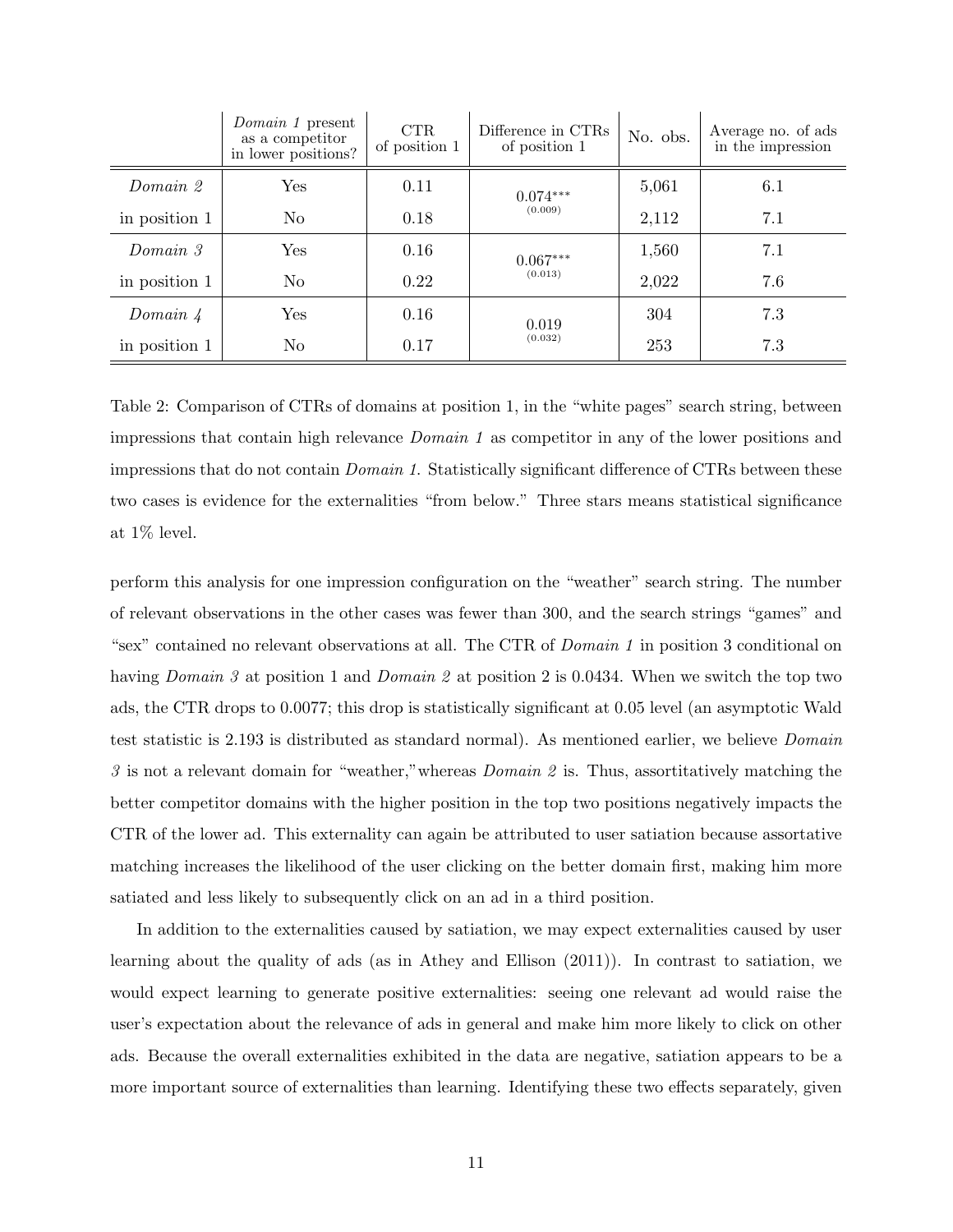|                        | pearen puring and domain av popiuon r |                     |                         |                  |  |
|------------------------|---------------------------------------|---------------------|-------------------------|------------------|--|
|                        | games<br>Domain 1                     | weather<br>Domain 1 | white pages<br>Domain 1 | sex<br>Domain 1  |  |
| Clicking on pos. 1     | 0.051                                 | 0.046               | 0.17                    | 0.037            |  |
| Not clicking on pos. 1 | 0.034                                 | 0.043               | 0.116                   | 0.045            |  |
| Difference             | $0.017***$<br>(0.005)                 | 0.003<br>(0.006)    | $0.054***$<br>(0.009)   | 0.008<br>(0.006) |  |

 $\mathbb{I}$ 

Search string and domain at position 1

<span id="page-11-0"></span>Table 3: Probability of clicking on ads in positions 2-8 conditional on clicking and not clicking on position 1.

our dataset, would be difficult: we cannot tell if a user stops clicking because he is satiated by the ads he has clicked on or because he is discouraged by their poor quality. One way to distinguish between these two effects would be by using the data on "conversions" (i.e., purchases or follow-up requests) following the clicks. Another way would be to consider long-run learning about the general quality of ads across different search strings (where satiation is not an issue). Because we do not currently have data on conversions or on user histories, we cannot undertake either approach.

#### 2.4 User Heterogeneity

Another interesting feature of the data is positive correlation between clicks on different positions in a given impression. We found this correlation by looking at impressions with a given ad (the most popular) shown at position 1, and examining the correlation between clicking on this ad and clicking on any other ad in the impression. In a model without satiation in which a user's values for different ads are drawn independently (such as the EOS model), the correlation would be zero. In a world with satiation but with independent draws, the correlation would be negative. However, Table [3](#page-11-0) demonstrates that the actual correlation is in some cases positive and statistically significant and in others statistically insignificant. For example, when *Domain 1* is displayed at position 1 on the "games" search string and the user clicks on it, the probability of clicking on any other position is 5.1%, whereas if the user does not click on it, the probability of clicking on any other position is 3.4%, and this difference is highly significant. We find similar significant positive correlation in the "white pages" search string, but no significant correlation in the other two search strings.

To explain these correlations, we model "vertical" heterogeneity of user valuations of ads. For example, on the one hand some users may have higher utilities for all ads (e.g., due to higher beliefs about the relevance of sponsored-search advertising), and on the other hand, some users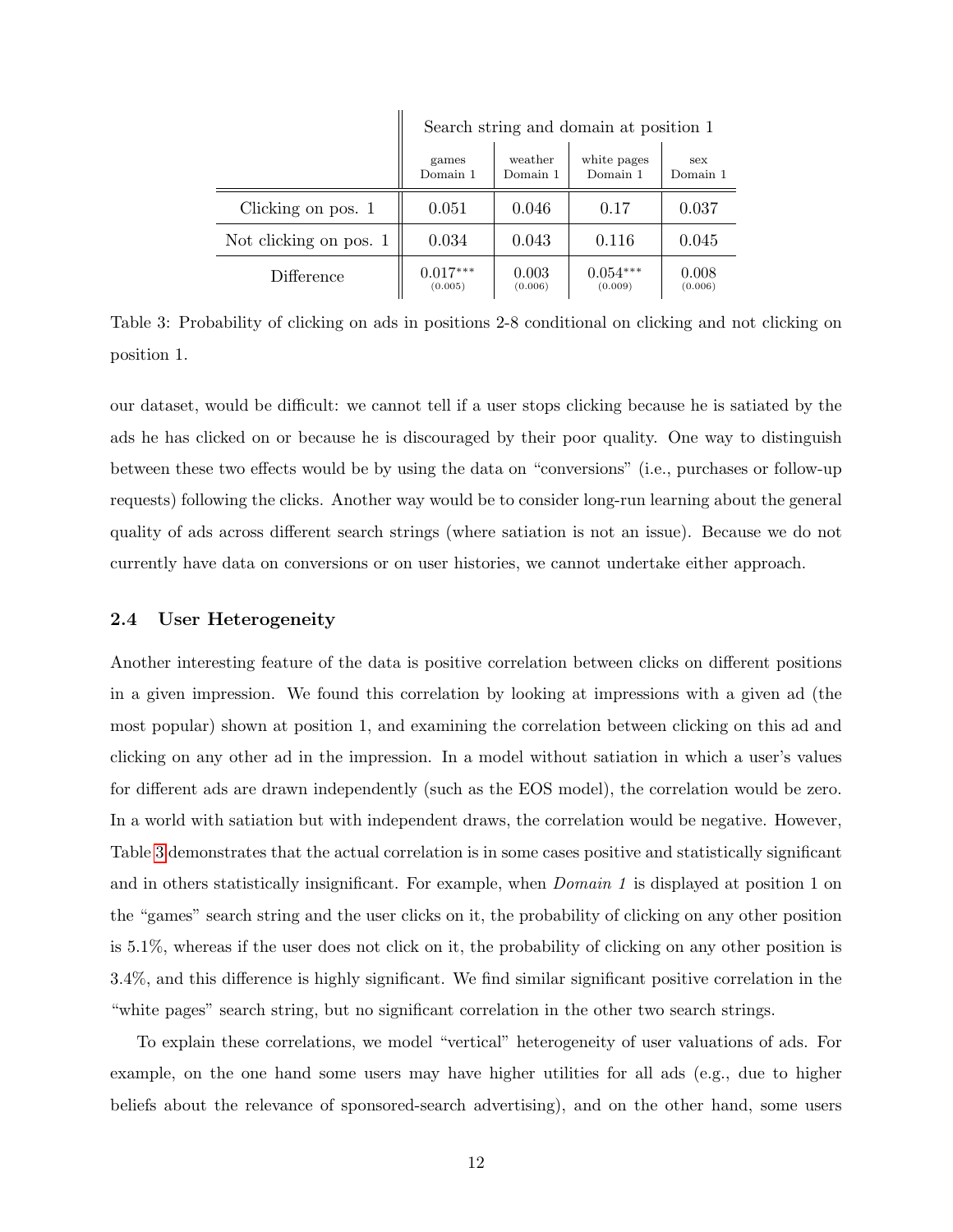may have lower utility for all ads. Such heterogeneity has to be large enough to offset the negative correlation among clicks created by satiation. Beyond explaining a correlation in clicks, the vertical heterogeneity is also needed to explain disproportionate numbers of multiple-clicks observations (or "bundles"). Namely, our model without satiation, uncertainty, and with independent clicks (which is then equivalent to the EOS model) would predict only 911 bundles of 2 clicked ads, compared to 1,157 in the data, and only 20 bundles of 3 clicked ads, compared to 188 in the data. Note that introducing satiation into the model increases this discrepancy further as people click fewer bundles, thus, we are likely to find more vertical heterogeneity than one would find using a model without satiation.

## <span id="page-12-0"></span>3 Model

Consider a user i who faces an impression  $[a(1),...,a(N)]$ , where N is a number of displayed advertisements, and  $a(n) \in A$  is an ad displayed in slot n. The user's value of clicking on an ad a (or a quality of the link  $a$ ) is given by

$$
v_{ai} = v_a + \epsilon_{ai} + \delta_i,
$$

where  $v_a$  is the mean quality of the link a common to all users,  $\epsilon_{ai}$  is the idiosyncratic shock to quality of the link a, and  $\delta_i$  is the user specific aggregate shock to value of any sponsored links.<sup>[10](#page-12-1)</sup>

The user can click a subset  $\mathcal C$  of ad slots and obtain a gross utility of

$$
U_i(\mathcal{C}) = \left(\sum_{n \in \mathcal{C}} v_{a(n)i}^{1+R_i} \right)^{1/(1+R_i)} - \sum_{n \in \mathcal{C}} f_n,
$$
\n(3.1)

where  $f_n$  is a cost of clicking on an ad in position n, and  $R_i$  is a parameter that captures the substitutability of different ads to the user. We allow for user heterogeneity in  $R_i$  and assume that  $R_i = R + \sigma_R \eta_i$ , where  $\eta_i$  is a standard normal random variable.

Users do not observe the quality  $v_{ai}$  prior to clicking, but have access to ad descriptions. Ad descriptions provide full information about the idiosyncratic parts  $\epsilon_{ai}$  and the aggregate shock  $\delta_i$ and convey unbiased signals  $x_{ai}$  about mean qualities  $v_a$ . Prior to reading the description users have priors about  $v_a$  at each slot, which are distributed as independent normal random variables with means  $\bar{v}_n$  and variances  $\bar{\sigma}_i^2$ .<sup>[11](#page-12-2)</sup> These priors are a result of a long-run cross-impression learning

<span id="page-12-2"></span><span id="page-12-1"></span> $10$ Note that the value of an ad does not depend on the position of an ad.

 $11$ We model position priors as independent random variable, but we allow for arbitrary correlation of actual qualities  $v_a$  across positions.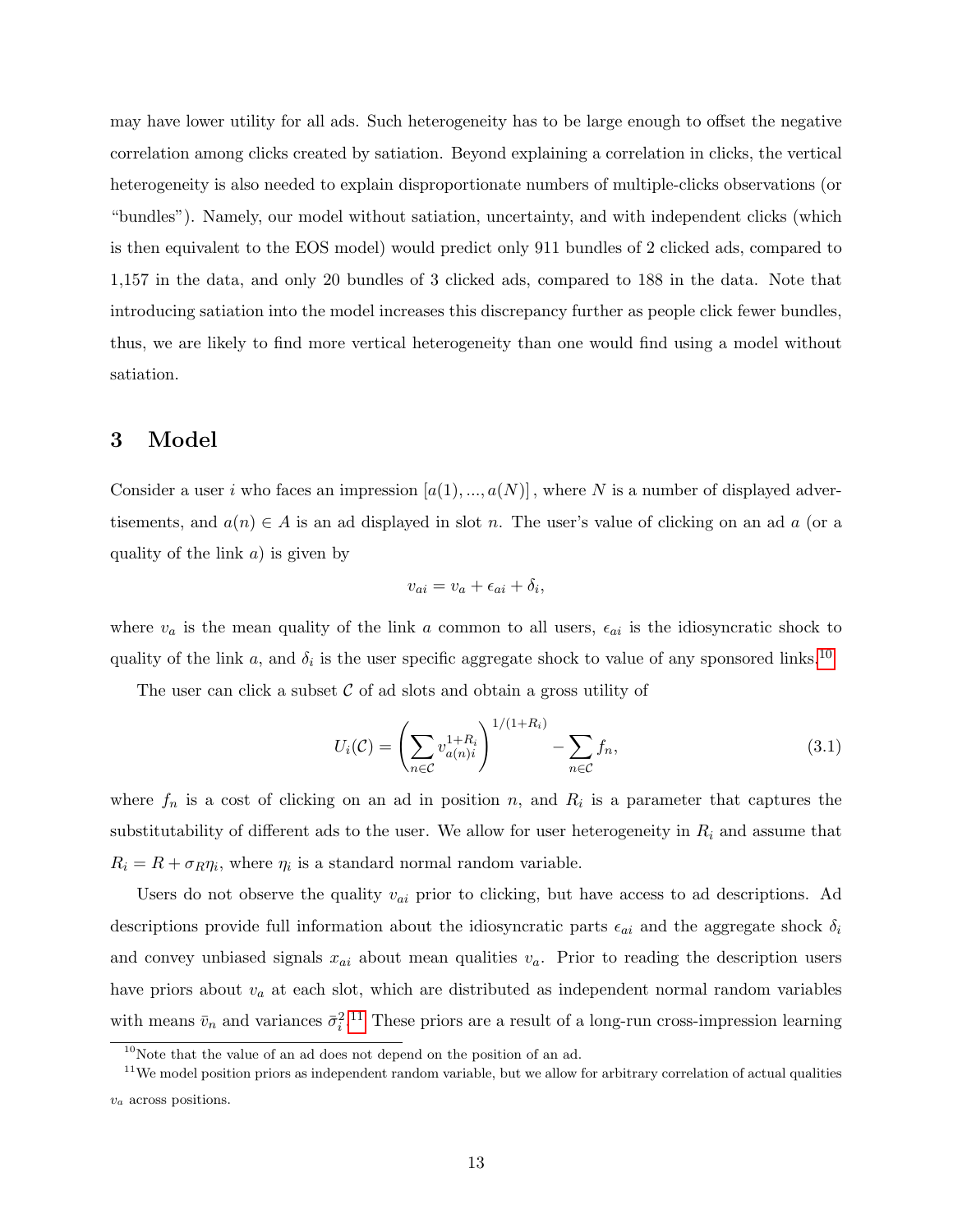process.[12](#page-13-0) We allow that the priors' means depend on the position to capture that users have different beliefs about the quality of advertising at each slot. However, we assume that prior variances  $\bar{\sigma}_i^2$  are the same across positions. Theoretically, our model facilitates identification of the position-specific variance, but we failed to reject that these variances are the same with a 1%-size test. Further, we assume that position priors are unbiased, that is, the mean of quality of displayed ads in a particular position is the same as the mean of users' prior. To capture that some users might be more influenced by positions we allow the precision of the prior to vary across users. Specifically, we set  $\bar{\sigma}_i = \bar{\sigma} + \sigma_{\bar{\sigma}} \zeta_i$ , where  $\zeta_i$  is a standard normal random variable. An extreme case, when  $\bar{\sigma}_i$  is small, approximates cascading models in which the user clicks from top to bottom no matter which ads are shown. At the other extreme, when  $\bar{\sigma}_i$  is large, the position of an ad does not influence its CTR.

In order to nest EOS model we assume that  $\varepsilon_{ai}$  is drawn from an exponential distribution whose decay parameter is normalized to 1 (i.e., the c.d.f. is  $F_{\epsilon}(\varepsilon_{ai}) = 1 - e^{-\varepsilon_{ai}}$ ). As for  $\delta_i$ , it is drawn from a normal distribution with mean zero and variance  $\sigma_{\delta}^2$ .

The description signal about  $v_a$  is given by  $x_{ai} = v_a + \sigma_{\nu} \nu_{ai}$ , where  $\nu_{ai}$  is a standard normal ran-dom variable.<sup>[13](#page-13-1)</sup> The posterior beliefs about the  $v_{a(n)i}$  are given by independent normal distributions with means

$$
\hat{\mu}_{a(n)i} = \left(\frac{x_{a(n)i}}{\sigma_{\nu}^2} + \frac{\bar{v}_n}{\bar{\sigma}_i^2}\right) / \left(\frac{1}{\sigma_{\nu}^2} + \frac{1}{\bar{\sigma}_i^2}\right) + \epsilon_{a(n)i} + \delta_i,
$$

and the variances

$$
\hat{\sigma}_{a(n)i}^2 = \left(\frac{1}{\sigma_{\nu}^2} + \frac{1}{\bar{\sigma}_{i}^2}\right)^{-1}.
$$

Note that users know idiosyncratic components  $\epsilon_{ai}$  and  $\delta_i$  prior to clicking and learn the mean component  $v_a$  after clicking. An alternative choice would be to assume that users know the mean component and learn about the idiosyncratic components (in a similar way as Kim, Albuquerque, and Bronnenberg (2010)). In our case, such alternative assumptions would force the rational users to have homogeneous priors across positions and would rule out rational position clicking bias. Such homogeneity is a consequence of the search engine's inability to target advertising on individual characteristics, which implies that the position is independent of  $\epsilon_{ai}$  and  $\delta_i$ .<sup>[14](#page-13-2)</sup> Consequently, in this

<span id="page-13-0"></span> $12$ In this study we do not have data on the behavior of users across impressions, so we are unable to describe how these priors are formed. However, under the assumptions outlined in this section, we are able to estimate the priors from the data.

<span id="page-13-1"></span><sup>&</sup>lt;sup>13</sup>Similar to prior variances, we are technically able to allow  $\sigma_{\nu}^2$  to vary across ads, however, we failed to reject that these variances are the same with a 1%-size test.

<span id="page-13-2"></span><sup>&</sup>lt;sup>14</sup>Note that the ad position is likely correlated with  $v_a$ .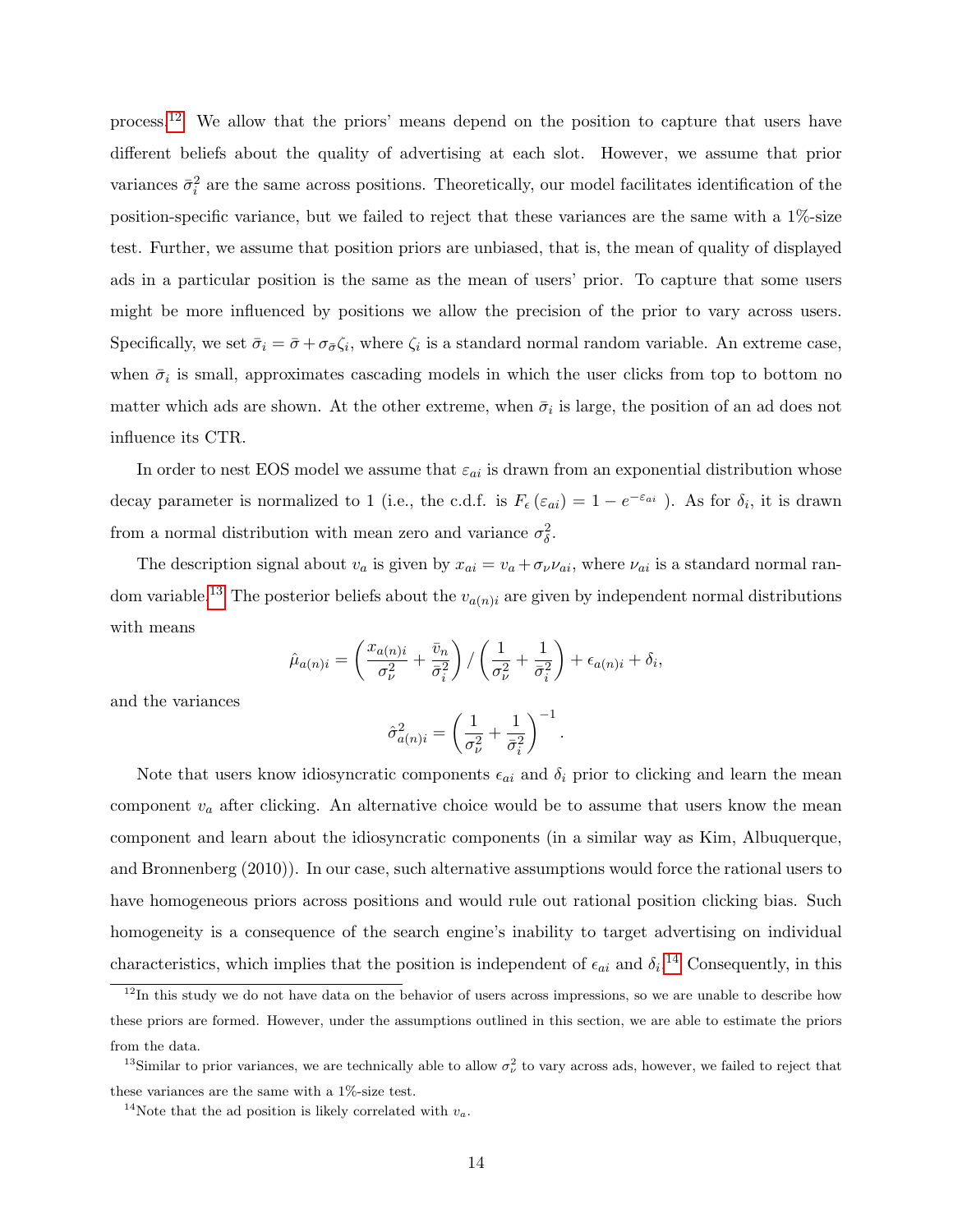study we use the simplest version of the rational model that supports different position priors in which users learn about  $v_a$  and have full information about  $\epsilon_{ai}$  and  $\delta_i$ . An important byproduct of this setup is maintaining conjugate priors while nesting the EOS model (such nesting requires  $\epsilon_{ai}$ s to be exponential random variables). To test if such an informational assumption is important, we estimated a version of the model in which users are uncertain about both  $v_a$  and  $\epsilon_{ai}$  and find quantitatively similar results.

The timing of the user's decision problem is as follows:

- (i) The user searches for a particular keyword and forms priors about the quality of ads at each position  $((\bar{v}_1, \bar{\sigma}_i), ..., (\bar{v}_N, \bar{\sigma}_i)).$
- (ii) The user observes the impression  $[a(1),...,a(N)]$  and reads descriptions of all ads in the impression. The user learns  $\epsilon_{ai}$  and  $\delta_i$  and forms posterior beliefs about mean qualities  $v_a$  using description signals  $(x_{1i},...,x_{Ni})$ .
- (iii) The user either clicks on an ad in a chosen position c or stops clicking (exits).
- (iv) The user observes the true quality  $v_a$  of a clicked ad  $a(c)$ .
- $(v)$  Go to  $(iii)$ .

We assume the user is a forward-looking expected-utility maximizer and knows all the parameters. His decision process can be modeled as a dynamic programming problem whose payoff-relevant state can be summarized with a set  $C \subset \{1, ..., N\}$  of clicked positions and a sufficient statistic about the utility of C, given by  $S = \sum_{n \in C} v_{a(n)i}^{1+R_i}$  $a_{a(n)i}^{1+R_i}$ . The optimal continuation value of user i in state  $(C, S)$ , which we denote by  $V_i(\mathcal{C}, S)$ , is governed by the following Bellman equation:

<span id="page-14-0"></span>
$$
V_i(C, S) = \max \left\{ S^{1/(1+R_i)} - \sum_{n \in C} f_n, \max_{c \in \{1, ..., N\} \setminus C} E V_i \left( C \cup c, S + v_{a(c)i}^{1+R_i} \right) \right\}
$$
(3.2)

The expectation is taken with respect to the posterior of  $v_{a(c)i}$  described earlier. This model is rich enough to nest the following special cases:

•  $R_i = 0$  (additively separable utility),  $\sigma_{\nu} = 0$  (no uncertainty): The user's clicking decisions on different ads are then independent, and no externalities are present across ads. Additionally, if user random effects are absent (i.e.,  $\sigma_{\delta}^2 = 0$ ), the clicks on the different positions are statistically independent, and the CTR on ad a at position n is  $Pr\{v_a + \varepsilon_{ai} - f_n \ge 0\}$  $F(f_n - v_a) = \min\{e^{v_a}e^{-f_n}, 1\}.$  Thus, provided that each ad receives a CTR less than one in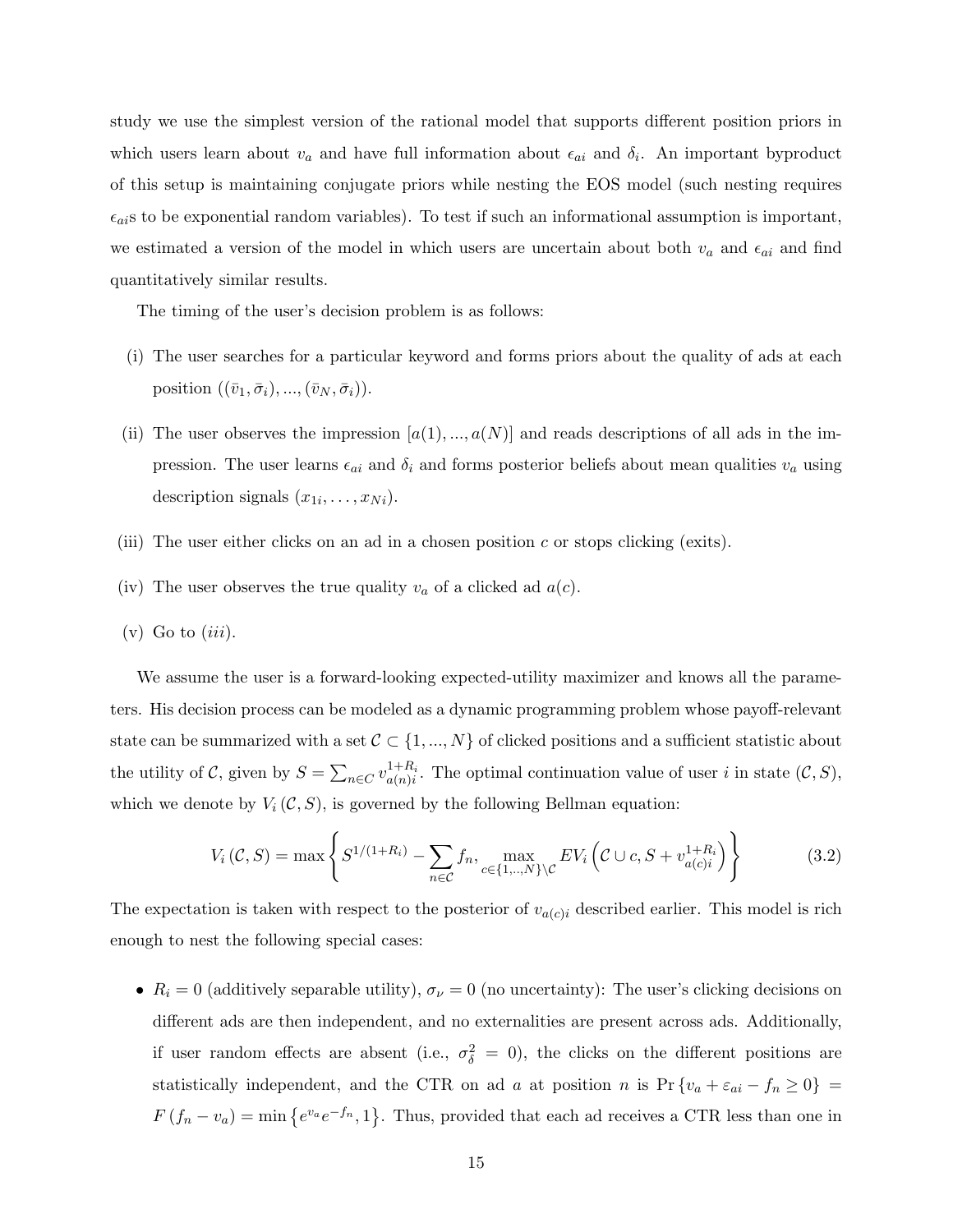any position (which is certainly true empirically), our model nests the EOS model as a special case, in which the CTR is the product of the ad fixed effect  $(e^{-v_a})$  and the position fixed effect  $(e^{-f_n})$ .<sup>[15](#page-15-1)</sup> This nesting is the key motivation for our adoption the exponential distribution of errors  $\varepsilon_{ai}$ , and allows a simple quantitative interpretation of the estimated fixed effects on the CTR. In the EOS case, a consistent estimate of the fixed effects  $v_a$  and  $f_n$  can be obtained with an OLS regression of the logarithm of CTR on the ad and position dummies. Note that user uncertainty about relevance cannot be identified in this model – only the quality of ad a,  $v_a$  can be identified. Note also that because only the differences  $v_a - f_n$  are identified in the EOS model, the fixed effects  $f_n$  and  $v_a$  are identified only up to a constant.

• Perfect substitutability:  $R_i = \infty$ . In this case, the user's utility asymptotes to

$$
U_i(\mathcal{C}, \mathbf{v}) = \max_{n \in \mathcal{C}} v_{a(n)i} - \sum_{n \in \mathcal{C}} f_n;
$$

that is, the user derives utility from at most one ad (e.g., he derives no benefit from viewing a second weather forecast). This is reminiscent of the classical consumer search model (e.g., Weitzman (1979) and Kim, Albuquerque, and Bronnenberg (2010)). We can also approximate "cascade models" in which users click positions top to bottom by assuming that position clicking costs  $f_n$  increase sharply at position n relative to any variation in ad quality or that the precision of the position priors is low.

We also allow for the case of  $R < 0$ , in which the clicks are complements rather than substitutes.

## <span id="page-15-0"></span>4 Estimation and Identification

We estimate the model using the Simulated Generalized Method of Moments based on Pakes and Pollard (1989). Because the model allows for a rich persistent unobserved heterogeneity (including continuous types), the moments are computed using a nested dynamic programming approach. First we draw user specific effects  $(\epsilon, \delta)$ , satiation parameter  $R_i$ , and user-specific priors  $[(\bar{v}_1, \bar{\sigma}_{ni}), ..., (\bar{v}_N, \bar{\sigma}_{Ni})]$  as well as ad-quality signals coming from the descriptions  $(x_{1i}, ..., x_{1N})$ . Using these primitives, we compute the user's optimal policy by solving system [\(3.2\)](#page-14-0) by backward

<span id="page-15-1"></span><sup>&</sup>lt;sup>15</sup>If  $\sigma_{\delta}^2 > 0$  and is not too large, the random variable  $\varepsilon_{ai} + \delta_i$  can be approximated in the relevant upper tail with an exponential distribution, and the CTR can be approximated with the EOS multiplicatively separable form. Still, the model would be distinguishable from the EOS model by predicting a positive correlation between clicks on different positions.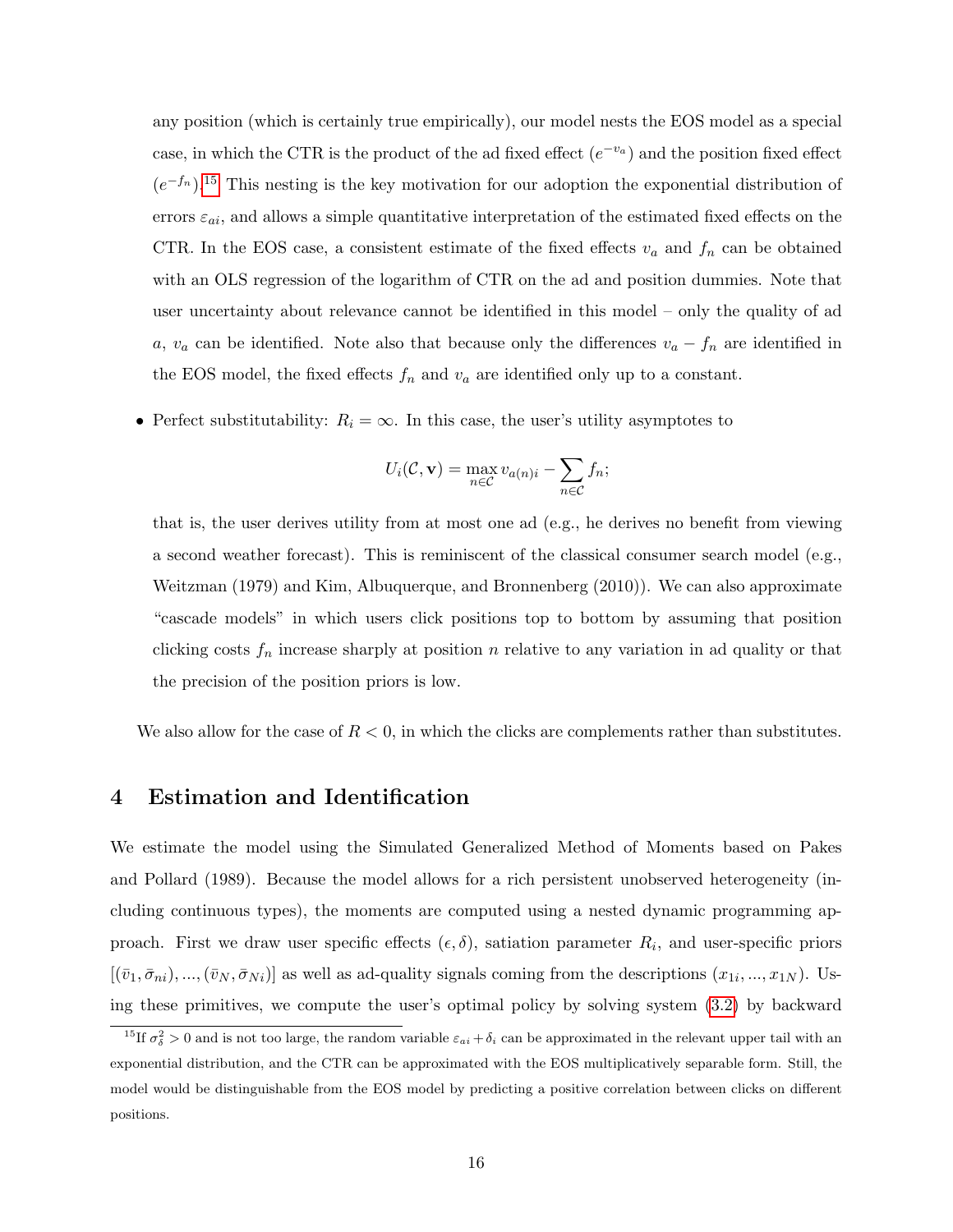induction. The solution produces an optimal policy as a function of a set of clicked ads  $\mathcal C$  as well as the sufficient statistic,  $S$ , about the accumulated utility. We compute the user-level moments by running this policy forward 100 times and taking the average of user-level moments. In each iteration of the estimation algorithm we use 500 draws of the random components per observa-tion, which amounts to solving about 50 million dynamic programming problems.<sup>[16](#page-16-0)</sup> Note that the model cannot be solved using the reservation value approach described in Weitzman (1979), because Weitzman's model assumes extreme degree of satiation, that is  $R_i = \infty$ . One can show that for intermediate values of  $R_i$  the reservation value for the next click depends on the state  $S$ , whereas in Weitzman (1979) it was independent of the state. In practice, the reservation utilities have to be recomputed for each  $S$ , which is equivalent to fully solving the Bellman equation. Further details of the computational procedure are presented in Appendix [A.](#page-37-0)

We do not explicitly model cross-visit user learning. Instead, we infer users' position priors using the assumption that the cross-impression learning generates unbiased priors and that ad placement is stationary. Under the first assumption,  $\bar{v}_n = E[v_a|n]$ . Under the second assumption, we can estimate the mean of the position prior by using the sample equivalent; that is, we set

<span id="page-16-1"></span>
$$
\bar{v}_n = \sum_a \phi_{na} v_a,\tag{4.1}
$$

where  $\phi_{na}$  is the observed frequency of placing an ad a on the position n. We preestimate  $\phi_{na}$  from the data and use it during the GMM estimation procedure to construct an estimate of  $\bar{v}_n$  using parameter values of of  $v_a$  and equation [\(4.1\)](#page-16-1).

Our model has 49 unknown parameters and identifies them using 78 conditional micro moments, which are described at the end of this section. The moments are conditional on the search string and ad placement in an impression. Additionally, micro moments are clustered by time stamp using  $T = 88$  equally sized groups of  $M = 1047$  observations which correspond to daily clustering.<sup>[17](#page-16-2)</sup> Such a procedure allows for an arbitrary correlation of random effects within the day. Formally, the estimator minimizes the objective function

$$
Q_T(\theta) = \left[\frac{1}{T} \sum_{t=1}^T G_t(\theta)\right]' W \left[\frac{1}{T} \sum_{t=1}^T G_t(\theta)\right],
$$

<span id="page-16-0"></span><sup>&</sup>lt;sup>16</sup>Initial computations were possible thanks to supercomputer resources provided by Microsoft Corporation. The most recent results were obtained using a 112-core Berkeley computer cluster.

<span id="page-16-2"></span><sup>&</sup>lt;sup>17</sup>We tried many different levels of clustering and find no significant differences between asymptotic distributions of the estimates. For this reason, we decided to report the clustering level that makes the least assumptions about the distribution of the random effects.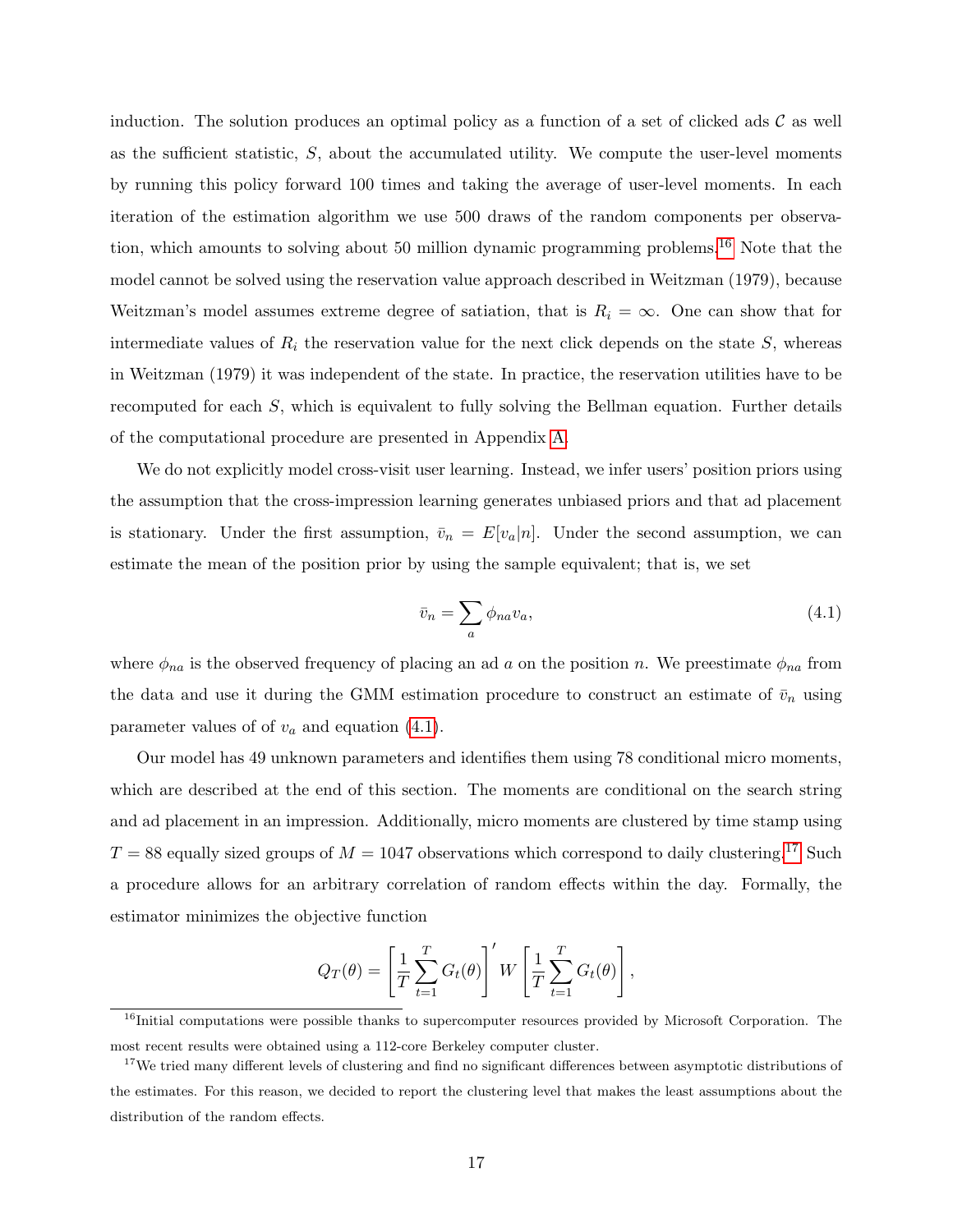where  $G_t$  are clustered micro moments and W is a weighting matrix. In particular,

$$
G_t(\theta) = \frac{1}{M} \sum_{m=1}^{M} \int_{\epsilon,\delta} g_{tm}(\theta | \epsilon, \delta) d(\epsilon, \delta) - \bar{g}_{tm},
$$

where  $\bar{g}_{tm}$  are the micro moments observed in the data for the impression m in cluster t,  $g_{tm}(\theta|\epsilon,\delta)$ are the micro moments predicted by the model conditional on  $(\epsilon, \delta)$ , and  $d(\epsilon, \delta)$  is the distribution of the random components. The integral of the random components is approximated using a frequency estimator with  $L = 500$  IID draws of  $(\epsilon, \delta)$  for each observation.

Suppose that  $\theta_0$  is a true parameter vector. We make standard assumptions about the identification of the model, that is  $E[G(\theta_0)] = 0$ ,  $E[G(\theta_1)] \neq 0$  if and only if  $\theta_1 \neq \theta_0$ . Moreover, we assume that the following limit statements are true:

$$
\frac{1}{T} \sum_{t=1}^{T} \frac{\partial G_t(\theta_0)}{\partial \theta'} \xrightarrow{P} D
$$

and

$$
\frac{1}{\sqrt{T}}\sum_{t=1}^T G_t(\theta_0) \xrightarrow{d} N(0,\Omega)
$$

Furthermore, suppose that  $\hat{\Omega}_T^{-1}$  is a consistent estimator of  $\Omega$ ; then if we set the weighting matrix to  $\hat{W}_T = \hat{\Omega}_T^{-1}$  our estimator is asymptotically normal with variance-covariance matrix  $\frac{1}{T}(D'\Omega^{-1}D)^{-1}$ as T approaches infinity.

To obtain an estimator of  $\Omega$  we need to make further assumptions about the correlation of  $G_t$ across clusters; that is, we assume that  $G_t$  follows an  $MA(1)$  process. An important consequence of this assumption is that ad placement and random effects can be serially correlated across days. Consequently, we use Newey and West (1987) estimator of  $\Omega$  given by

$$
\hat{\Omega}_T = \left(1 + \frac{1}{L}\right) \left[\hat{\Omega}_0 + \frac{1}{2}(\hat{\Omega}_1 + \hat{\Omega}'_1)\right],
$$

where

$$
\hat{\Omega}_0 = \frac{1}{T} \sum_{t=1}^T G_t G_t' \qquad \hat{\Omega}_1 = \frac{1}{T-1} \sum_{t=2}^T G_t G_{t-1}'
$$

Note that we correct the variance by  $1 + \frac{1}{L}$  because we use L simulations to compute the moments (see McFadden (1989), and Pakes and Pollard (1989)).

In practice we perform the estimation in several steps. We start with the OLS estimates of the OES model,  $\hat{\theta}^{(0)}$ , and compute the corresponding estimate of the optimal weighting matrix  $\hat{W}^{(0)}$ . Next, we obtain  $\hat{\theta}^{(1)}$  using GMM and repeat the steps until convergence. To minimize the computation time we gradually increase the number of draws, L, until we reach 500.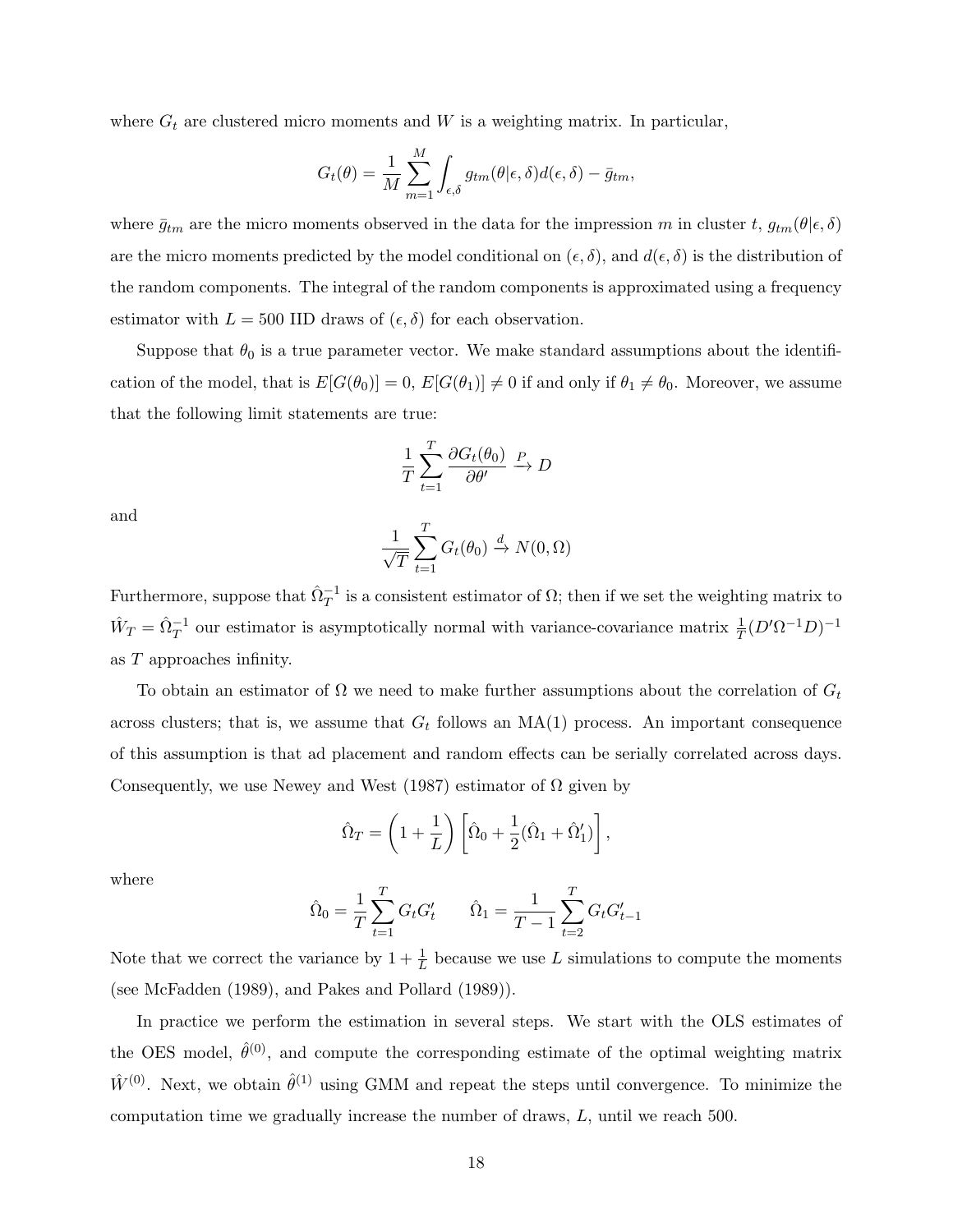In the reminder of this section we discuss the particular choice of moment and identification. Our parameters are divided into four groups:

- (i) domain mean qualities  $v_a$ ,
- (ii) position fixed effects  $f_n$ , variance of the priors  $\bar{\sigma}_n^2$  for each keyword and heterogeneity of this variance  $\sigma_{\bar{\sigma}}^2$ ,
- (iii) variance,  $\sigma_{\delta}^2$ , of the user random effect,
- (iv) the satiation parameters  $(R, \sigma_R^2)$ , the domain/position normalizing constant, and the precision of the description signals  $\sigma$ .

We discuss the identification of all groups separately.

We can identify effects of parameters in the group *(ii)* separately from the domains' expected qualities  $\bar{v}_a$  up to a constant even if  $R_i = 0$ . The moments that identify these parameters are the CTRs of domains and the CTRs of positions. Thus, we include search-string-specific probabilities of clicking on each position from 1 to 5 and clicking probabilities for each domain (we dropped the moments proven to have close to zero variance). In the data, we observe the same domains placed in different positions, which allows us to identify the fixed effects: we can identify effects of positions (joint effects of priors and position costs) on clicking by comparing the CTR of the same domain at different positions. Similarly, we can identify ad qualities  $v_a$  by comparing the CTRs of different ads in the same position. (When  $R_i > 0$ , we also have to control for the ad's competitors.) Under our assumption that user/position noise is distributed exponentially with decay parameter 1, the position effects can be interpreted as factors in the CTR.[18](#page-18-0)

Position fixed effects  $f_n$  can be separately identified from the effects of position-specific priors by looking at the interaction between positions and the advertisements. On the one hand, if the drop of CTRs on lower positions is caused by position priors, good ads should benefit from top positions less than bad ads and good ads should lose CTR from lower positions more than bad ads. On the other hand, if the CTR drop is caused by clicking cost (position fixed effects), we should not see interactions between positions and ads. To capture these effects, we include domain-positionspecific CTRs for the top two advertisers placed at each of the top three positions. Including such

<span id="page-18-0"></span><sup>&</sup>lt;sup>18</sup>Because the number of clicks on positions 6 and 7 is very small, we assume the cost of clicking on those are  $10\%$ and 30% higher, respectively, than on position 5; these numbers don't affect the estimation.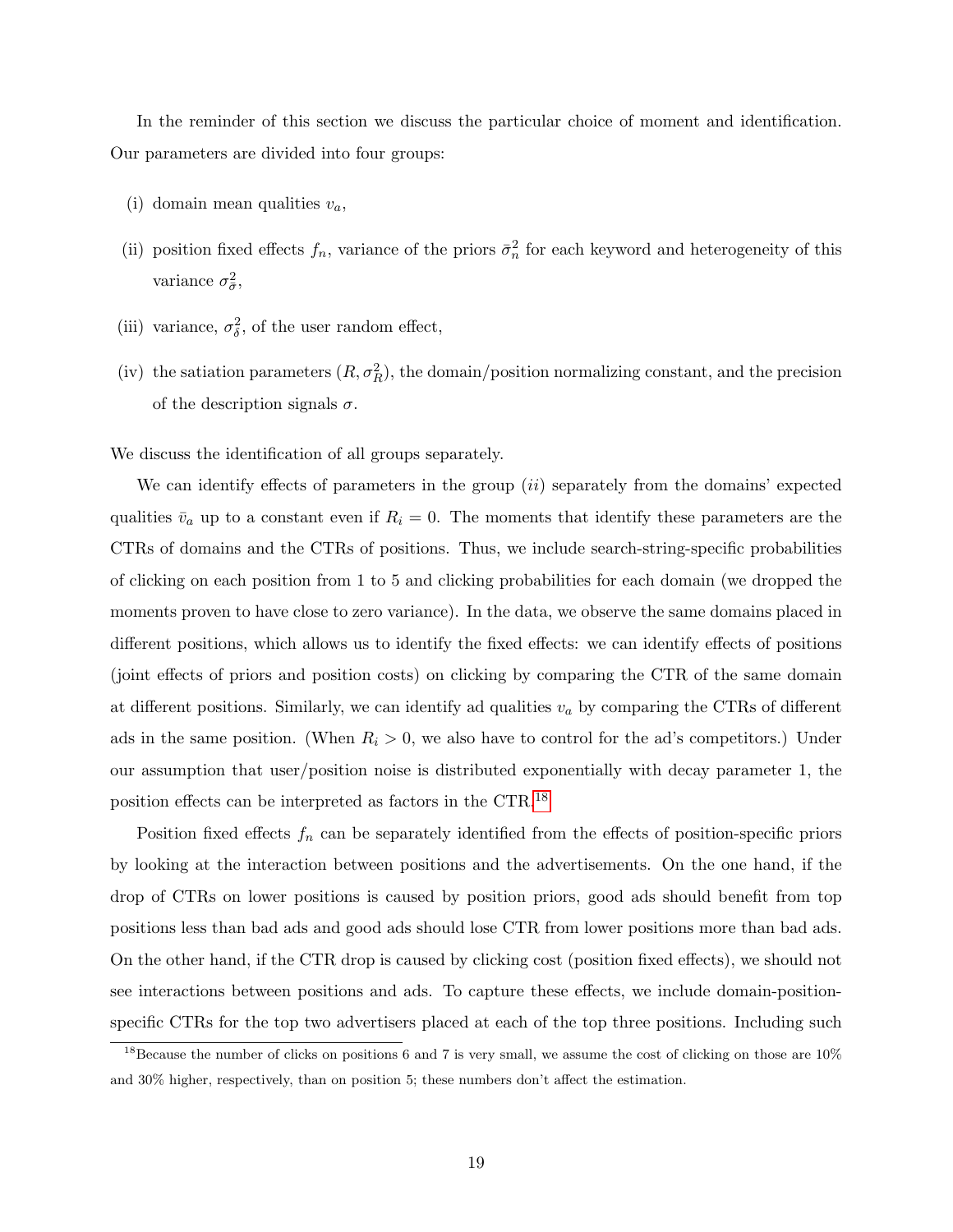moments is similar to supplementing an OLS regression of log-CTR on position and ad dummies, that is used to estimate an EOS model, with interaction terms.[19](#page-19-0)

To identify the standard deviation  $\sigma_{\delta}$  of the user random effect, we include the unconditional probabilities of bundles of two and three clicks. Increasing  $\sigma_{\delta}$  boosts the correlation of clicks on different ads in the same impression, and increases the probabilities of clicking bundles. These moments also identify the variance of  $R_i$ , because the higher variance generates more bundle clicks.

One of the main contributions of this paper is identifying the user's satiation parameter  $R$  and separating utility from cost. For this purpose, we use two additional sets of moments. The first set is composed of conditional probabilities similar to those presented in Table [1.](#page-9-0) For each search string, the set consists of the following three moments:

- the probability of clicking on the most popular domain at position 2 conditional on the second most popular domain being at position 1;
- the probability of clicking on the most popular domain at position 2 conditional on the third most popular domain being at position 1;
- the probability of clicking on the second most popular domain in position 2 conditional on the most popular domain being at position 1.

We dropped a few such moments that had zero observations in the sample. We did not include similar conditional probabilities for other impressions due to the small number of observations with such impressions.

The second set of moments identifying R consists of probabilities of continuing clicking after clicking on a given domain. We have three such moments per search string for the three most popular domains. The satiation parameter is identified from these moments, as more satiation means lower probabilities of continuing clicking. Given our assumed functional forms, the parameter  $R$  as well as the normalizing constant separating domain utilities and position costs are both identified. Identification is driven by the fact that moving a constant from costs to utilities and increasing R produce different curvature of incremental utility of subsequent clicks as a function of the already clicked links. Similarly, we can identify the precision of the description signal, which determines the amount of user uncertainty prior to clicking. In particular, if we observe domains with a large CTR but also with a large continuation probability, we infer that precision of the description is low.

<span id="page-19-0"></span> $19$ We find the interaction terms in the log-CTR regressions to be statistically different from zero, which is consistent with different position priors.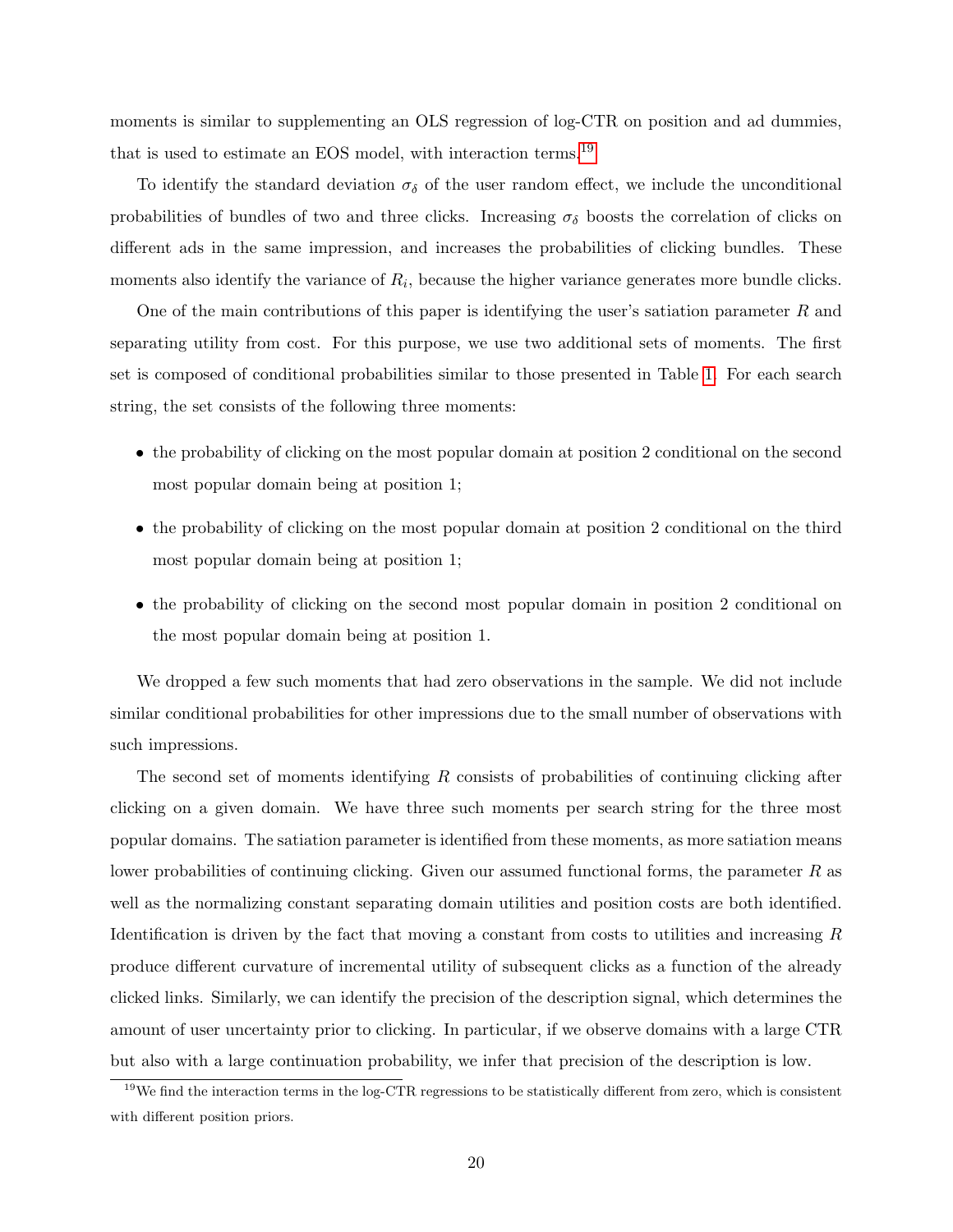We argued in Section [2](#page-6-1) that cascade model and AE model are not very realistic because they cannot explain non-ordered clicks. To ensure that our model explains this phenomenon we include, in addition to the already discussed moments, the probabilities of clicking on a link in a higher position conditional on clicking on a link in a lower position for each search string.

We perform moment weighting using a consistent estimate of the optimal weighting matrix, which in this case is the inverse of the asymptotic covariance matrix of the moment conditions. Estimation was done in three steps: (1) we evaluated the moment conditions at the starting point to get the initial weighting matrix; (2) we performed the minimization routine (using initial weighting matrix) and computed a consistent estimate of the optimal weighting matrix; and (3) we obtained final estimates by minimizing the weighted sum of squared sample moment conditions.

To perform nonlinear optimization, we used the combination of Nelder-Mead and Levenberg-Marquard gradient method<sup>[20](#page-20-1)</sup> with a  $10^{-9}$  tolerance factor. The starting point for the estimation was a consistent estimator of the constrained model with  $R = \sigma = 0$ . In this special case, the model is separable, so we obtained consistent estimates of  $\bar{v}_a$  and  $f_n$  by regressing the logarithm of the domain/position CTRs on the domain and position dummies. Because the cost and utility in the restricted model are identified only up to a constant, we normalized the cost of clicking on the top position to be 0. We drop this normalization when estimating the full model.

## <span id="page-20-0"></span>5 Results

Tables [4,](#page-21-0) [6,](#page-22-0) [7,](#page-22-1) and [8](#page-22-2) present the estimates of the model. Table [4](#page-21-0) presents the estimated position clicking costs for each search string. Table [6](#page-22-0) presents the estimated quality measures of selected domains, organized by search string. Table [7](#page-22-1) contains the estimates of the satiation parameter R and the user heterogeneity parameter  $\sigma_{\delta}^2$ . Finally, Table [8](#page-22-2) presents the estimates of the Bayesian signaling model.

Table [4](#page-21-0) presents our estimates of clicking costs on positions 1 to 5 in the four chosen search strings. To interpret the magnitude of numbers presented in Table [4,](#page-21-0) recall that the utility of not clicking anything is normalized to 0. The fact that users face an exponential shock to their utility means that reducing the cost of a position by 1 increases the CTR of the position by a factor of  $e$ .

As expected, higher positions have a lower cost of clicking. By exponentiating the cost differences, we obtain the ratios of CTRs on different positions in the EOS world of  $R_i = 0$ . For example,

<span id="page-20-1"></span> $^{20}$ Uses software developed by the University of Chicago, as Operator of Argonne National Laboratory.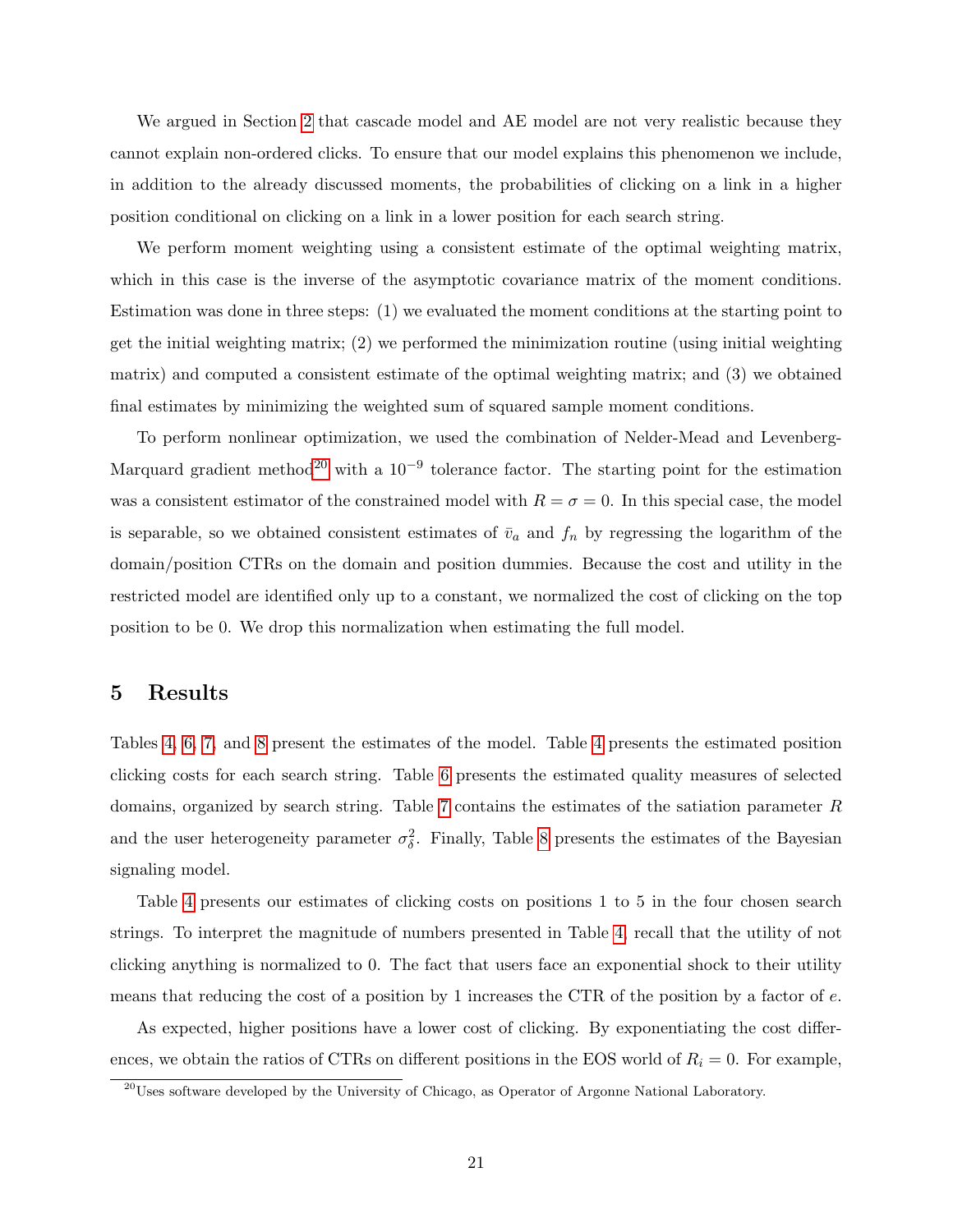|            | Search string |         |             |         |  |  |  |
|------------|---------------|---------|-------------|---------|--|--|--|
|            | games         | weather | white pages | sex     |  |  |  |
| Position 1 | $-1.66$       | $-1.10$ | $-1.94$     | $-2.01$ |  |  |  |
|            | (0.031)       | (0.028) | (0.025)     | (0.053) |  |  |  |
| Position 2 | $-1.64$       | $-1.71$ | $-2.59$     | $-2.20$ |  |  |  |
|            | (0.023)       | (0.032) | (0.024)     | (0.051) |  |  |  |
| Position 3 | $-2.07$       | $-2.12$ | $-3.25$     | $-2.54$ |  |  |  |
|            | (0.020)       | (0.030) | (0.031)     | (0.065) |  |  |  |
| Position 4 | $-3.68$       | $-3.84$ | $-5.30$     | $-3.18$ |  |  |  |
|            | (0.075)       | (0.048) | (0.091)     | (0.206) |  |  |  |
| Position 5 | $-3.98$       | $-4.28$ | $-5.52$     | $-4.38$ |  |  |  |
|            | (0.140)       | (0.104) | (0.201)     | (0.611) |  |  |  |

<span id="page-21-0"></span>Table 4: Estimates of clicking cost in the baseline model.

|            | Search string |         |             |         |  |  |
|------------|---------------|---------|-------------|---------|--|--|
|            | games         | weather | white pages | sex     |  |  |
| Position 1 | $-2.16$       | $-3.37$ | $-1.59$     | $-1.74$ |  |  |
|            | (0.049)       | (0.018) | (0.036)     | (0.037) |  |  |
| Position 2 | $-2.46$       | $-3.89$ | $-1.46$     | $-2.62$ |  |  |
|            | (0.042)       | (0.018) | (0.037)     | (0.037) |  |  |
| Position 3 | $-2.48$       | $-3.61$ | $-1.87$     | $-2.89$ |  |  |
|            | (0.042)       | (0.012) | (0.038)     | (0.043) |  |  |
| Position 4 | $-2.65$       | $-3.72$ | $-2.31$     | $-3.05$ |  |  |
|            | (0.039)       | (0.016) | (0.044)     | (0.057) |  |  |
| Position 5 | $-2.74$       | $-4.01$ | $-2.49$     | $-3.09$ |  |  |
|            | (0.038)       | (0.023) | (0.047)     | (0.062) |  |  |
| Position 6 | $-2.79$       | $-4.22$ | $-2.62$     | $-3.12$ |  |  |
|            | (0.038)       | (0.029) | (0.050)     | (0.066) |  |  |
| Position 7 | $-2.82$       | $-4.38$ | $-2.68$     | $-3.13$ |  |  |
|            | (0.038)       | (0.033) | (0.051)     | (0.066) |  |  |
| Position 8 | $-2.83$       | $-4.46$ | $-2.69$     | $-3.13$ |  |  |
|            | (0.038)       | (0.035) | (0.051)     | (0.067) |  |  |

<span id="page-21-1"></span>Table 5: Estimates of the mean of position priors.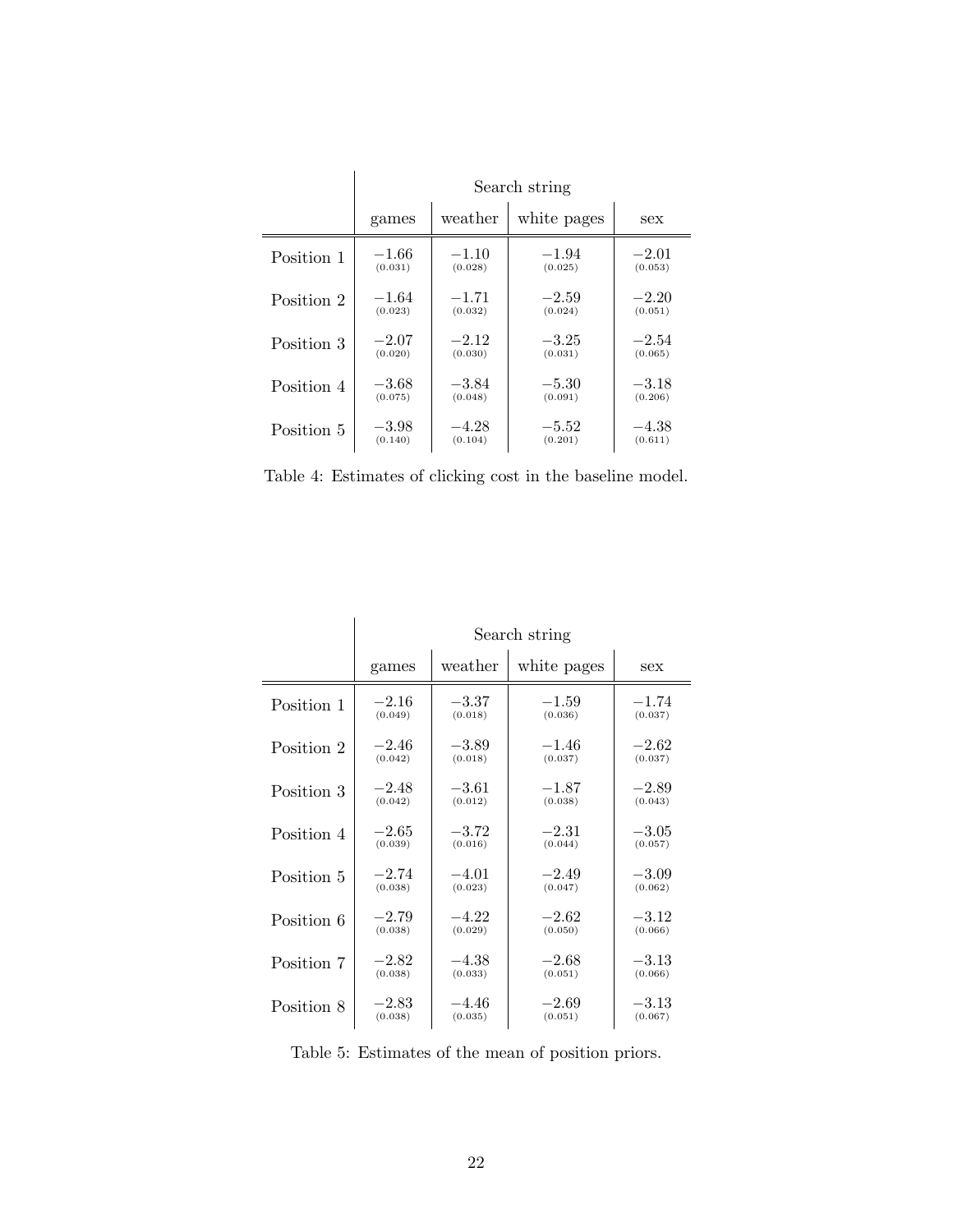|          | Search string |         |             |         |  |  |  |
|----------|---------------|---------|-------------|---------|--|--|--|
|          | games         | weather | white pages | sex     |  |  |  |
| Domain 1 | $-2.04$       | $-2.70$ | $-0.35$     | $-0.38$ |  |  |  |
|          | (0.054)       | (0.040) | (0.057)     | (0.038) |  |  |  |
| Domain 2 | $-2.06$       | $-3.66$ | $-1.08$     | $-2.11$ |  |  |  |
|          | (0.051)       | (0.021) | (0.040)     | (0.046) |  |  |  |
| Domain 3 | $-1.27$       | $-3.82$ | $-1.26\,$   | $-2.70$ |  |  |  |
|          | (0.055)       | (0.046) | (0.033)     | (0.051) |  |  |  |
| Domain 4 | $-2.21$       | $-2.70$ | $-0.80$     | $-1.36$ |  |  |  |
|          | (0.058)       | (0.040) | (0.081)     | (0.097) |  |  |  |
| Domain 5 | $-2.83$       | $-4.53$ | $-2.71$     | $-3.13$ |  |  |  |
|          | (0.036)       | (0.034) | (0.044)     | (0.073) |  |  |  |

<span id="page-22-0"></span>Table 6: Estimates of domain quality and probabilities of relevance.

|                 | Satiation parameter                 | Preference shock              |
|-----------------|-------------------------------------|-------------------------------|
|                 | Mean $(R)$   Std. dev. $(\sigma_R)$ | Std. dev. $(\sigma_{\delta})$ |
| 0.57<br>(0.026) | 0.18<br>(0.028)                     | 2.15<br>(0.027)               |

<span id="page-22-1"></span>Table 7: Estimates of the user specific random effects: satiation parameters and preference shocks.

| Std. dev. of the prior $(\bar{\sigma})$ |                 |                             |                 | User random effect $\parallel$ Description noise |                      |
|-----------------------------------------|-----------------|-----------------------------|-----------------|--------------------------------------------------|----------------------|
| games                                   |                 | weather $\vert$ white pages | sex             | std. dev. $(\sigma_{\bar{\sigma}})$              | std. dev. $(\sigma)$ |
| 0.86<br>(0.210)                         | 0.94<br>(0.127) | 0.83<br>(0.144)             | 1.20<br>(0.107) | 0.08<br>(0.064)                                  | 0.25<br>(0.023)      |

<span id="page-22-2"></span>Table 8: Estimates of the learning process: standard deviations of the position priors for each keyword, user level random effect, and standard deviation of the noise in a description signal.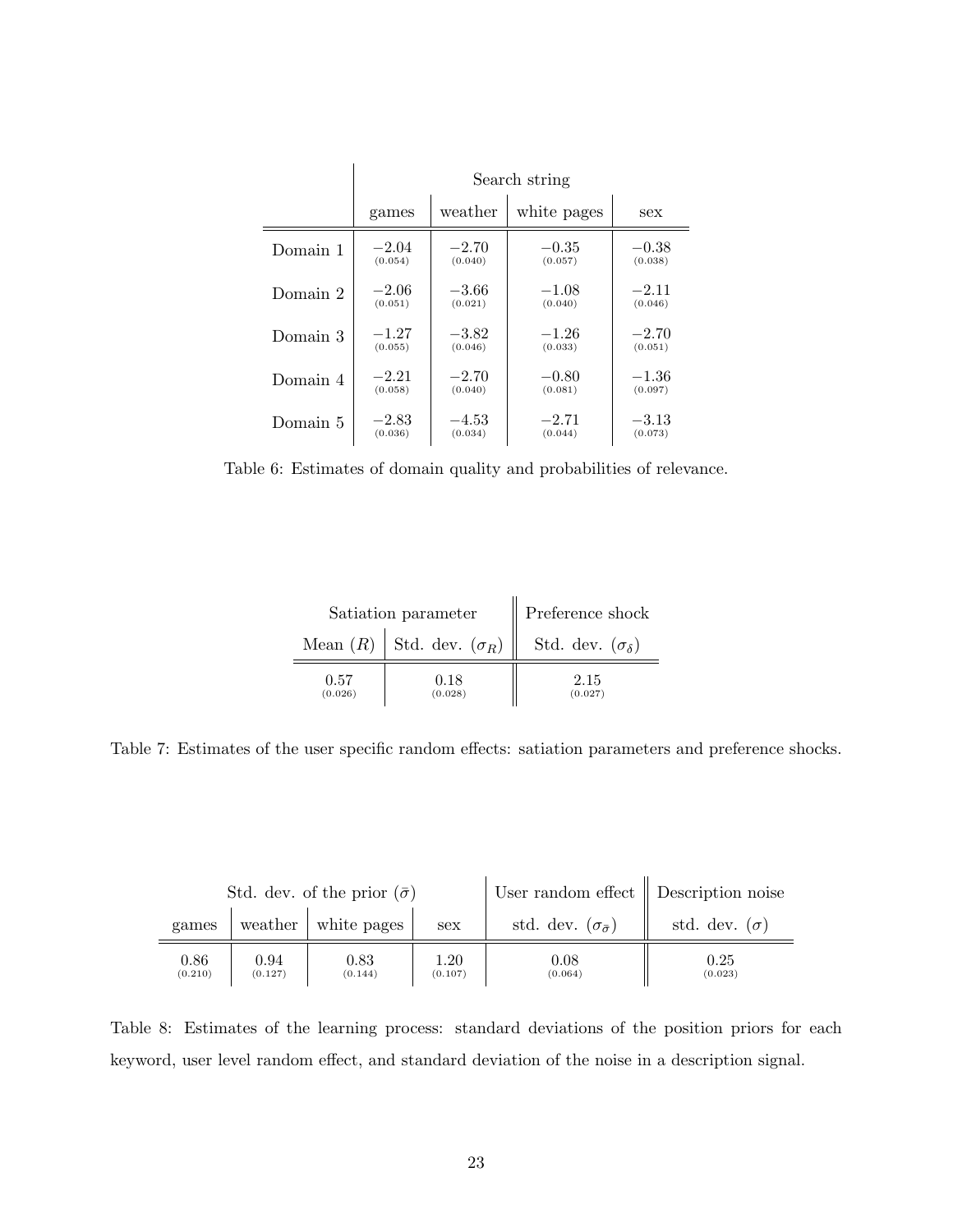in the "games" search string, the CTR of a given ad at position 1 is  $\exp(3.98 - 1.66) \approx 10$  times higher at position 1 than position 5. In the "weather" search string, the ratio is  $\exp(4.28 - 1.10) \approx$ 24.

Because we estimate the learning model separately from the position fixed effects, we know the above reluctance to click on lower positions is due to users' bounded rationality that creates a high "psychic" cost of clicking on them, as opposed to expectations about the quality of positions that does not come from sponsored search. This fact is important when predicting long-run responses to changes in the ad-allocation policy, because users would not update their cost in response.

Our separation of utility from cost enables us to compare the costs of clicking on ads under different keywords. For example, people searching for "weather" find clicking on sponsored links to be relatively inexpensive, as opposed to those searching for "white pages."This cost heterogeneity of search strings may be due to the selection of different users in different searches and also to competition with the "organic search" results: if some keywords have better organic search results than others, the difference would manifest itself in our model as a higher cost of clicking on sponsored search results. Unfortunately, we do not observe organic search links for the impressions we analyze, so we cannot test this hypothesis.

Also note the heterogeneous cost differences between positions. This observation is important for optimizing bidding strategy in the keyword auctions. For example, "weather" exhibits the biggest percentage jump in cost between positions 1 and 2. This jump suggests that winning slot number 1 versus 2 carries extra value. At the same time, the percentage jump for "sex" is much smaller, so an advertiser might benefit from bidding less and taking position 2. Finally, we find no statistically significant differences in clicking cost of top positions in the "games" keyword, which suggests no additional value of winning slot 1 instead of 2.

Means of position priors are reported in Table [5](#page-21-1) and are computed using the equation [\(4.1\)](#page-16-1). The expectations about quality are monotonic, that is, people expect better quality ads on higher positions. We note that the quality drops sharply when moving from position 1 to 4 and remains roughly constant across positions 4 to 8. Moreover, we note that impact of the position prior on clicking bias depends on the search string. On the one hand, in "games" search string the drop in expectations between positions 1 and 4 is negligible, while the increase of the clicking cost is substantial. It suggests that most of the position bias in this keyword is driven by the psychic cost. On the other hand, in "sex" search string the expectation difference between positions 1 and 4 is substantial, while the difference in cost is negligible, which suggests that most of the clicking bias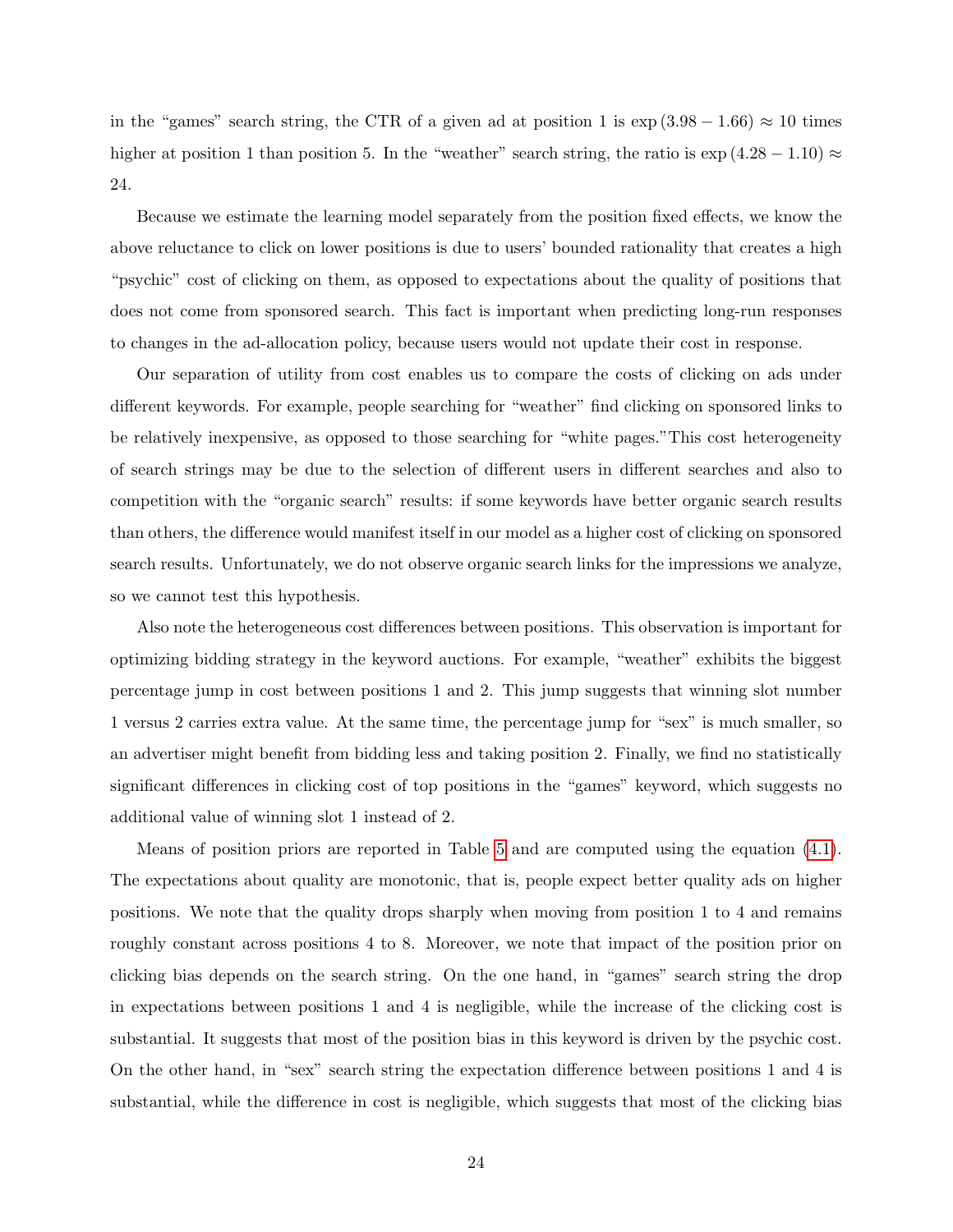is driven by rational expectations.

Table [6](#page-22-0) presents the estimates of the mean qualities  $v_a$  of selected domains for each keyword. In each keyword, we have selected the four most-clicked domains and pooled all the other domains, assuming they have the same quality. We can now supplement our reduced-form evidence for negative externalities from Section [2](#page-6-1) with structural estimates that provide us with quantitative guidance about the relative qualities of the domains, the advantage being that now we do not need to guess which domains are stronger and which are weaker competitors.

For example, in the "games" search string, the Microsoft-owned *Domain 1* receives the largest number of clicks, yet the structural model yields that this domain has much lower quality than Domain 3. The structural model attributes this large number of clicks to the domain's frequent placement in top positions (which presumably was done by Microsoft to promote the service). We observe the same phenomenon for Microsoft's Domain 3 in the "weather" search string. The lower quality of this domain might be attributed to the domain's description as a service with maps; therefore, users might correctly think the domain does not contain weather information.

We investigated the domains advertised on the "sex" string and found that only *Domain 1* is directly relevant to the search query. Domain 2 is a general Internet shopping website, Domain 3 is a health nutrition store, and  $Domain \neq$  is a spam domain with no content other than sponsored links. Our estimates of domain qualities are consistent with these findings. However, *Domain 4* is estimated to have a relatively high quality. We cannot reveal the domain name due to Microsoft's privacy restrictions, but we can say it is very well chosen, suggesting success in sexual life.

Table [7](#page-22-1) presents our estimates of satiation and user heterogeneity. The interpretation of the standard deviation  $\sigma_{\delta}$  is that different users' probabilities of clicking on a given ad in a given position may differ, on average, by a factor of  $\exp \sigma_{\delta} \simeq 9$ .

Table [8](#page-22-2) contains estimates of the Bayesian signaling model. Overall, we find statistically significant evidence for uncertainty about ad quality. Moreover, the users employ both position and description to form their beliefs prior to clicking. We allow the precision of the priors to vary across search strings and users. Consequently, we find small but statistically significant differences between search strings. Likewise, we find relatively small and insignificant heterogeneity across users. Additionally, we find the standard deviation of the prior is about 4-5 times higher than the standard deviation of the description signal. In other words, the description provides about 4-5 times more precise signaling of the quality than position.[21](#page-24-0)

<span id="page-24-0"></span><sup>&</sup>lt;sup>21</sup>In an alternative model in which users learn about  $v_a + \epsilon_{ai}$  we find statistically significant heterogeneity in position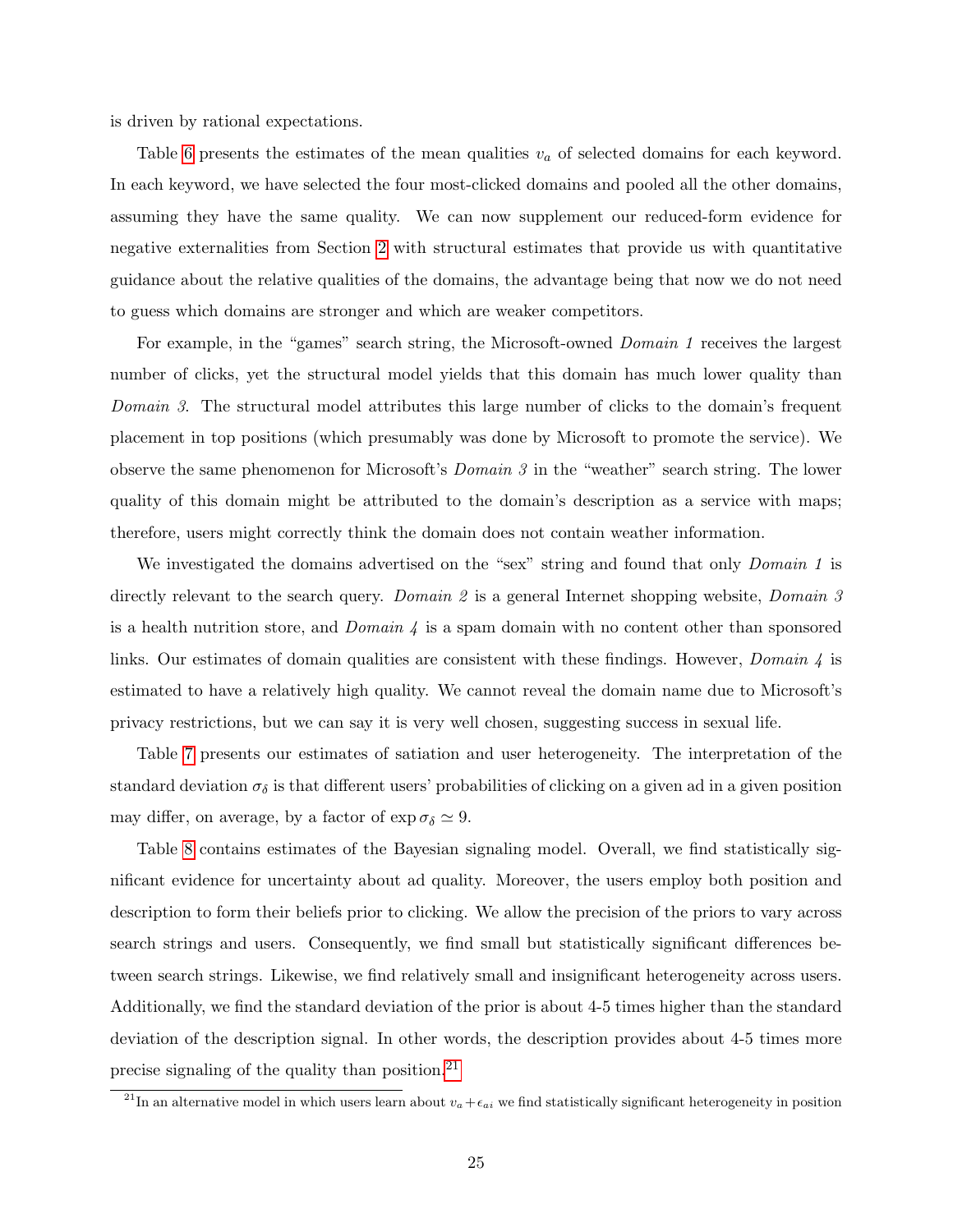To interpret the quantitative significance of the externality parameters R and  $\sigma^R$ , we perform two counterfactual exercises. In the first, we consider a hypothetical impression with only two advertisements, and compute the effect of satiation on the CTR of the advertiser at position 2. That is, we calculate the probability of the advertiser in slot 2 getting clicked when the user is not satiated by the ad in slot 1 (e.g., when a low-quality ad is placed at position 1), and compare it with the CTRs with satiation for different actual competitors placed in slot 1. Table [9](#page-26-0) presents the results. The biggest losses due to satiation occur in the "sex" string, on ads that compete with Domain 1 at position 1. For example, the CTR of Domain 3 at position 2 would be almost three times higher if it did not compete with *Domain 1* at position 1. On the other hand, *Domain 1* itself, being a high-quality ad, does not suffer much from externalities: its CTR at position 2 would have been only  $40\%$ -50% higher had it faced no competition from position 1.

priors across users.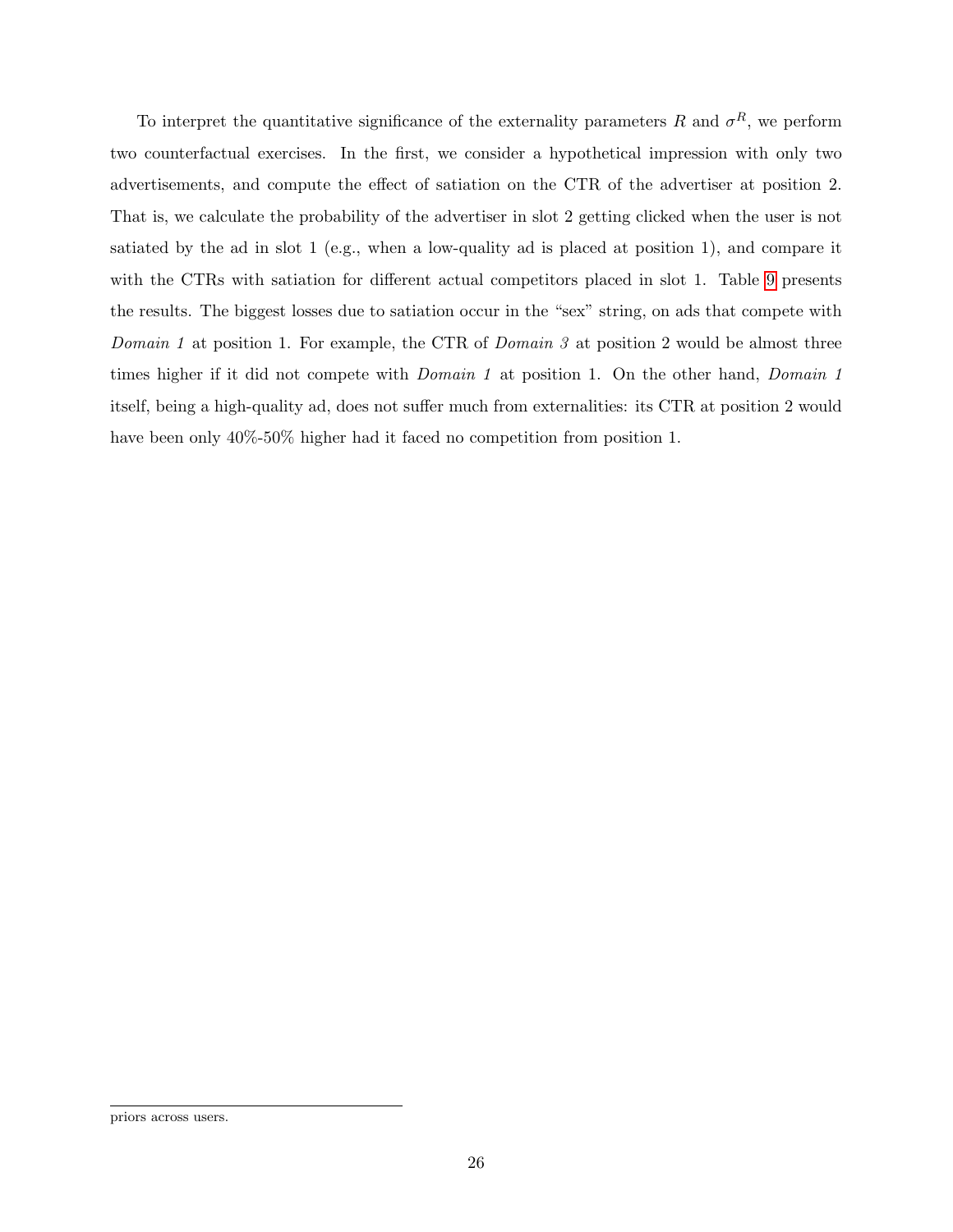<span id="page-26-0"></span>

|                             |                          |                          | Games                    |                          |                          |                  |                             |                          |                          | Weather                  |                    |                          |                  |
|-----------------------------|--------------------------|--------------------------|--------------------------|--------------------------|--------------------------|------------------|-----------------------------|--------------------------|--------------------------|--------------------------|--------------------|--------------------------|------------------|
|                             | (d1)                     | (d2)                     | (d3)                     | $\left( d4\right)$       | (d5)                     | $R=0$            |                             | (d1)                     | (d2)                     | (d3)                     | $\left( d4\right)$ | (d5)                     | $R=0$            |
| (d1)                        | $\overline{\phantom{a}}$ | 0.057<br>(0.004)         | 0.053<br>(0.003)         | 0.063<br>(0.004)         | 0.070<br>(0.005)         | 0.121<br>(0.003) | $\left( \mathrm{d}1\right)$ | $\overline{\phantom{0}}$ | 0.049<br>(0.001)         | 0.053<br>(0.001)         | 0.045<br>(0.001)   | 0.054<br>(0.001)         | 0.080<br>(0.003) |
| (d2)                        | 0.112<br>(0.003)         | $\overline{\phantom{a}}$ | 0.084<br>(0.003)         | 0.096<br>(0.004)         | 0.112<br>(0.004)         | 0.159<br>(0.002) | (d2)                        | 0.041<br>(0.001)         | $\overline{\phantom{0}}$ | 0.044<br>(0.001)         | 0.037<br>(0.001)   | 0.045<br>(0.001)         | 0.062<br>(0.001) |
| (d3)                        | 0.138<br>(0.011)         | 0.114<br>(0.012)         |                          | 0.126<br>(0.011)         | 0.141<br>(0.011)         | 0.199<br>(0.007) | (d3)                        | 0.027<br>(0.001)         | 0.028<br>(0.002)         | $\overline{\phantom{0}}$ | 0.027<br>(0.001)   | 0.034<br>(0.001)         | 0.045<br>(0.002) |
| $\left( d4\right)$          | 0.094<br>(0.004)         | 0.076<br>(0.004)         | 0.068<br>(0.003)         | $\overline{\phantom{a}}$ | 0.094<br>(0.004)         | 0.144<br>(0.003) | $\left( d4\right)$          | 0.054<br>(0.001)         | 0.058<br>(0.002)         | 0.064<br>(0.003)         |                    | 0.065<br>(0.002)         | 0.097<br>(0.004) |
| (d5)                        | 0.064<br>(0.002)         | 0.056<br>(0.001)         | 0.053<br>(0.002)         | 0.059<br>(0.001)         | $\overline{\phantom{0}}$ | 0.126<br>(0.003) | (d5)                        | 0.027<br>(0.001)         | 0.027<br>(0.001)         | 0.032<br>(0.001)         | 0.026<br>(0.001)   | $\overline{\phantom{a}}$ | 0.048<br>(0.002) |
|                             |                          |                          |                          |                          |                          |                  |                             |                          |                          |                          |                    |                          |                  |
|                             |                          |                          |                          |                          |                          |                  |                             |                          |                          |                          |                    |                          |                  |
|                             |                          |                          | White pages              |                          |                          |                  |                             |                          |                          | Sex                      |                    |                          |                  |
|                             | (d1)                     | (d2)                     | (d3)                     | $\left( d4\right)$       | (d5)                     | $R=0$            |                             | (d1)                     | (d2)                     | (d3)                     | $\left( d4\right)$ | (d5)                     | $R=0$            |
| $\left( \mathrm{d}1\right)$ | $\overline{\phantom{a}}$ | 0.136<br>(0.004)         | 0.156<br>(0.004)         | 0.128<br>(0.003)         | 0.167<br>(0.005)         | 0.285<br>(0.004) | (d1)                        | $\overline{\phantom{a}}$ | 0.169<br>(0.005)         | 0.184<br>(0.004)         | 0.158<br>(0.010)   | 0.187<br>(0.004)         | 0.258<br>(0.008) |
| (d2)                        | 0.068<br>(0.001)         | $\overline{\phantom{0}}$ | 0.097<br>(0.001)         | 0.078<br>(0.001)         | 0.110<br>(0.002)         | 0.223<br>(0.005) | (d2)                        | 0.056<br>(0.002)         | $\overline{\phantom{0}}$ | 0.089<br>(0.002)         | 0.071<br>(0.003)   | 0.094<br>(0.002)         | 0.150<br>(0.003) |
| (d3)                        | 0.056<br>(0.001)         | 0.064<br>(0.001)         | $\overline{\phantom{a}}$ | 0.059<br>(0.002)         | 0.080<br>(0.004)         | 0.190<br>(0.005) | (d3)                        | 0.039<br>(0.001)         | 0.045<br>(0.002)         | $\overline{\phantom{0}}$ | 0.042<br>(0.001)   | 0.056<br>(0.001)         | 0.113<br>(0.002) |
| $\left( d4\right)$          | 0.083<br>(0.002)         | 0.103<br>(0.003)         | 0.116<br>(0.004)         |                          | 0.128<br>(0.003)         | 0.250<br>(0.006) | $\left( d4\right)$          | 0.062<br>(0.005)         | 0.093<br>(0.010)         | 0.112<br>(0.007)         |                    | 0.115<br>(0.008)         | 0.179<br>(0.013) |

Table 9: CTRs of the counterfactual impressions with only two advertisers. Each cell contains <sup>a</sup> CTR of the advertiser in position 2for different ad configurations. Specifically, each row represents <sup>a</sup> given domain in position 2 and each column prescribes <sup>a</sup> differentcompetitor domain in position 1. The last column with  $R = 0$  presents CTR of an ad in position 2 conditional on a "dummy competitor" in position 1 that creates no satiation.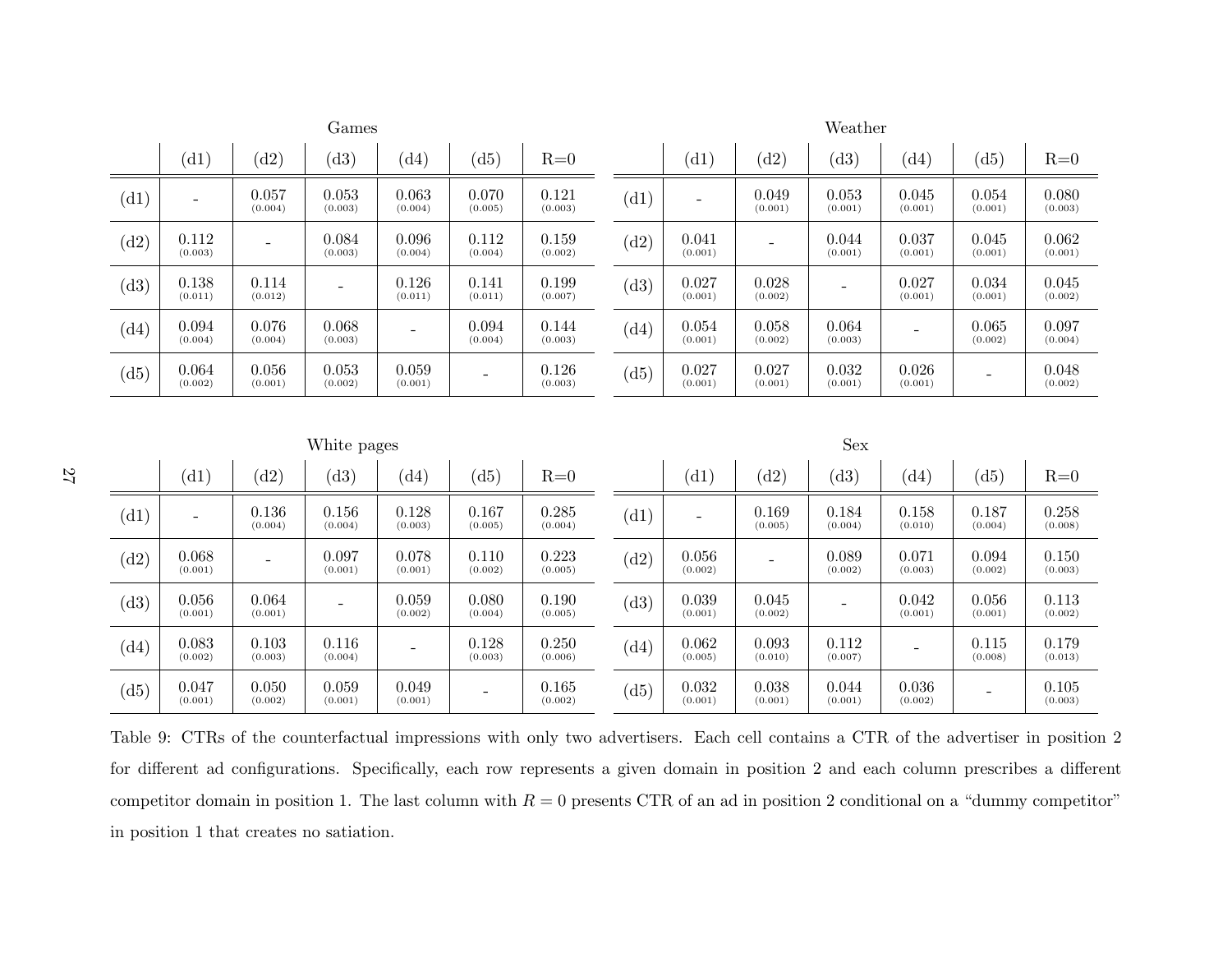We perform the second counterfactual exercise on the actual data. We simulate the CTRs of selected domains in the observed impressions in the hypothetical world without satiation (i.e., in which  $R_i = 0$ ) and compare the results with the actual empirical CTRs. Table [10](#page-28-0) presents the simulation results. Unlike the previous exercise, the size of the loss now depends not only on the domain's own quality but also on how often it faces strong competitors in the impression. A good example is given by comparing *Domain 1* in "games" to *Domain 4* in "white pages." Both domains have similar CTRs; however, *Domain 4* gains much more in the counterfactual. Although better domains generally tend to lose less CRT due to externalities, the magnitude of the loss varies by search string. We also calculate that the total number of clicks in our dataset would have increased by  $51\%$  had satiation been absent.<sup>[22](#page-27-0)</sup>

We can also quantify the effects of user uncertainty about relevance by considering the counterfactual in which this uncertainty is resolved before the user starts clicking. (For example, the search engine can reduce uncertainty by offering longer website descriptions, user comments, or experts' opinions.) It is straightforward that eliminating user uncertainty will raise user welfare. However, because of satiation, we are a priori unclear how doing so would affect CTRs of ads. Table [10](#page-28-0) presents the CTR effects on each domain of removing uncertainty about the relevance of ads. We note that the ads benefit in a heterogeneous way, which depends on their quality, composition of competitors in the data as well as positions they are usually presented on. In general, if the mean of the position prior is close to the true quality of an ad, the ad benefits less from removing the uncertainty. A good example is Domain 1 in the "games" search string. Its quality is close to the average quality of ads usually presented in the same position. The same is true for all aggregated domains marked as 5, which have low quality and are usually presented in low positions that have pessimistic priors.

## 5.1 Goodness of fit

To assess the fit of our model we investigate how well our model explains non-sequential clicks. Our model must be able to predict these events because they provide our main motivation for developing a new structural model. We predict that among impressions that contain any clicks, users skip positions  $44\%$  of the time. In the data, we computed this number to be  $46\%$ , which means we can accurately predict the frequency of these events.

<span id="page-27-0"></span> $22$ We cannot estimate the loss of advertiser profits caused by externalities due to lack of click conversion data. This issue is left for further research.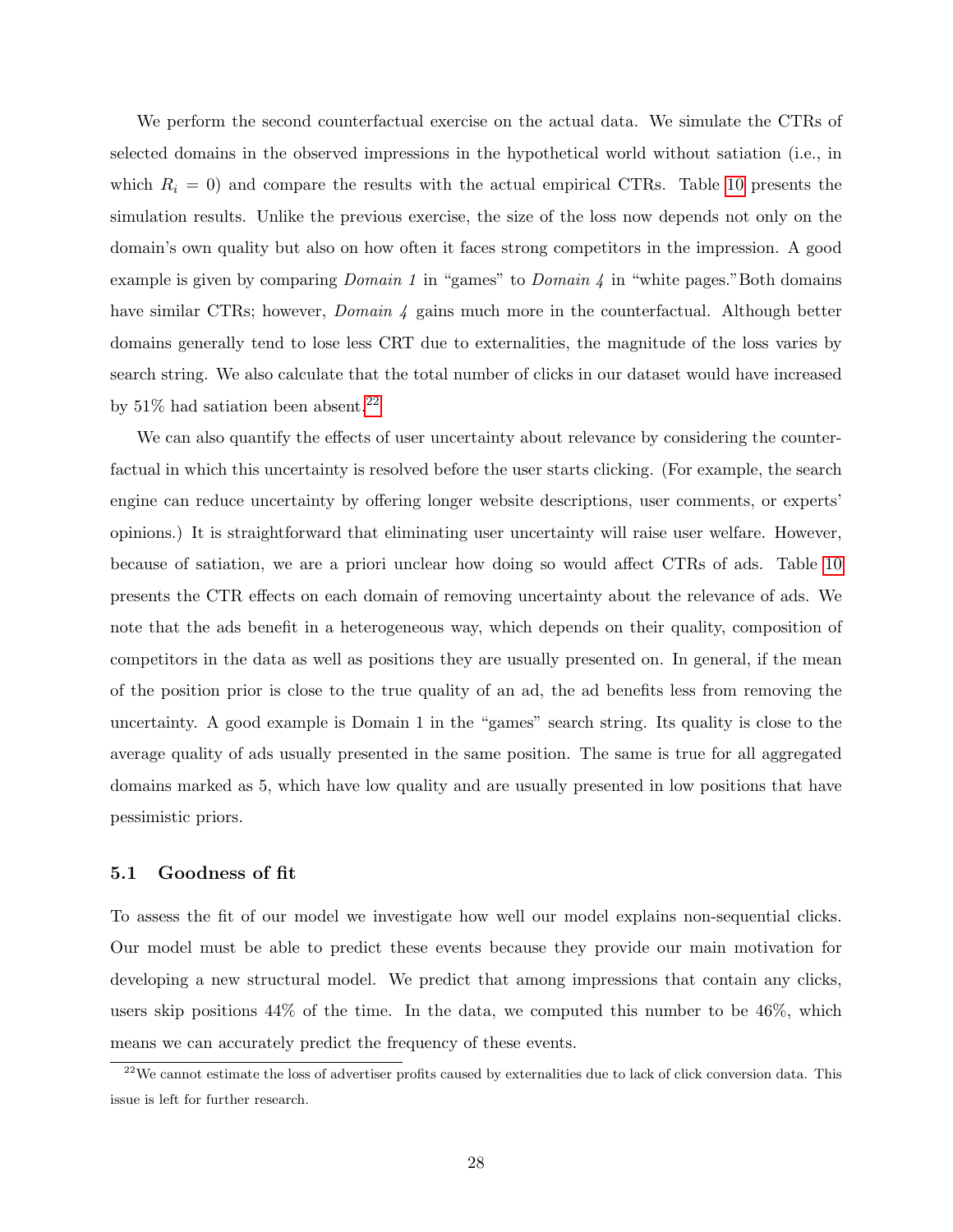|          |                | Search string     |                   |                   |                   |  |
|----------|----------------|-------------------|-------------------|-------------------|-------------------|--|
|          |                | games             | weather           | white pages       | sex               |  |
|          | True data      | 0.093<br>(0.0011) | 0.075<br>(0.0012) | 0.131<br>(0.0012) | 0.251<br>(0.0038) |  |
| Domain 1 | $R=0$          | 0.142<br>(0.0021) | 0.097<br>(0.0019) | 0.255<br>(0.0043) | 0.329<br>(0.0049) |  |
|          | No uncertainty | 0.092<br>(0.0011) | 0.077<br>(0.0016) | 0.139<br>(0.0027) | 0.257<br>(0.0038) |  |
|          | True data      | 0.042<br>(0.0013) | 0.021<br>(0.0007) | 0.086<br>(0.0007) | 0.067<br>(0.0018) |  |
| Domain 2 | $R=0$          | 0.094<br>(0.0022) | 0.039<br>(0.0016) | 0.187<br>(0.0035) | 0.125<br>(0.0030) |  |
|          | No uncertainty | 0.042<br>(0.0019) | 0.021<br>(0.0007) | 0.087<br>(0.0014) | 0.066<br>(0.0017) |  |
|          | True data      | 0.133<br>(0.0056) | 0.023<br>(0.0010) | 0.068<br>(0.0010) | 0.029<br>(0.0012) |  |
| Domain 3 | $R=0$          | 0.203<br>(0.0073) | 0.037<br>(0.0018) | 0.157<br>(0.0031) | 0.073<br>(0.0021) |  |
|          | No uncertainty | 0.141<br>(0.0040) | 0.022<br>(0.0010) | 0.068<br>(0.0013) | 0.028<br>(0.0012) |  |
|          | True data      | 0.045<br>(0.0014) | 0.012<br>(0.0004) | 0.091<br>(0.0004) | 0.129<br>(0.0084) |  |
| Domain 4 | $R=0$          | 0.091<br>(0.0027) | 0.045<br>(0.0019) | 0.206<br>(0.0052) | 0.194<br>(0.0099) |  |
|          | No uncertainty | 0.045<br>(0.0018) | 0.012<br>(0.0005) | 0.094<br>(0.0038) | 0.130<br>(0.0089) |  |
|          | True data      | 0.011<br>(0.0003) | 0.003<br>(0.0002) | 0.006<br>(0.0002) | 0.013<br>(0.0009) |  |
| Domain 5 | $R=0$          | 0.033<br>(0.0012) | 0.009<br>(0.0006) | 0.025<br>(0.0009) | 0.040<br>(0.0020) |  |
|          | No uncertainty | 0.011<br>(0.0003) | 0.003<br>(0.0001) | 0.005<br>(0.0002) | 0.012<br>(0.0009) |  |

<span id="page-28-0"></span>Table 10: Counterfactual domain CTRs if there are no externalities, i.e.,  $R = 0$ , and if there is no uncertainty, i.e.,  $\sigma=0.$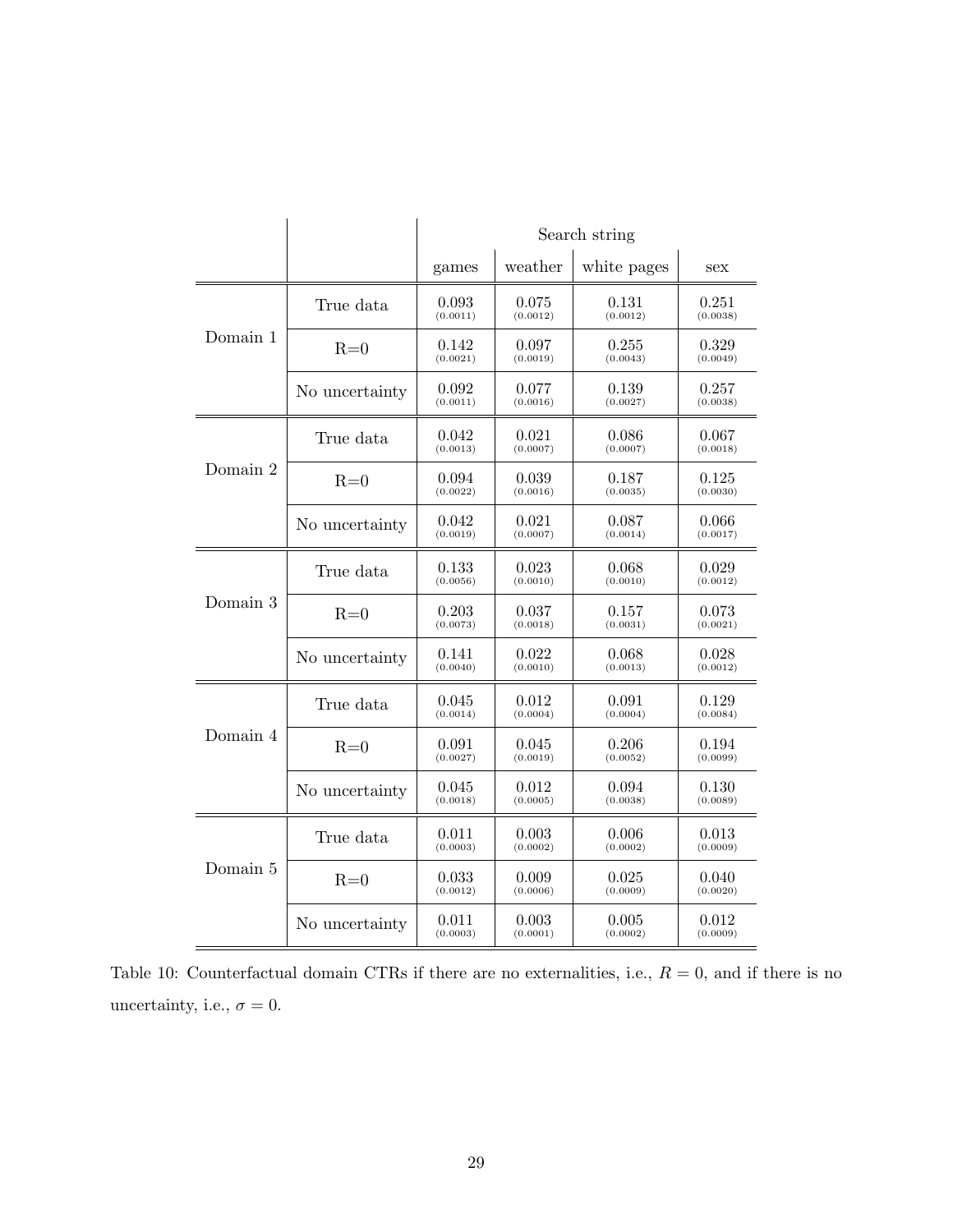

<span id="page-29-0"></span>Figure 1: Average probability of choosing a correct bundle sliced by time and keyword.

To test the stationarity assumption, we investigate whether the goodness of our model's fit depends on time. We start by computing the predicted probability of choosing the observed bundle for each impression in the data. Next, we slice the data into eight equal subsamples by time and compute the average of the probabilities for each subsample. The goal is to investigate if the prediction error of the model does not fluctuate too much over time, which could be indicative of a non-stationary environment. Figure [1](#page-29-0) presents the results. We find that the probabilities of choosing observed bundle are very stable. This stability suggests that true ad-quality measures as well as other parameters of the model do not change over time. Moreover, we observe more or less the same fit across search strings, which reassures us that we do not overfit or underfit any of the search strings.

Another common test of specification and fit is the test of overidentified restrictions. Under the null hypothesis of the correctly specified model and correct distributional assumptions of the moment conditions, namely clustering and serial correlation, the following statistic

$$
\mathcal{H}_T = \frac{1}{T} \left( \sum_{t=1}^T G'_t \right) W_T \left( \sum_{t=1}^T G_t \right)
$$

is asymptotically distributed as  $\chi^2$  with 29 degrees of freedom (number of moment conditions minus number of parameters). We obtain that  $\mathcal{H}_T = 44.2$ ; we cannot reject the null hypothesis using 2.5%level test.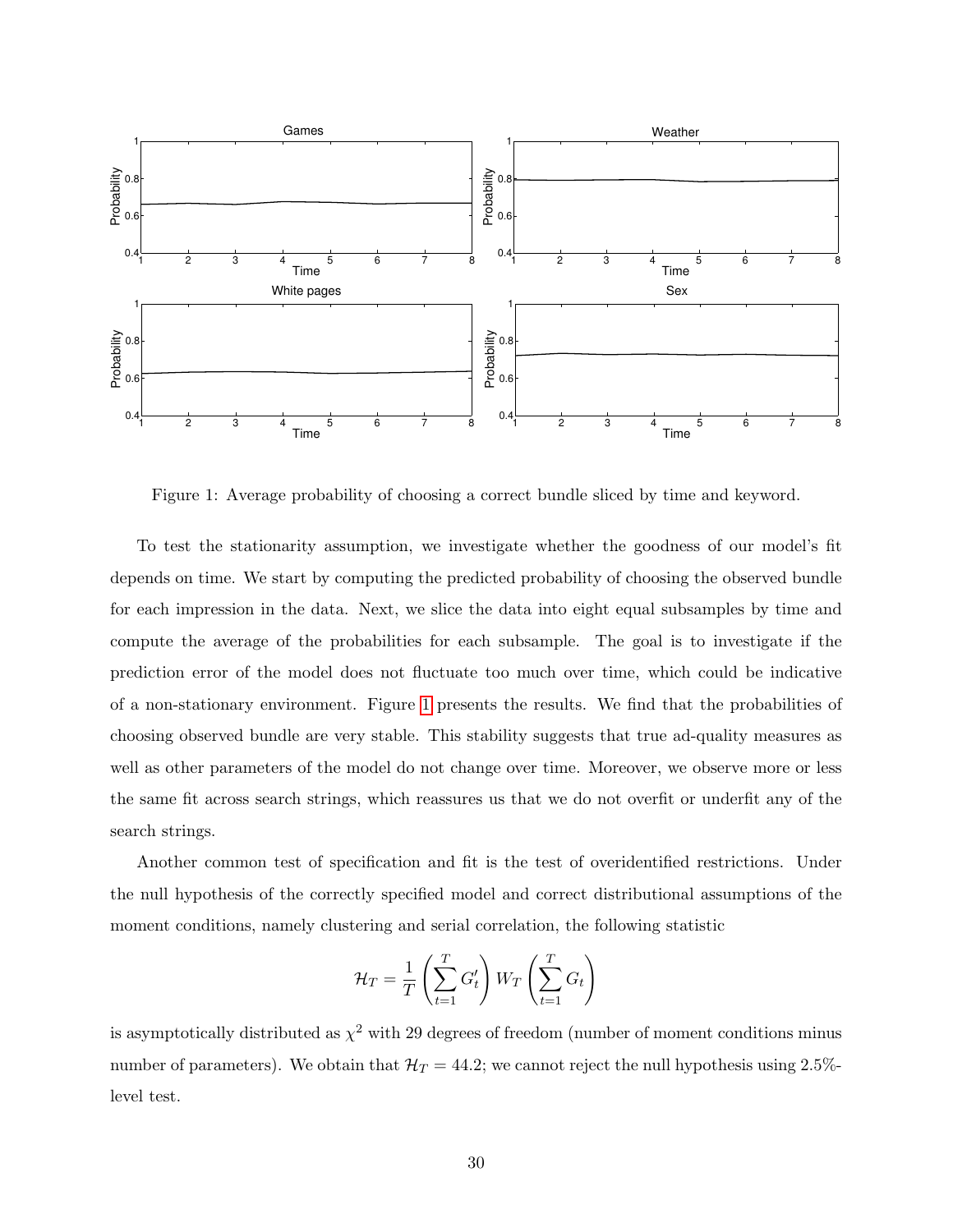## <span id="page-30-0"></span>6 Counterfactual Matching Policies

This section presents the outcomes of simulations that compare user welfare and the total CTR for counterfactual matching policies of ads to positions.[23](#page-30-1) In particular, we are interested in considering the matching policy that maximizes the users' expected utility and a potentially different policy that maximizes the total CTR.

A natural candidate for an optimal matching policy is Assortative Matching (AM), in which the ads are displayed in decreasing order of their quality  $v_a$ . Assortative matching is feasible for Microsoft, provided that the company knows the qualities of the different ads. We suspect that Microsoft has some estimates of quality though they might not be perfect. This policy in fact maximizes the total CTR and users' expected utility in the cases of our model without externalities and uncertainty:

**Proposition 6.1.** If  $R_i = 0$ ,  $\sigma = 0$  and each ad receives a CTR of less than one in each position, then assortative matching maximizes both the total CTR and the user's expected utility.

Proof: It suffices to show that the proposition is true conditional on any given realization of the user's random effect  $\delta_i$ ; this implies that the same is true on expectation over  $\delta_i$ .

Recall that the CTR on an ad of quality v in a position with cost f is  $\pi(v, f) = \Pr\{v + \varepsilon > f\}$  $\max\{e^{v-f},1\}=e^v\cdot e^{-f}$ . Because this function is supermodular in  $(e^v,e^{-f})$ , a well-known result implies that assortative matching maximizes the total CTR.

The user's expected utility from having an ad with quality v at position with cost f can be computed as

$$
\int_0^\infty \max\left\{v+\varepsilon-f,0\right\} e^{-\varepsilon}d\varepsilon = \int_{f-v}^\infty \left(\varepsilon-f+v\right)e^{-\varepsilon}d\varepsilon = e^{v-f} = \pi(v,f).
$$

So in this benchmark model the user's expected utility coincides with the CTR and is again maximized by assortative matching.

When  $R_i > 0$ , the conclusion no longer holds, and we can find examples in which the total CTR or expected user utility is not maximized by AM. The intuition for how assortative matching can be improved upon for users is that for two ads with the same quality  $v_a$ , putting the ad with the higher posterior variance in a higher position might be optimal so as to reduce the user's cost of learning its quality. Similar changes raise the CTR but to a lesser extent.

<span id="page-30-1"></span><sup>&</sup>lt;sup>23</sup> Because we do not observe the advertisers' bids, we use the total CTR as our proxy for the search engine's revenue.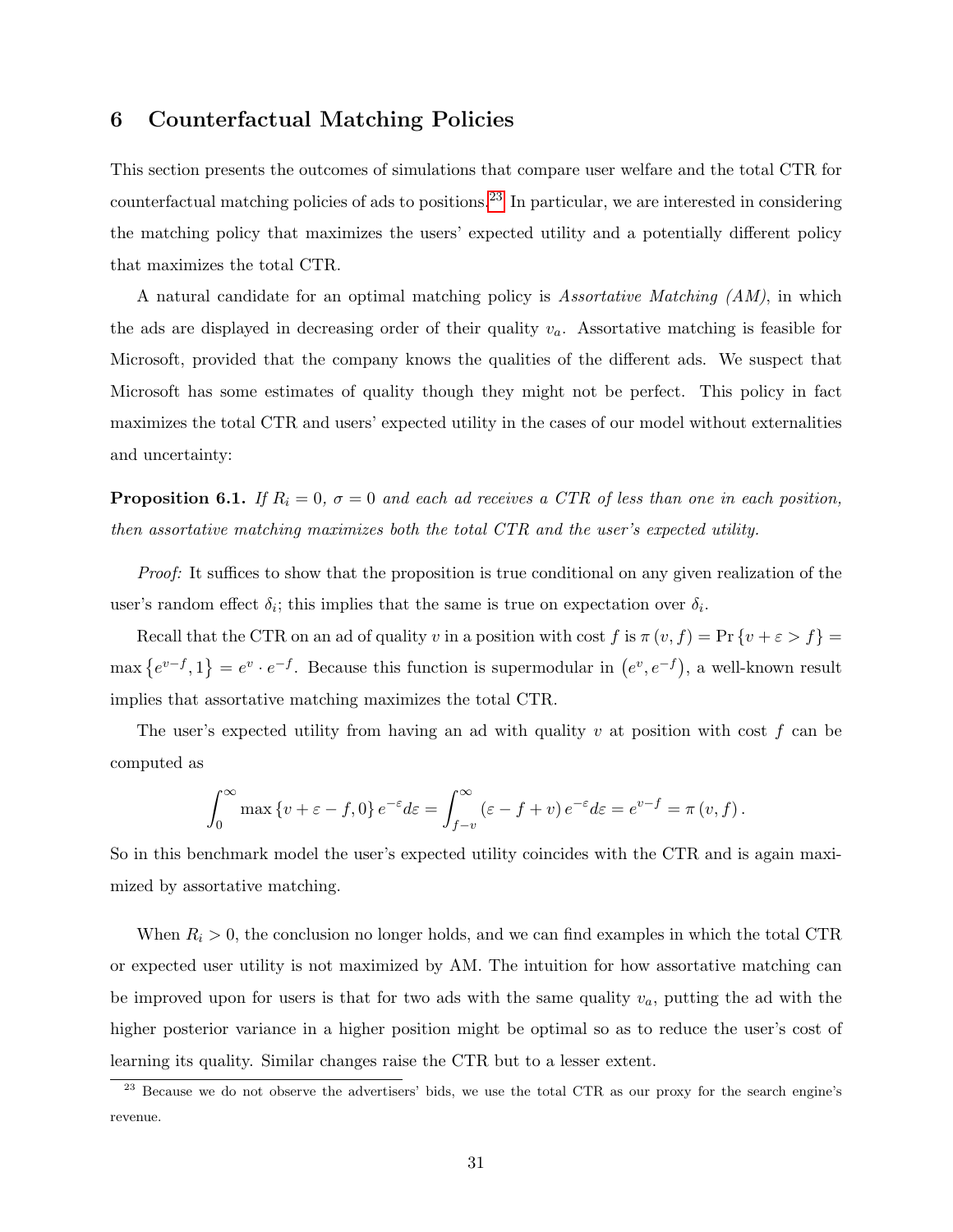**Example 6.1.** Suppose  $R_i > 0$ . There are two ads:  $A = \{1, 2\}$ , with ad 2 having no (or very negligible) posterior uncertainty. The position clicking costs are  $f_2 > f_1$ . Compare the two possible impressions:  $(1, 2)$  and  $(2, 1)$ . A user can have four possible types of optimal strategies: (a) always click on both ads, (b) always click on zero ads, (c) always click on one ad, and (d) click on the uncertain ad 1, then click on ad 2 if and only if ad 1 proves to be much worse than expected. Of course, the optimal strategy may depend on the impression as well as the user's realized utility. The expected payoffs from strategies (a) and (b) are the same on the two impressions. Because strategy (c) yields the same payoff as if  $R_i = 0$ , the expected payoff from this strategy is maximized by assortative matching, according to the above proposition. However, the payoff from strategy (d) is maximized on impression  $(1, 2)$ , because with some probability, the user does not click on the high-cost slot. Thus, for parameter values for which strategy (d) is sufficiently likely to be optimal to the user on both impressions, displaying the uncertain ad above the certain ad is optimal, even if the certain ad has higher expected quality.

Similarly, if no externalities are present, that is, if  $R<sub>i</sub> = 0$ , but uncertainty does exist, the assortative matching might be sub-optimal both for maximizing consumer surplus and for CTR.

**Example 6.2.** Suppose there are two ads with description signals  $x_1 = 10$  and  $x_2 = 5$ , which are equal to true qualities, and no user heterogeneity exists. The position priors have means 10 and 1, and the variance of the description noise and position priors is 1. The clicking costs are  $f_1 = 0$ and  $f_2 = 4$ . When the ads are matched assortitatively, that is, ad 1 is placed on position 1, the posterior means are 10 and 3, CTR is 1, and the utility is 10. When ad 1 is placed on position 2, the posterior means are 7.5 and 5.5, the CTR is 2 and utility is 11.

We simulate both user- and CTR-optimal matching policies on our data, and compare them to both assortative matching (ad qualities are obtained by estimating EOS model using OLS) and the actual data. As Table [11](#page-32-0) shows, we find assortative matching would raise user welfare by 11% and the total CTR by 8%. This matching policy does not coincide with either the user optimal policy and CTR optimal policy. The former raises welfare by 33%, whereas the latter raises CTR by 23%. Both of these policies are Pareto improvements over assortative matching.

The above assertions treat the average CTR as a proxy for total revenue. In reality, however, the revenue is a sum of clicks weighted by costs per click. When the costs per click are heterogeneous, one can give examples under which assortative matching gives suboptimal results. Consider the following example from the data.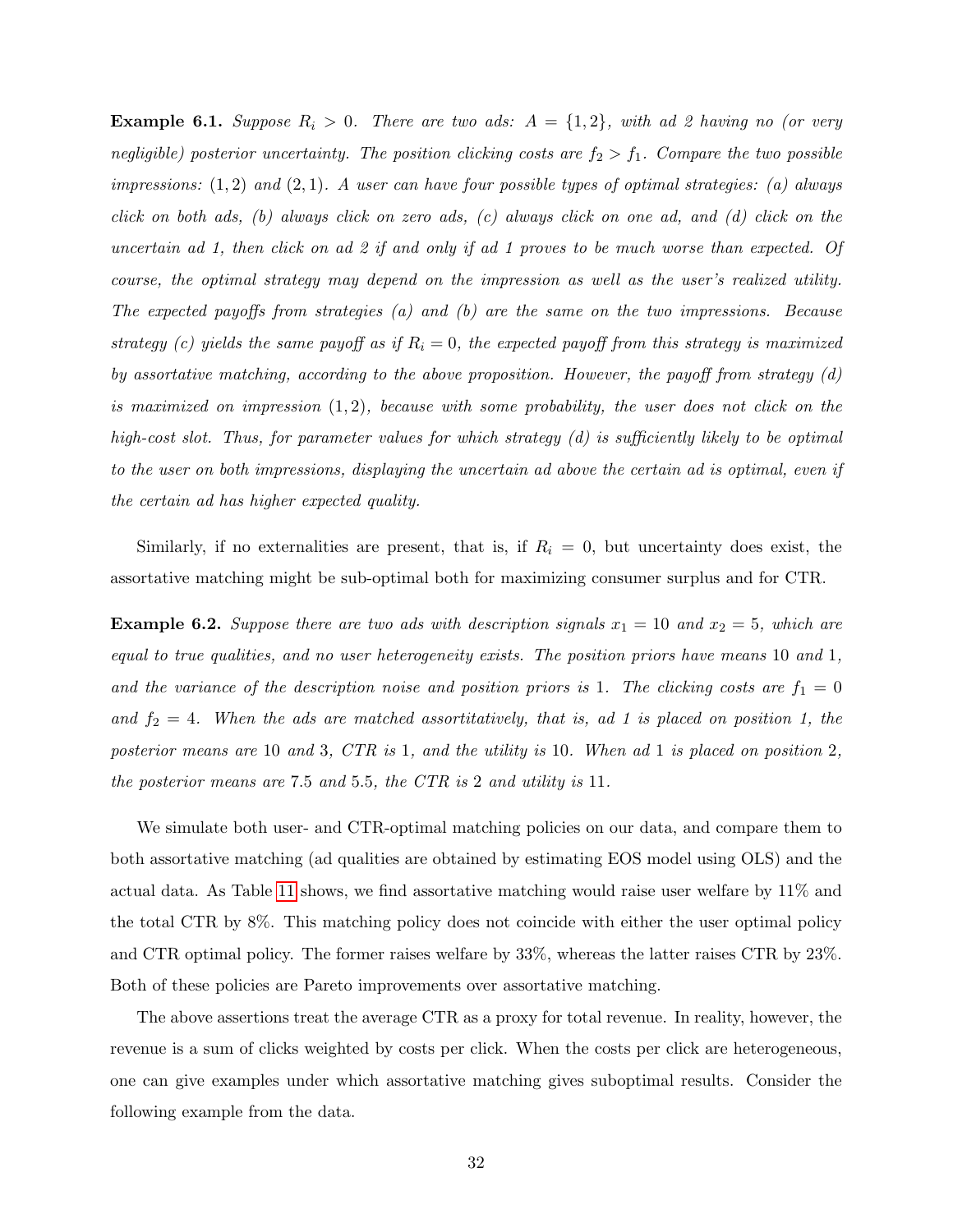|                |                 | Utility    |                 | CTR        |
|----------------|-----------------|------------|-----------------|------------|
| Data           | 0.25<br>(0.004) |            | 0.18<br>(0.001) |            |
| No uncertainty | 0.25            | $+1.62\%$  | 0.18            | $+0.38\%$  |
|                | (0.003)         | (0.28)     | (0.001)         | (0.53)     |
| Assortative    | 0.28            | $+11.24\%$ | 0.20            | $+8.39\%$  |
|                | (0.007)         | (2.15)     | (0.003)         | (1.32)     |
| Max U          | 0.33            | $+32.78%$  | 0.22            | $+21.18\%$ |
|                | (0.004)         | (0.99)     | (0.002)         | (0.78)     |
| Max CTR        | 0.32            | $+27.41\%$ | 0.22            | $+23.20\%$ |
|                | (0.006)         | (1.29)     | (0.002)         | (0.86)     |
| First best U   | 0.42            | $+69.13\%$ | 0.26            | $+42.13\%$ |
|                | (0.007)         | (2.08)     | (0.002)         | (1.21)     |
| First best CTR | 0.33            | $+32.01\%$ | 0.29            | $+57.89\%$ |
|                | (0.006)         | (1.73)     | (0.002)         | (1.40)     |

<span id="page-32-0"></span>Table 11: Short run counterfactuals

Example 6.3. Take Domains 2 and 3 from the "games" search string, and ignore all the other domains. In the data, we observe impressions when those domains switch places with each other. One way to rationalize this fact is that the search engine is indifferent between both placements. Moreover, suppose that the search engine is doing a bid-weighted assortative matching using the OLS estimates of EOS model. We can therefore infer that the bids for those ads have to be proportional to the inverse of the exponent of the OLS quality estimates, that is,  $\exp(-0.65)$  and  $\exp(-0.92)$ . One can take those bids and compute the search engine revenue under different matching policies of those ads to first and second position. OLS assortative matching gives about 7% less revenue than non-assortative matching.

Unfortunately, given the available dataset, separately identifying costs per click is impossible without having data on advertisers' bids or valuations.

## 6.1 First-best targeting

Next we examine the improvements that "first-best" targeting could achieve, that is, conditioning the impressions on user's utility characteristics  $\epsilon_i$ ,  $\delta_i$ ,  $R_i$ , user-specific priors as well as signals  $x_i$ . Such matching approximates the situation in which the search engine uses information about the consumers, such as the search history or demographics, to tailor the impression. Table [11](#page-32-0) shows that moving toward first-best welfare-maximizing raises the users' expected utility by 69% from the actual data, and raises the total CTR by 42%. If we instead implement CTR-maximizing, first-best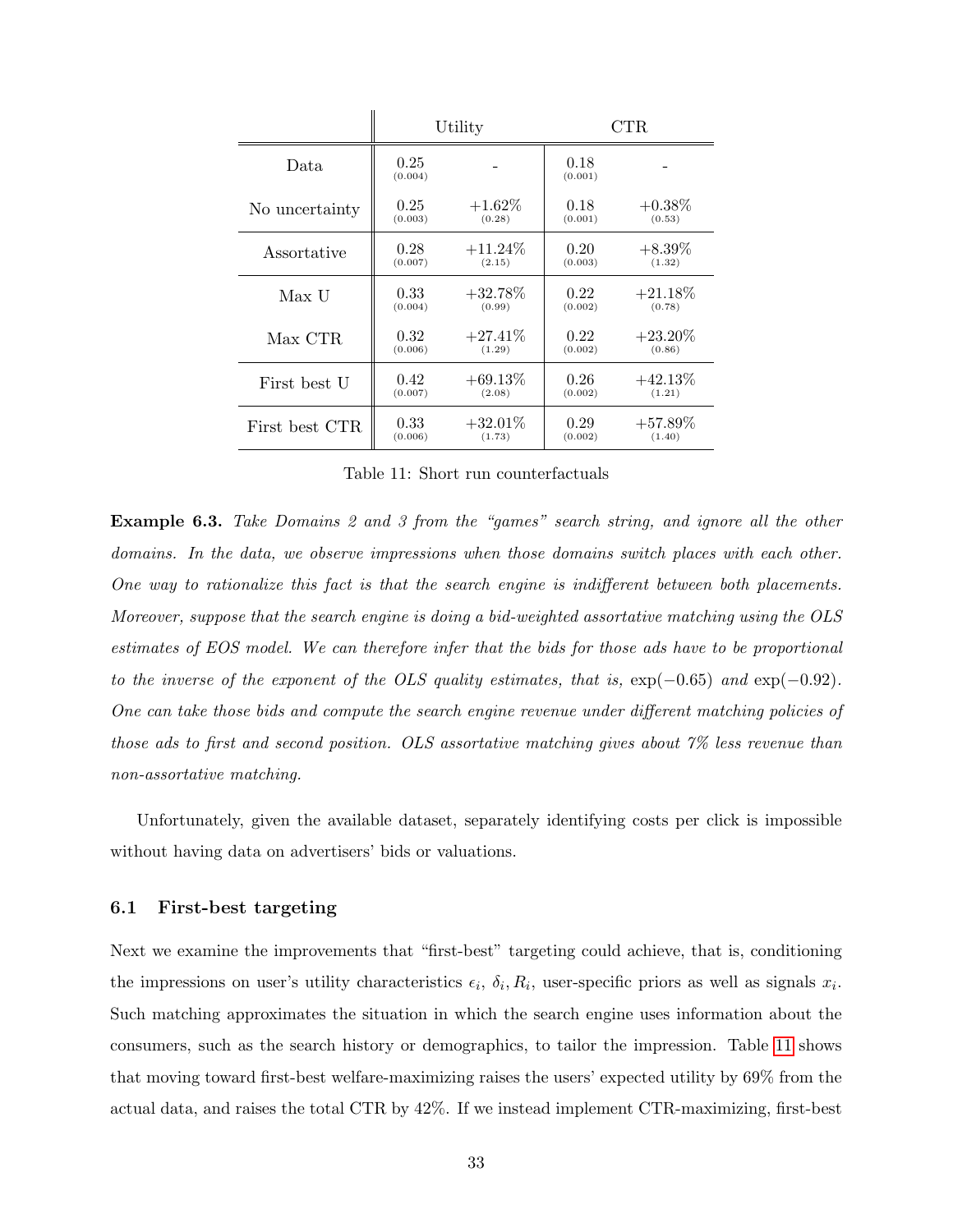|                |                 | Utility    |                 | CTR        |
|----------------|-----------------|------------|-----------------|------------|
| Data           | 0.25<br>(0.003) |            | 0.18<br>(0.001) |            |
| No uncertainty | 0.25            | $+1.62\%$  | 0.18            | $+0.38\%$  |
|                | (0.003)         | (0.36)     | (0.002)         | (0.56)     |
| Assortative    | 0.30            | $+22.59\%$ | 0.21            | $+16.82\%$ |
|                | (0.010)         | (4.15)     | (0.005)         | (2.70)     |
| Max U          | 0.33            | $+34.49\%$ | 0.22            | $+21.98\%$ |
|                | (0.003)         | (1.10)     | (0.003)         | (1.41)     |
| Max CTR        | 0.32            | $+28.49\%$ | 0.23            | $+25.17\%$ |
|                | (0.004)         | (0.98)     | (0.002)         | (1.07)     |
| First best U   | 0.42            | $+70.16\%$ | 0.27            | $+51.45\%$ |
|                | (0.006)         | (2.86)     | (0.003)         | (1.70)     |
| First best CTR | 0.33            | $+34.97\%$ | 0.29            | $+61.64\%$ |
|                | (0.006)         | (2.34)     | (0.004)         | (1.99)     |

<span id="page-33-0"></span>Table 12: Long run counterfactuals

targeting, we increase the CTR by 58%, however, with smaller gain to the utility (about 24%). The fact that CTR-optimal matching raises consumer surplus suggests that extra profit opportunities from exploring user-level targeting are also beneficial for the consumers; however, the welfare- and profit-maximizing incentives are not perfectly aligned. Microsoft does have access to substantial information about users' browsing habits stored in "cookies" on their computers; this information is especially rich for users who have opened "Microsoft Passport" accounts (special accounts that offer a gateway to e-mail, Internet communicator, and many other services). To the best of our knowledge, Microsoft did not target sponsored search results to individual users at the point of our writing a first draft of this paper. However, targeting display ads within web pages is now common (in particular Yahoo! and Google-Doubleclick are known for doing this). Our analysis of full-information targeting can be viewed as an upper bound on what targeted advertising can achieve.

## 6.2 Long-run counterfactuals

Because we estimate position priors separately from position cost, we can investigate the extent to which users adapt their behavior to the changing matching policies. We computed utility- and CTR-maximizing second- and first-best matchings under the assumption that position priors are correct and have zero variance. In such a case, users would have no uncertainty about the quality of advertising. Table [12](#page-33-0) reports the results. Additionally, this table includes a baseline case without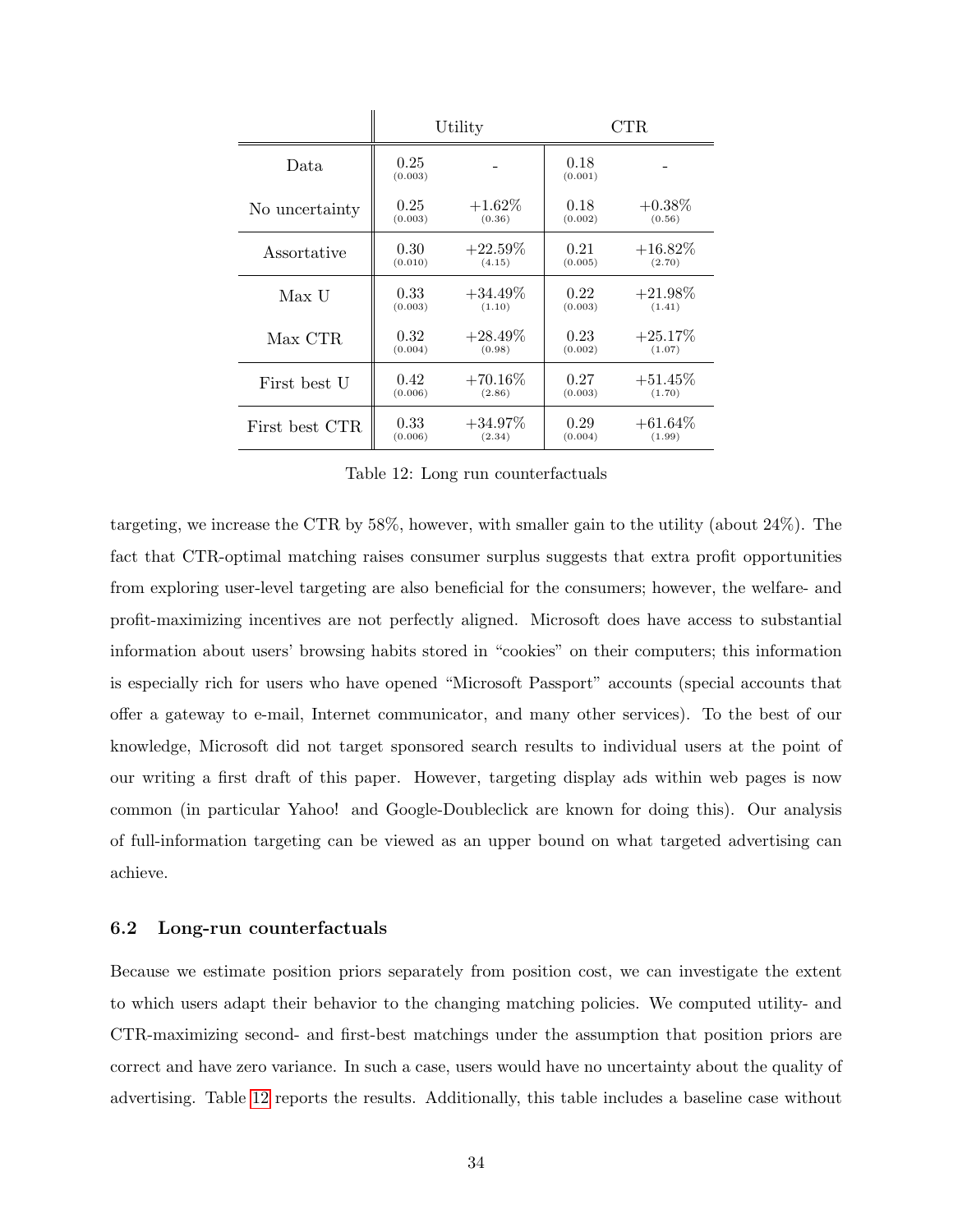uncertainty in order to quantify additional gain from counterfactual matching policies. We find the gain from second-best matching policies does not change much in the long run. For example, the additional gain from "Max U" policy is about 34.5%, which is basically the same as the short-run gain combined with the no-uncertainty gain reported in Table [11.](#page-32-0) The same seems to be true for the long-run welfare impact in first-best matching. However, the long-run CTR impact of first-best matching is significantly higher. For example, "Max U" brings about 51% more clicks in the long run, compared to 42% in the short run (and 58% vs 62% for "Max CTR" policy). Therefore, we conclude that forward-looking companies should be more willing to invest in learning users' tastes. However, we also find significant complementarities when removing uncertainty and conducting user-level targeting together. Companies might therefore be willing to invest in both removing uncertainty and targeting, even if investing in removing uncertainty alone is not profitable.

# <span id="page-34-0"></span>7 Conclusion

This paper provides empirical evidence of externalities among ads, user heterogeneity and user uncertainty regarding the quality of ads in the sponsored search market. We provide this evidence, using both reduced-form tests and a structural model of expected utility-maximizing users.

The advantage of the structural model is that we can estimate the impact of externalities and uncertainty on CTRs of advertisers, the social welfare of consumers, and total CTR that is a proxy for profits for the search engine. We find a significant impact of both uncertainty (usually in the range of a few percent, with a maximal increase of a few percent of CTR for some advertisers) and externalities (usually around a 50% drop in CTR) on advertisers' CTR.

We also make counterfactual predictions for different ad-placement regimes and quantify "user experience" as the average user's expected utility. We find that an alternative ad-placement policy could raise user welfare by 33%, and the increase could go up to 69% if information is available to target the placement to specific consumers. This finding suggests a large potential for ad targeting based on user level covariates, such as demographics or previous search history.

Because we separately identify the contribution of users' expectations and position (behavioral) cost to CTR differences between positions, we can evaluate long-run counterfactuals. We find that short-run and long-run gains from counterfactual matchings are similar if the search engine cannot target ads using users' characteristics. If it could target ads to specific consumers, it would achieve larger CTR gains (62% in long-run versus 58% in the short-run).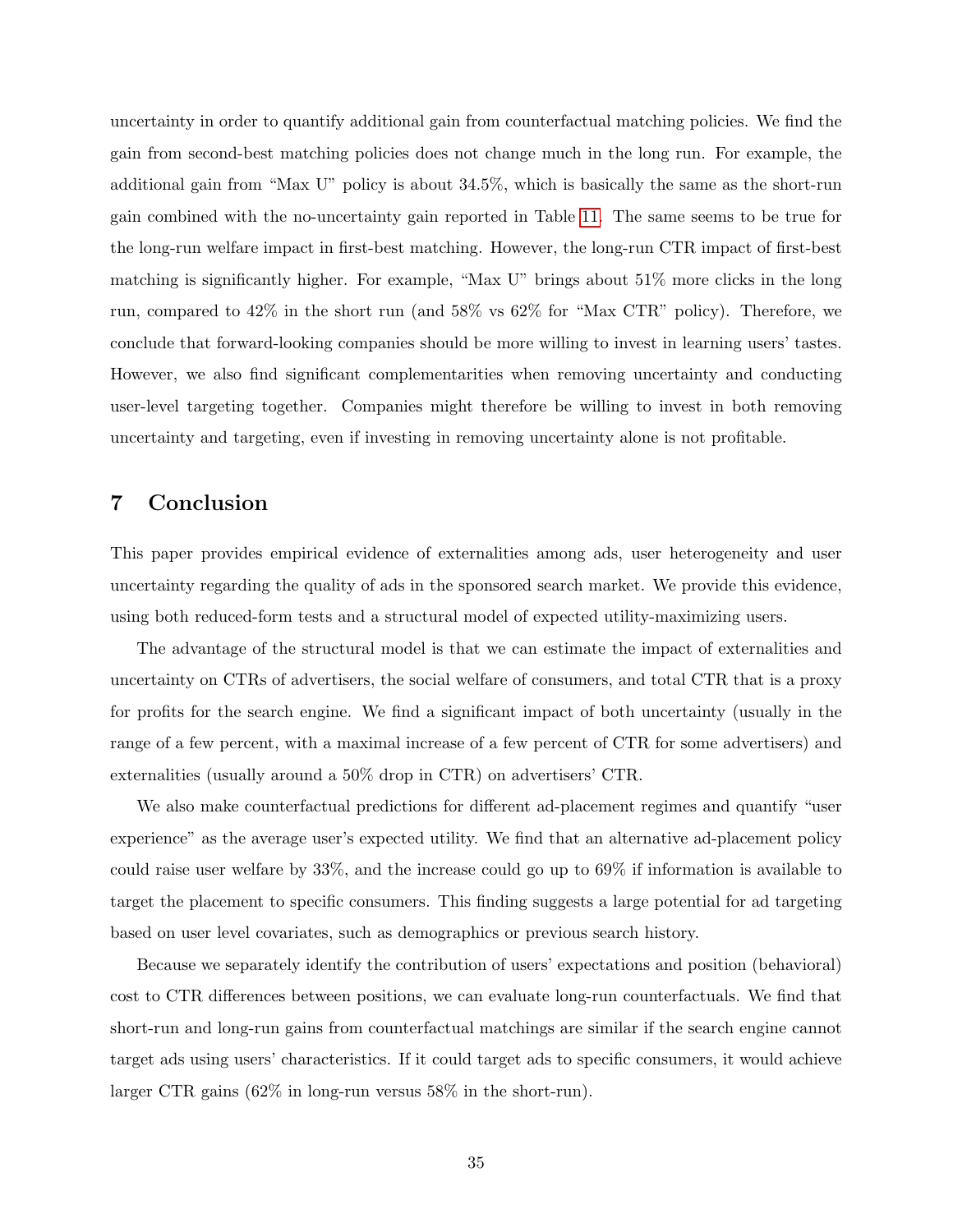In this paper, we are unable to model long-run user learning explicitly. For example, we cannot evaluate how quickly users learn about the new ad-placement regimes. We believe studying long-run user learning in more detail is important; however, our dataset did not allow us to do so, because it does not track users beyond the single search session. This direction is important for future research.

## References

- Animesh, A., V. Ramachandran, and S. Viswanathan (2007): "An empirical investigation of the performance of online sponsored search markets," in ICEC '07: Proceedings of the ninth international conference on Electronic commerce, pp. 153–160, New York, NY, USA. ACM.
- ATHEY, S., AND G. ELLISON (2011): "Position Auctions with Consumer Search," The Quarterly Journal of Economics, 126(3), 1213–1270.
- CARTERETTE, B., AND P. N. BENNETT (2008): "Evaluation measures for preference judgments," in SIGIR '08: Proceedings of the 31st annual international ACM SIGIR conference on Research and development in information retrieval, pp. 685–686, New York, NY, USA. ACM.
- Craswell, N., O. Zoeter, M. Taylor, and B. Ramsey (2008): "An experimental comparison of click position-bias models," in WSDM '08: Proceedings of the international conference on Web search and web data mining, pp. 87–94, New York, NY, USA. ACM.
- DUPRET, G. E., AND B. PIWOWARSKI (2008): "A user browsing model to predict search engine click data from past observations.," in SIGIR '08: Proceedings of the 31st annual international ACM SIGIR conference on Research and development in information retrieval, pp. 331–338, New York, NY, USA. ACM.
- Edelman, B., and M. Ostrovsky (2007): "Strategic bidder behavior in sponsored search auctions," Decis. Support Syst., 43(1), 192–198.
- Edelman, B., M. Ostrovsky, and M. Schwarz (2007): "Internet Advertising and the Generalized Second-Price Auction: Selling Billions of Dollars Worth of Keywords," American Economic Review, 97(1), 242–259.
- Edelman, B., and M. Schwarz (2010): "Optimal Auction Design and Equilibrium Selection in Sponsored Search Auctions," American Economic Review, 100(2), 597–602.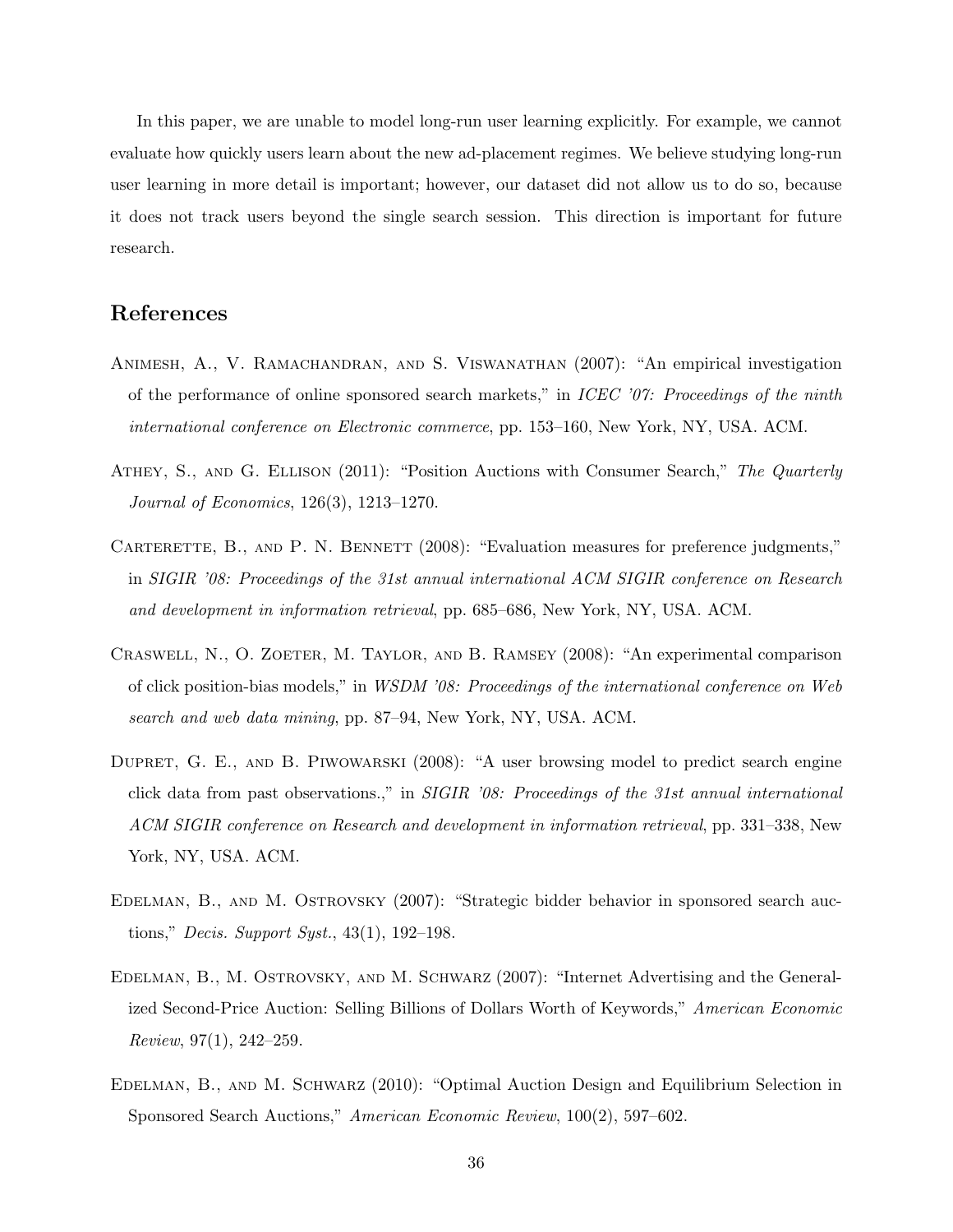- GHOSE, A., AND S. YANG (2008): "An empirical analysis of sponsored search performance in search engine advertising," in WSDM '08: Proceedings of the international conference on Web search and web data mining, pp. 241–250, New York, NY, USA. ACM.
- Gomes, R. D., and K. S. Sweeney (2009): "Bayes-nash equilibria of the generalized second price auction," in *Proceedings of the 10th ACM conference on Electronic commerce*, EC '09, pp. 107–108, New York, NY, USA. ACM.
- Hong, H., and M. Shum (2006): "Using Price Distributions to Estimate Search Costs," RAND Journal of Economics, 37(2), 257–275.
- Hortacsu, A., and C. Syverson (2004): "Product Differentiation, Search Costs, And Competition in the Mutual Fund Industry: A Case Study of S&P 500 Index Funds," The Quarterly Journal of Economics, 119(2), 403–456.
- KATONA, Z., AND M. SARVARY (2010): "The race for sponsored links: Bidding patterns for search advertising," Marketing Science, 29(2), 199–215.
- KIM, J. B., P. ALBUQUERQUE, AND B. J. BRONNENBERG (2010): "Online Demand Under Limited Consumer Search," Marketing Science, 29(6), 1001–1023.
- McFadden, D. (1989): "A Method of Simulated Moments for Estimation of Discrete Response Models Without Numerical Integration," Econometrica, 57(5), pp. 995–1026.
- Newey, W. K., and K. D. West (1987): "A Simple, Positive Semi-definite, Heteroskedasticity and Autocorrelation Consistent Covariance Matrix," Econometrica, 55(3), 703–708.
- PAKES, A., AND D. POLLARD (1989): "Simulation and the Asymptotics of Optimization Estimators," Econometrica, 57(5), 1027–57.
- PAPADIMITRIOU, C. H., AND S. ZHANG (eds.) (2008): Internet and Network Economics, 4th International Workshop, WINE 2008, Shanghai, China, December 17-20, 2008. Proceedingsvol. 5385 of Lecture Notes in Computer Science. Springer.
- Radlinski, F., and S. Dumais (2006): "Improving personalized web search using result diversification," in SIGIR '06: Proceedings of the 29th annual international ACM SIGIR conference on Research and development in information retrieval, pp. 691–692, New York, NY, USA. ACM.
- VARIAN, H. R. (2006): "Position Auctions," *International Journal of Industrial Organization*.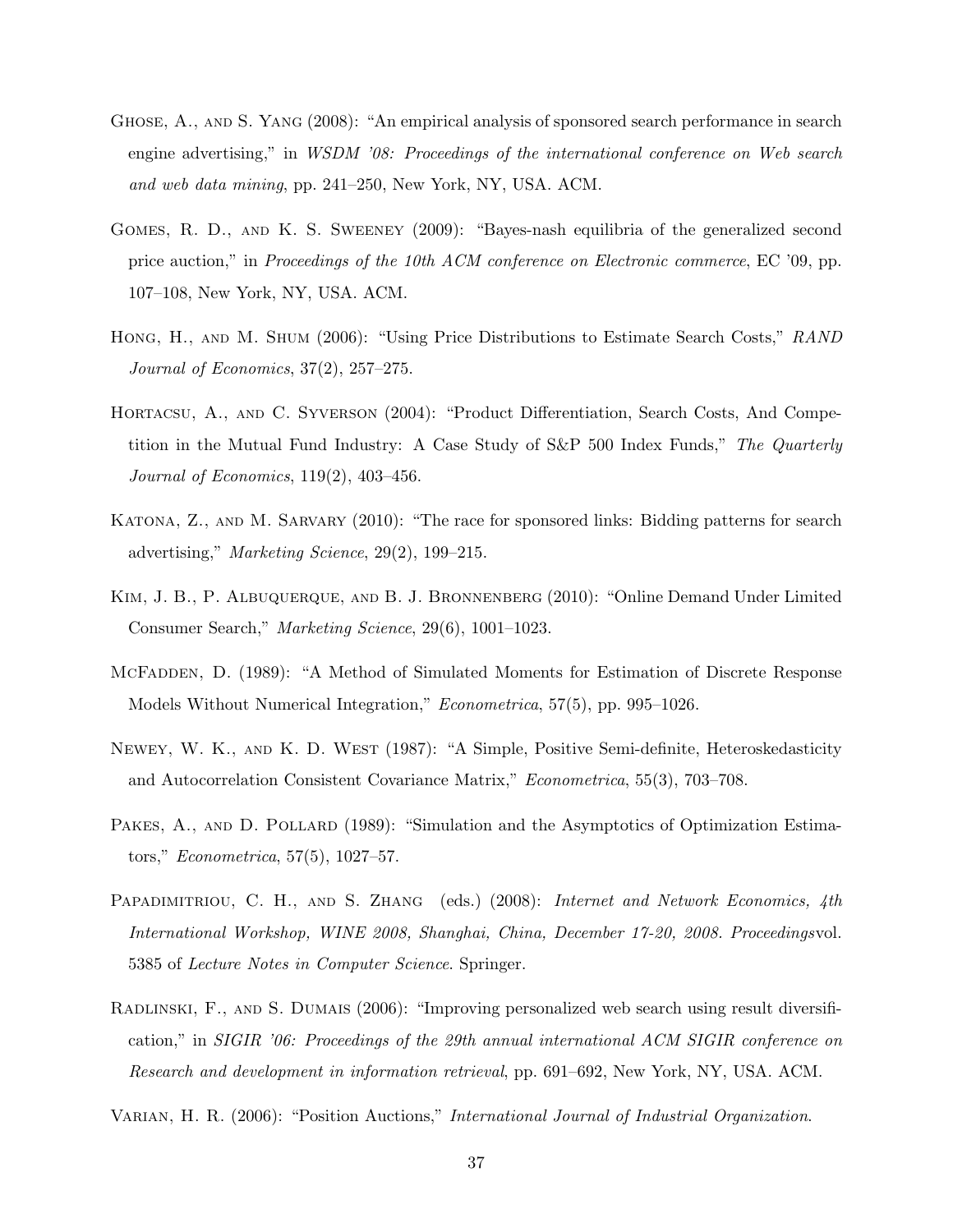- WEITZMAN, M. L. (1979): "Optimal Search for the Best Alternative," Econometrica, 47(3), pp. 641–654.
- YANG, S., AND A. GHOSE (2010): "Analyzing the Relationship Between Organic and Sponsored Search Advertising: Positive, Negative, or Zero Interdependence?," Marketing Science, 29(4), 602–623.
- YAO, S., AND C. F. MELA (2011): "A dynamic model of sponsored search advertising," Marketing Science, 30(3), 447–468.

Yenmez, M. B. (2009): "Pricing in Position Auctions and Online Advertising," working paper.

## <span id="page-37-0"></span>A Numerical appendix

As mentioned in Section [4,](#page-15-0) Bellman equation [\(3.2\)](#page-14-0) has to be solved for every S. There two complications when solving this equation: (i) S is continuous state variable, (ii) integration on RHS of the Bellman equation is burdensome. Note that the Bellman equation has to be solved millions of times in order to estimate the model, thus every extra millisecond of computation of a standalone DP problem counts. For this reason, we employ a series of efficient numerical approximations that jointly interpolate the integral and the state S.

The integration of the right-hand-side of the Bellman equation is performed using Gauss-Hermite quadrature with five nodes. Let  $y_k$  be the normalized Gauss-Hermite grid points, then the quadrature for integrating the posterior distribution of  $v_{a(c)i}$  has the following nodes

$$
\hat{v}_{a(c)i,k} = \hat{\mu}_{a(c)i} + \sqrt{2}\hat{\sigma}_{a(c)i}y_k.
$$

Consequently, we replace the Bellman equation [\(3.2\)](#page-14-0) with its discretized version

$$
V_i(C, S) = \max \left\{ S^{1/(1+R_i)} - \sum_{n \in C} f_n, \max_{c \in \{1, ..., N\} \setminus C} \sum_{k=1}^5 w_k V_i \left( C \cup c, S + \hat{v}_{a(c)i,k}^{1+R_i} \right) \right\},
$$

where  $w_k$  are Gauss-Hermite weights. Under this discretization it suffices to consider a finite number of values for  $S$  for each  $C$ , namely, the values of  $S$  from the set

$$
\left\{\sum_{c\in\mathcal{C}}\hat{v}_{a(c)i,k_c}^{1+R_i}:k_c\in\{1,\ldots,6\}\right\},\
$$

where  $\hat{v}_{a(c)i,6}$  is equal to the true value of  $v_{a(c)i}$ . We need this extra point to evaluate policies at the true values of  $v_{a(c)i}$  during the forward simulations. The above observations significantly reduce